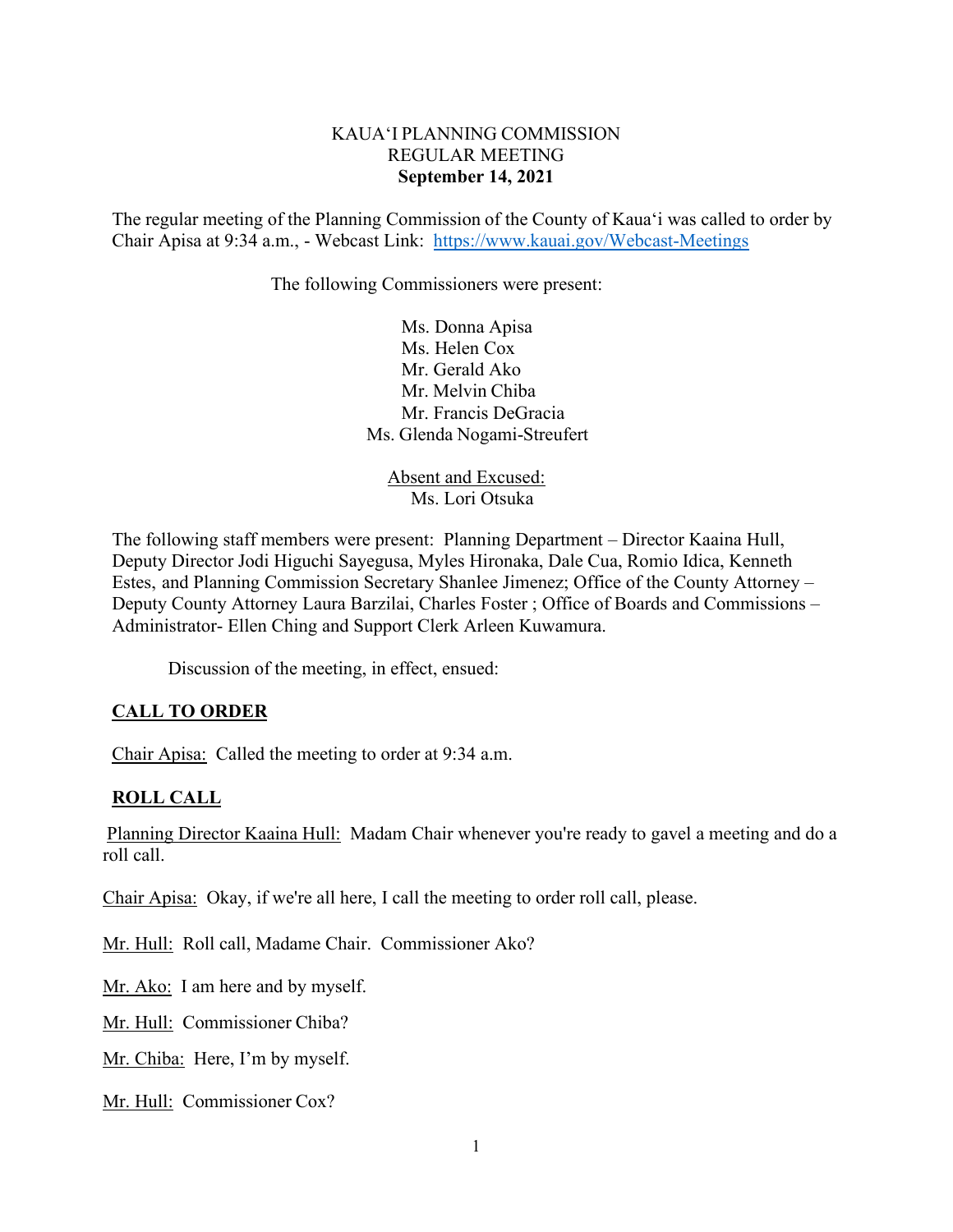Ms. Cox: Here by myself, even the cat left.

Mr. Hull: Commissioner DeGracia?

Mr. DeGracia: Here just myself.

Mr. Hull: Commissioner Otsuka?

Ms. Otsuka: Here.

Mr. Hull: Commissioner Streufert?

Ms. Nogami-Streufert: Here by myself.

Mr. Hull: Commissioner Otsuka is excused. Chair Apisa?

Chair Apisa: Present and by myself, thank you.

Mr. Hull: You have a quorum, Madame Chair. Six Present.

# **APPROVAL OF AGENDA**

Mr. Hull: Next, up we have the approval of the agenda. And the only amendment that we have is as we've done in all virtual meetings during the covid pandemic. All testimony for the agency hearings and agenda item is held during agenda item. F, Hearings and Public Comment. But aside from that, we have no other further amendments.

Ms. Nogami-Streufert: I move to…

Chair Apisa: We have…go ahead.

Ms. Nogami-Streufert: I move to accept the agenda as amended.

Ms. Cox: I second that, this is Commissioner Cox.

Chair Apisa: We have a motion to approve the agenda with a second. All in favor? Aye. (Unanimous voice vote). Are there any opposed? Hearing none. The agenda is approved as presented. Motion carried, 6:0.

## **MINUTES of the meeting(s) of the Planning Commission**

Mr. Hull: Next, we have agenda item D Minutes. You have minutes for both the November  $10<sup>th</sup>$ and December 8<sup>th</sup>, 2020, meetings.

Chair Apisa: Could we have a motion, if there are no comments just maybe one motion on both of them unless someone has changes?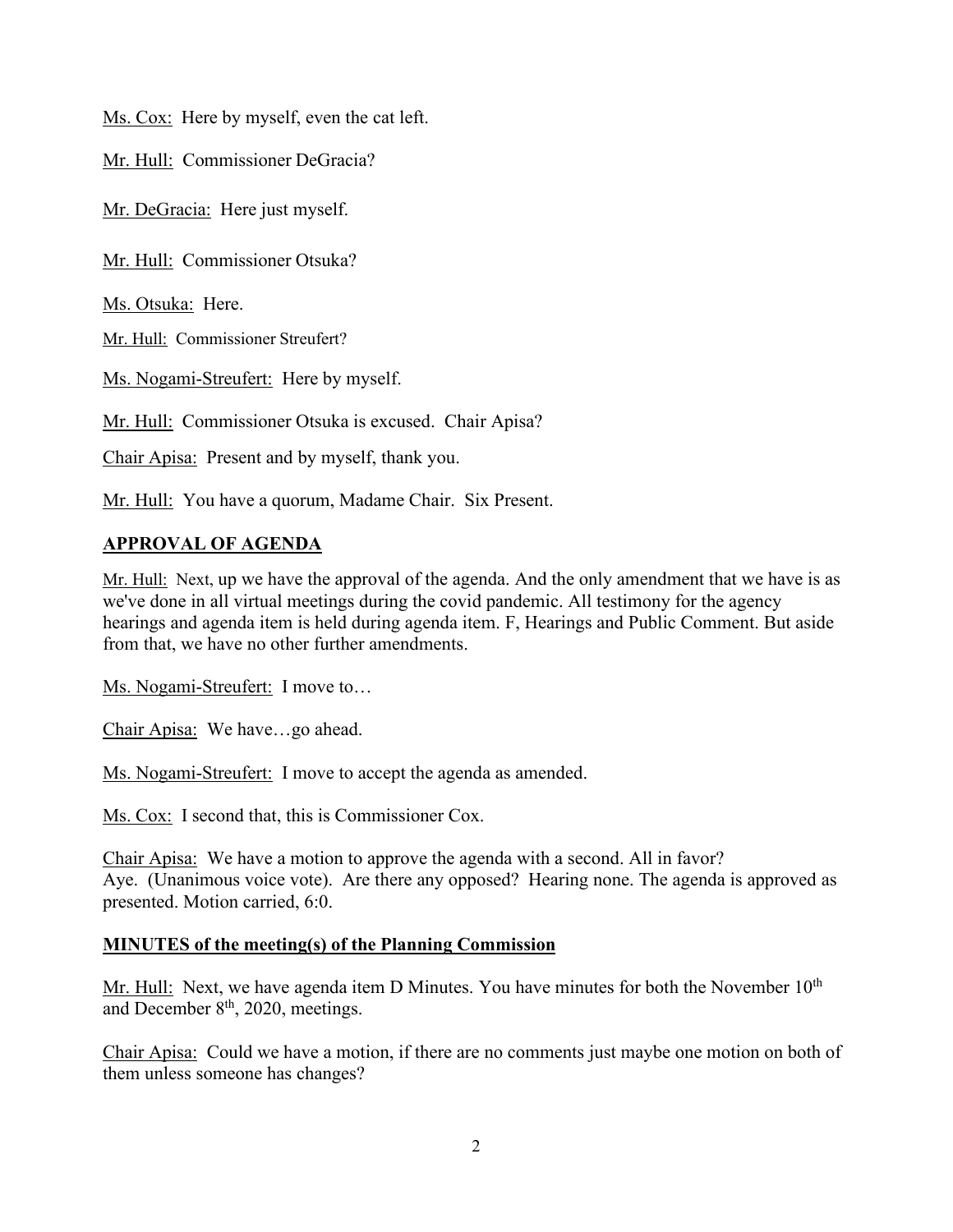Ms. Nogami-Streufert: I moved to accept the minutes of the meeting November 10, 2020, and December 8, 2020.

Ms. Cox: I second the motion.

Chair Apisa: Are there any comments on the Minutes? All in favor? We can do a voice vote. Aye. (Unanimous voice vote). Any opposed? Hearing none. The minutes of November 10, 2020, December 8, 2020, is approved. The motion carried 6:0.

### **RECEIPT OF ITEMS FOR THE RECORD (None)**

Mr. Hull: There are no Receipt of Items for the record.

## **HEARINGS AND PUBLIC COMMENT**

Mr. Hull: Moving out the Hearings and Public Comment. For the members of the public that have registered to testify. You may notice that there's a different format that's been occurring on this meeting as opposed to the other virtual meetings that occurred for the Planning Commission during the Covid pandemic. In consultation with the County Attorney 's office and Boards and Commissions with the Emergency Proclamation it was determined that both video and auditory participation for testifiers is required for the Commission to provide. So ultimately, we have to spin up a process for this meeting and all future meetings to allow for both audio and visual participation by members of the public. We did have to have a registration deadline in order to meet essentially the implementation and staffing and resources of allowing for both audio and video testimony, so they have to do they have to register within 24 hours in advance of this meeting to testify. Thank you for registering in that manner and providing your names because ultimately, we'll be handing this over to our Deputy Director who will essentially be calling on the individuals that registers to testify and to go through that process. I can also note for the record Commissioners, you received a number of written testimonies for the Agency Hearings and other agenda items. We have a total of 141 letters relating to Special Management Area Use Permits SMA 2022-1 and Class IV Zoning Permit Z-IV-2022-1and Use Permit 2022-1 for Philip and Linda M. Green. We have another 129 pieces of communication for we Continued Public Hearing for Zoning Amendment 2021-2, and we have an additional 3 pieces of communication concerning the consideration of a Settlement Agreement legal case captioned: in the Circuit Court of the 5th Circuit State of Hawaii, Michael Kaplan Trustee, of the Michael A. Kaplan Revocable Trust, dated August 12th, 1992, appellant versus County Kauai Planning Commission and County of Kauai. Appellees: Civil No. 5 CCV-21-0000057 (Agency Appeal) and so then under court seal. With that for the member of the public again, that have registered, this is the time the agenda item. F Hearings and Public Comment, though we're taking either video or auditory testimony. I'm going to turn this over to Jody to go through the list of those who have registered to testify. When she calls on your name and frees up your platform to speak, it may take a 3 or 4 second delay for the system to kick on board, so just be cognizant of that for the members of public. Jody, I will turn it over to you to go through the list of registrants.

Deputy Planning Director Jodi Higuchi Sayegusa: Hey morning, I'm going to go through the list, according to I guess where it appears in the agenda so, topically we're going to be going towards the SMA Use Permit SMU 2022-1. First register speaker Mehana Vaughan, I'm allowing your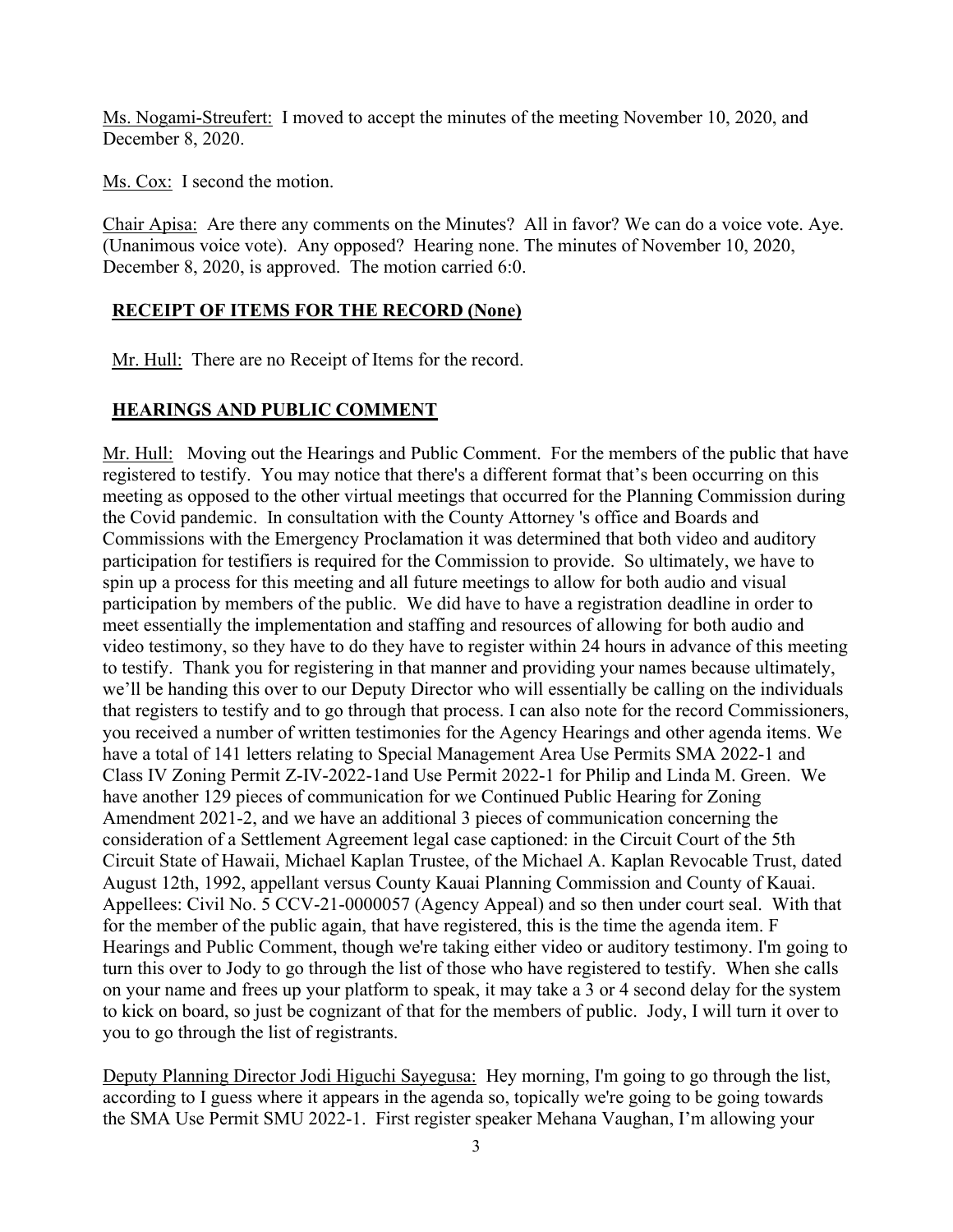audio and your video right now.

Ms. Mehana Vaughan: (inaudible) can you hear me?

Ms. Higuchi Sayegusa: Yes, let me just set my timer, sorry about this. Okay, go ahead.

Ms. Mehana Vaughan: It's Okay our family submitted two (2) testimonies and one email, so there's my daughters will follow. But I just wanted to say aloha Planning Commissioners, Directors, and staff. You have the hardest volunteer job on Kauai, so thank you for your time. My name is Mehana Vaughan. I'm a lifelong Kilauea resident, raising 3 children here in Kilauea with my husband. Today, I bring with me the many Kilauea Kupuna who worked to protect me through efforts described in testimony by uncle David Sprout, Uncle Gary Smith, and others and the many children who view their homes lives and selves with new perspective when they stand up on her slopes. First, the Greens are wonderful people members of the Kilauea community for over a decade who participate and contribute to many groups. The issue at hand is not the applicant, but our collective responsibility to protect the significant cultural scenic and ecological resources of Nihoku.

Second, the project is proposed is inconsistent with multiple protective land use designations and zoning overlays. The General Plan natural designation. The purpose of the open zone to provide for recreational and aesthetic needs of community. The effective functioning of land, air, water, plant and animal systems. This project stands the impact scenic public view planes and experience of this essential landmark in place of recreation and respite. 30,000 feet of developed area, 12,000 square foot homes stonewall, and driveways, situated on the steepest slope of the lot stand to have significant primary, secondary, and cumulative impacts on drainage runoff and erosion.

Three, The Special Treatment District Resource Overlay requires the Planning Commission ensure development preserves and contributes to the enhancement of scenic and ecological characteristics. Adverse ecological impacts cannot be approved if they would occur and the planned house represents potentially revocable commitment to loss or destruction of both natural and cultural resources, including the integrity of the mountain itself. Yet there has been no ecological assessment to rule out impacts on seabirds and multiple threatened and endangered species, including the `Ope`ape`a, Hawaiian bat, Newell Shearwater, Petrels, Nene, and the Pueo that are also increasingly threatened in these times.

Fourth, existing laws protect this site and yet a house is entitled here. Extensive testimony submitted today, indicates broad concern and community opposition to this project so you're in a bind as decision makers finding this balance. Fortunately, there is substantial scope to improve this project, to align with County zoning protections. State laws like HRS Section. 1-17-1 Article 12. Section 7, of the Hawaii State Constitution and Endangered Species Protections. As Nihoku was once seen as having no ecological value before the area was protected and birds returned, we must reach across boundaries to find balance between protective laws and outdated entitlements, present needs and future possibilities. Thank you so much for your time and attention. We look forward to continuing to work with the applicants to seek resolutions and pono for this place. Mahalo for all you each do, and I'll bring the next testifier up.

Ms. Higuchi Sayegusa: 3 minutes.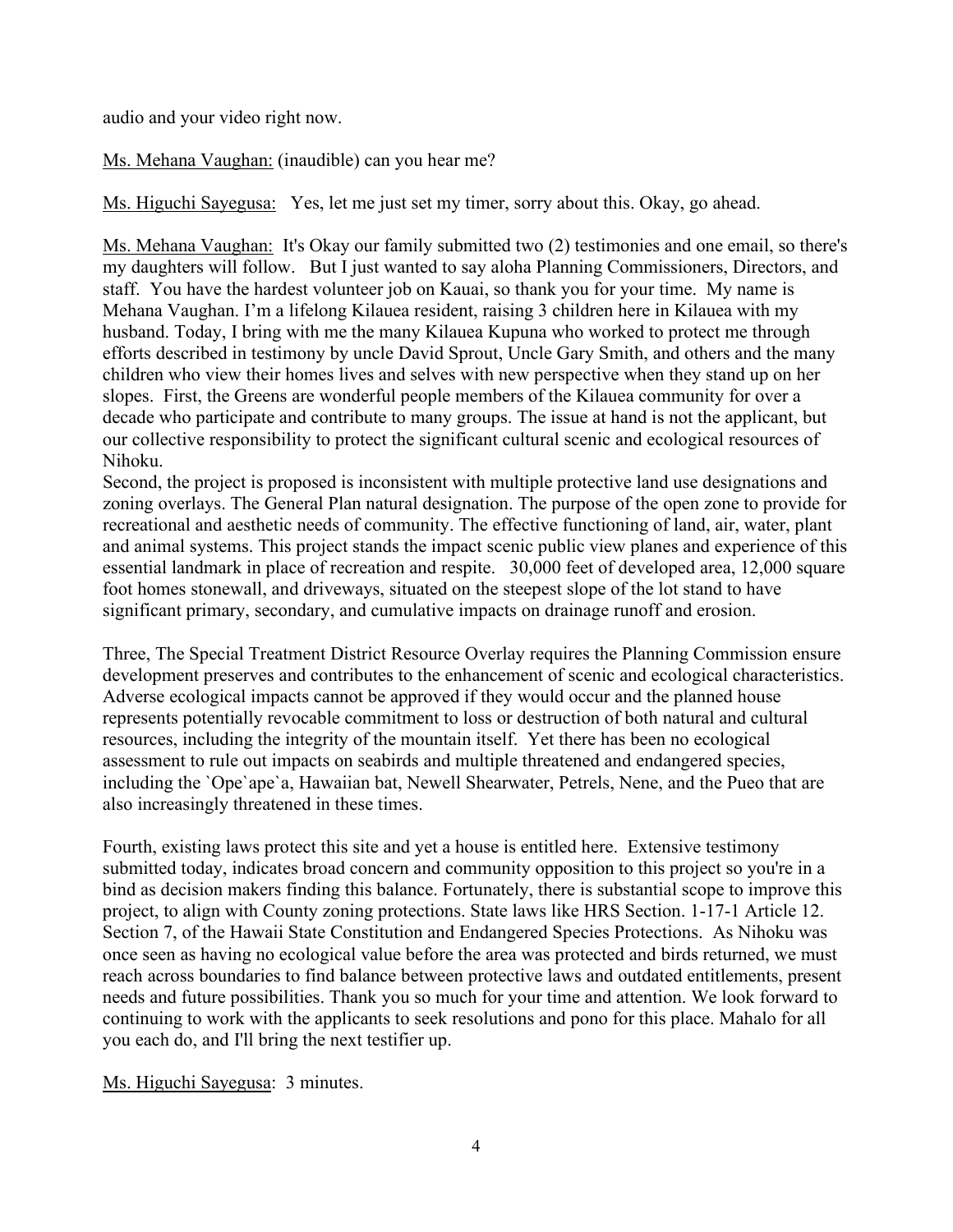Ms. Vaughan: She and her sister wrote this together or sister can't be…

Ms. Higuchi Sayegusa: Sorry. Mehana, if the name if names were not on our list, we're just trying to navigate this system to make sure that it was, it's completely fair. But if are they on the list that we used submitted?

Ms. Vaughan: Yes.

Ms. Higuchi Sayegusa: Okay, what are what are their names?

Ms. Vaughan: Yes. The name was Pi'inae Vaughan, and this is Anna Vaughan submitting/ testifying for herself and her sister who could it be here.

Ms. Higuchi Sayegusa: You know, I'm so sorry. I wonder if I could just pause you and just verify the email, but if you don't mind, I'm going to move on to the next registered speaker and then the meantime, we're going to verify the email and then and then call you folks back if so, thank you. Ms. Vaughan: Even though it might be helpful. Go right ahead and come back to list Aloha.

Ms. Higuchi Sayegusa: Okay, next register speaker is Don McConnell. Mr. McConnell, I am allowing your camera and your mic at this point. Please confirm when you're able to. Mr. McConnell, I think you're still up, your audio is enabled you have to unmute yourself.

Mr. Don McConnell: Okay, am I Okay now?

Ms. Higuchi Sayegusa: Yes, please go ahead. I'm going to start your timer, three minutes right now.

Mr. Don McConnell: Thank you very much for the opportunity to speak this is all very difficult actually. The dilemma for me, I've known Mehana for quite some time and work with her around the subdivision and I also have known the Greens for a serious amount of time, ever since they were farmers with their farm and have moved on. Let me first say, I am a resident of the Seacliff Subdivision and I'm a past member of the board and other activity, so I'm familiar with what's going on in the community. The real concern that the community has is that we have been a subdivision for some, like 40 years and this is the first time that this has come up. Early on Senator Daniel Inouye, did an eminent domain activity and took two (2) of the lots, which are essentially we're 6 housing areas and donated them to the refuge as well as the 100 plus acres that is the main refuge and what is meant to be a very good place. Now, Mehana and her group can go to the lot that's next door to the Greens proposed site, and they've been there before, it's not much different except that it belongs to the Wildlife Refuge and there's considerable amount of effort, there. So, although there is a strong emotional desire to keep the Nihoku as it is the fundamentals are that this has been laid out as a subdivision and a property on the subdivision for quite some time, as I said, though since the subdivision was formed some 40 or 50 years ago. So, I am really at a dilemma here, but I must say that the Greens deserve this. They've paid an enormous amount of money for the land and the issue of open space, and they use for Mehana 's group is not a question. There are many other places that are available.

The second thing that I wanted to point out was that, although Mehana and the group brings up the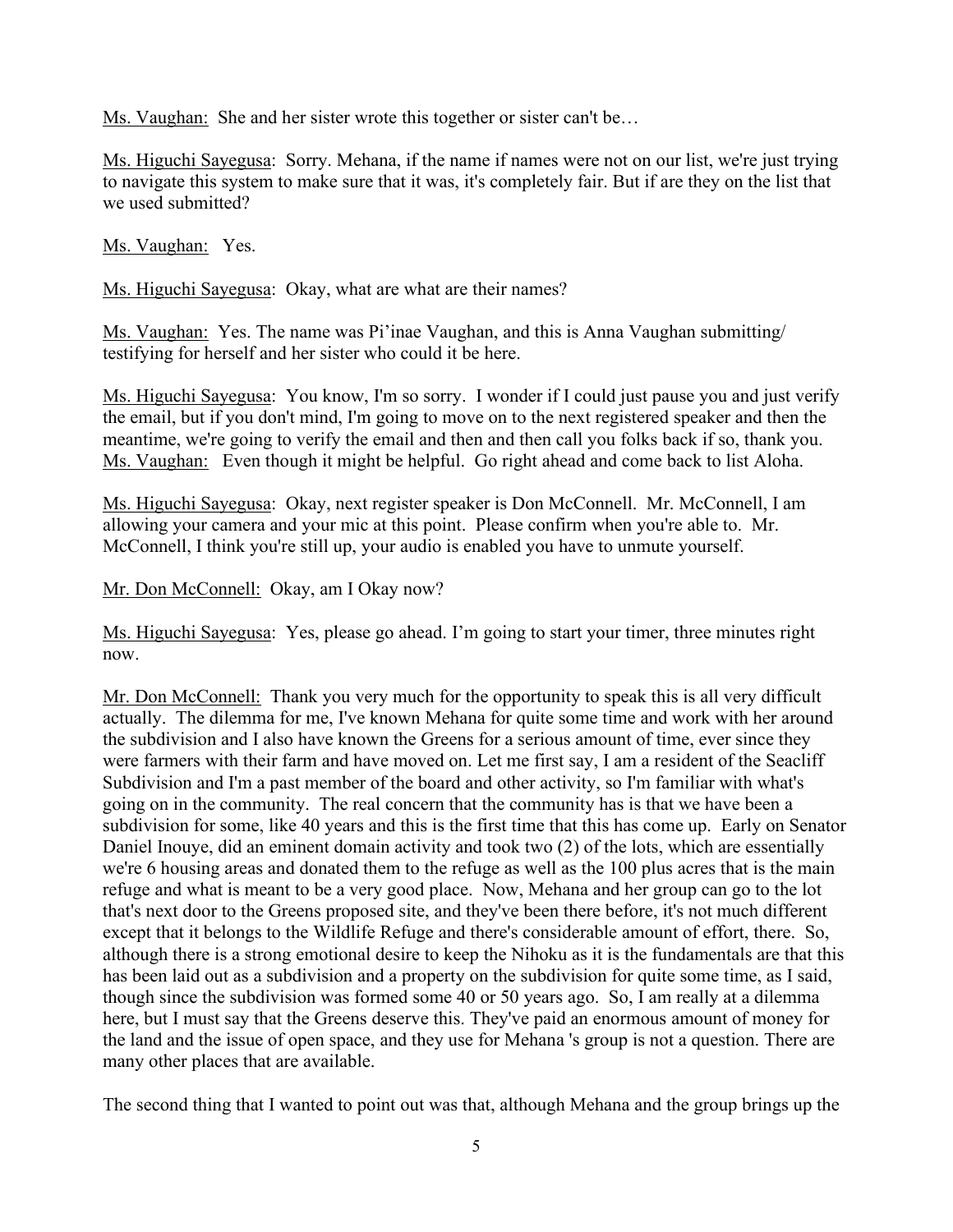issue of being on the Wildlife Refuge. I have not seen anything from the Wildlife Refuge endorsing this activity, endorsing her activity and they're used to us being on the bottom of the Hill. We have the total of 6- lots that abut the refuge and some of them are within 40 and 50 feet of the refuge in terms of location. So, we are just looking to move forward. The Greens are good. They've made all of the other requirements.

Mr. Hull: four minutes, Madam Chair.

Mr. McConnell: And I will we wish that you would move in their direction. Thank you.

Ms. Higuchi Sayegusa: Moving on next, register speaker it is Kelvin Ho. Okay, your turn on my card enabled.

Mr. Kelvin Ho: Hey Aloha, I want to Aloha the Commission Chair Apisa and Vice Chair Cox and all the Planning Commissioners. My name is Kelvin Ho, I live in Lawai and I'm testifying today in Strong opposition to the requested a Special Management Use Permit. Nihoku in Kilauea is really a profoundly special and storied, it's a very sacred place on Kauai. The public that you all served through your path of decision making and leadership will benefit most from minimizing the impact of this new mega home's placement on Nihoku. The Kilauea community, conservationists', scientists, native cultural practitioners, all recognize clearly the rare nature of this fragile creator and its habitat for endangered Bird Life. I believe that allowing home of this size and scale to be built here at that high point on the Nihoku would be an irreversible loss for the community that all of you represent. I understand clearly the kuleana that accompanies your leadership, as you hold the welfare and the quality for our children and their children in your hands. I 've been accessing Nihoku since moving to Kauai from Oahu in the late 70s. We should just be able to drive up there and it is a really profound place that affects our spirits and souls across all levels. Yeah. And while I live on the South Shore, it was always a highlight to spend any time in such a powerful historical and culturally important place. I was present when Senator Daniel Inouye spoke after touring the place and he vowed and put into motion protection from the Federal Government. Yeah, but this meant less access for a lot of us. But for me, it was success that was acceptable in the light of the truth that this would keep the area protected from development and create further sanctuary for the wildlife there, especially the birds. Yeah.

More recently, I've been part of a cultural stewardship group that works alongside the staff of the wildlife preserve to help maintain the habitat by removing invasive species, planting native species, and bringing groups of youth from all over not just Kauai but Hawaii to experience this wonder of Nihoku. Yeah, I've witnessed firsthand. The impact this place has had on many, many individuals.

### Ms. Higuchi Sayegusa: 3 minutes later.

Mr. Ho: Thank you. How is deeply imprinted a sense of awe for the nature natural world and the youth from our communities and cultivated the understanding of our need to care for such places. People feel connected to something much larger than themselves here and they also sense the fragile nature of these existence. This place in its natural state holds potential for so much learning for our keiki and it means that to be well, what it means to be in balance with our environment. It's a place of ancestral knowledge hope and heartfelt inspiration. In this day and age to allow a building like this to pass unchecked with send a message to the community that the wants of a few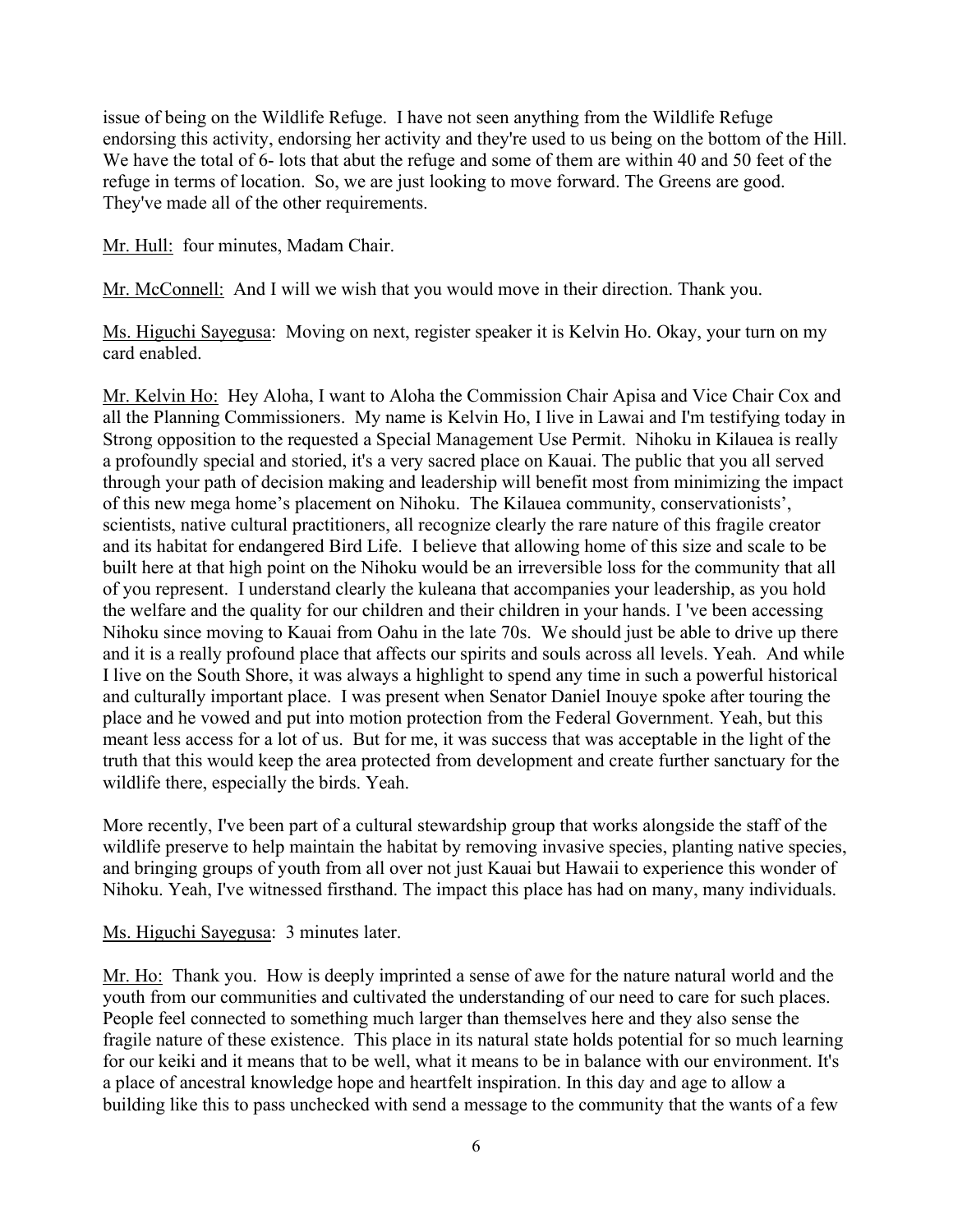are more value than the needs and the wishes of the whole community that they're choosing to dwell in and live in? Yeah. It's tragic that it's rare to have the chance to voice our truths and opposition and feel that we've been heard. So, the fact that these permits are coming up for you speaks on the extreme nature of this proposal. I'm humbly asking you please to clearly hear the voices of those that you represent and the voices of the children and their unborn children.

#### Ms. Higuchi Sayegusa: 4 minutes.

Mr. Ho: I'm going to end now. Thank you for your time and the chance to offer insight and perspective into this process and just want to see that it's not just the Kilauea people, but across the island that we're really supporting from this opposition today, so thank you for your time. Mahalo.

Ms. Higuchi Sayegusa: Thank you. Not next, register speaker was Kelsey Molina. I'm not seeing her name and I'm not able to enable. I mean enable your mic and audio so next register speaker is Bruce Whale. Okay. When you're able to please begin your testimony. Mr. Whale, I think you're still on mute, so you have to unmute yourself.

Mr. Bruce Whale: Oh, thank you so much. Thank you so much to the Commissioners. really just appreciate this opportunity to talk with all of you. I'm a member of the Seacliff Design Review Committee. And I strongly support the Seacliff community and the Greens. Phil and Linda Green have been devout Kilauea farmers and have worked for decades building up their farm. (inaudible) their retirement home in and Seacliff and I find this, their location that they're building in, if you actually have some knowledge of the of the site and the building envelope involved, they are pushed into a small corner of unit A. I'm very aware of this unit as the previous owner is and was a client of mine as well. Over the years, you know, the Seacliff community and the owners there are a lot of some of the nicest people on island, most respectful people and I just fully support them. I fully support the Greens. This is not a mega house, this is a very modest home and if you actually look at the physical plans itself, and they have every legal right. The Seacliff community and development was accepted by the County and decades ago, and the stricter design review guidelines there are in no way overpowering the natural environment there, and I just very strongly support this support the Greens in what they are doing.

Ms. Higuchi Sayegusa: Three minutes, Madame Chair.

Mr. Bruce Whale: I'm good thank you.

Ms. Higuchi Sayegusa: Thank you.

Chair Apisa: This this is Chair Apisa. Bruce thank you very much for keeping it to the 3 minutes or under. Some of these testimonies are going rather lengthy so I would ask if you could please future testifiers, keep your testimony to 3 minutes. Thank you.

Ms. Higuchi Sayegusa: Next, registered speaker is Billy Kinney.

Mr. Billy Kinney: Hey can you guys hear me?

Ms. Higuchi Sayegusa: Yes, please go ahead.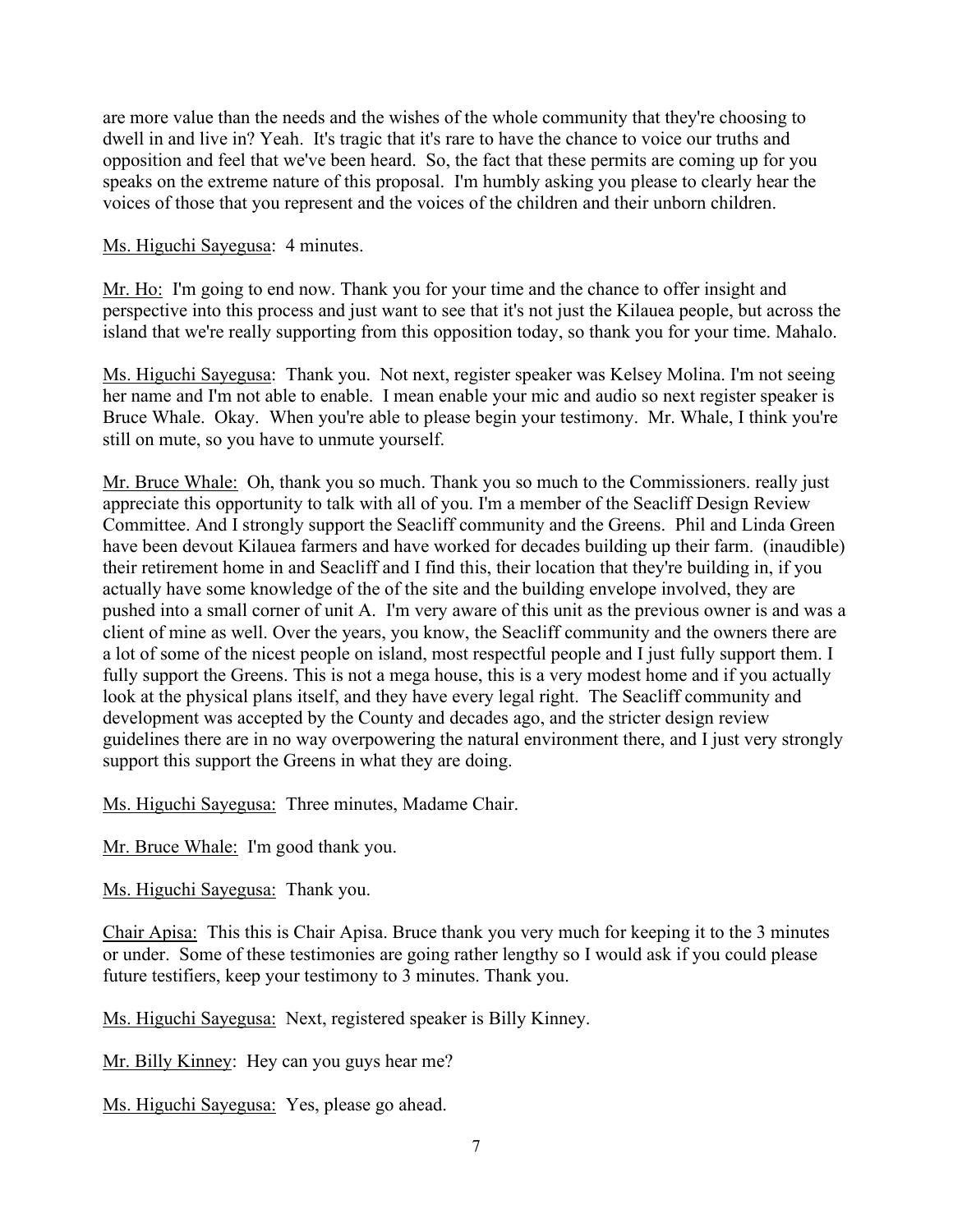Mr. Kinney: Aloha Kakahiaka, Planning Commission Chair, members of the public. Mahalo for having us. My name is Billy Kinney and I stand in opposition of the approval of this application. I urge you folks to also deeply and carefully consider these applications noted in this agenda item. I urge you to also consider the unique geological and biological and cultural features of Nihoku through proper analysis and considerations for the law of the land and not just some subdivisions. I'm from Hanalei, but I live in Kilauea now. I'm a part of Na Kea Nihoku, Na Kea Kanaloa, and I am also on the board for Hui Maka`ainana o Makana in Heana. Currently, I'm working through my graduate thesis and the Department of Urban and Regional Planning. And while this while the discipline has sort of pushed me to be learned in Land Use Policies, Community Environmental Planning. I've actually carved out my own focus in Indigenous Planning and I've come to really understand and occupy this sort of slow but very beautiful paradigm shift, within planning that has kuleana to traditional and customary practices, uses, values, and ways people relate to land.

And so, recently, at this Kilauea Neighborhood Association meeting, we heard one woman, a Hawaiian woman state that Kilauea is one of the most disconnected Ahupua`a from cultural practices, and that is upsetting an appalling thing to hear because it's untrue. And that, right Planning Commission is the type of like self-absorbed and colonial perspective, that endangers all of us. And I can tell you with confidence that the Greens are not like that person who made that comment. They are good people. But despite evidence of past traditional customary practice use of Nihoku and presence of significant cultural resources uninterrupted cultural practices for generations, not just decades. You've been provided with inefficient, insufficient, and skewed facts by the applicant, and the insufficient and insufficient propositions have been made in order to conduct a Ka Pa`akai Analysis and fulfill your folk's affirmative constitutional obligation to protect the traditional and customary practices. No actual cultural impact assessment has been done for Nihoku since 1989, and additionally, faulty Ka Pa`akai analysis are nearby, and similarly zoned land incorrectly concluded that there are no traditional and customary practices. Despite many, many much, much evidence, right? So such analysis and this project are inconsistent with the provision provisions provided by HRS Sections. (inaudible) 1-1-7-1 and Article 12.

Ms. Higuchi Sayegusa: Three minutes, Madame Chair.

Mr. Kinney: Section 7 of Hawaii State Constitution. And may I remind you that of OHA's testimony on this agenda item to which I explain my affirmation dangers, it is not the operating, yes?

Chair Apisa: Excuse me, we want to hear this, but you are up to 3 minutes can you wrap it up, please?

Mr. Kinney: Yeah, wrapping up right now, thank you. I'll explain that it is not the applicant's responsibility to conduct a couple key analysis. Nor are they able to discharge your folks' constitutional duties to preserve and protect native land cultural practices, and so that we can invariably be who we are with places like Nihoku. Mahalo.

Ms. Higuchi Sayegusa: Thank you.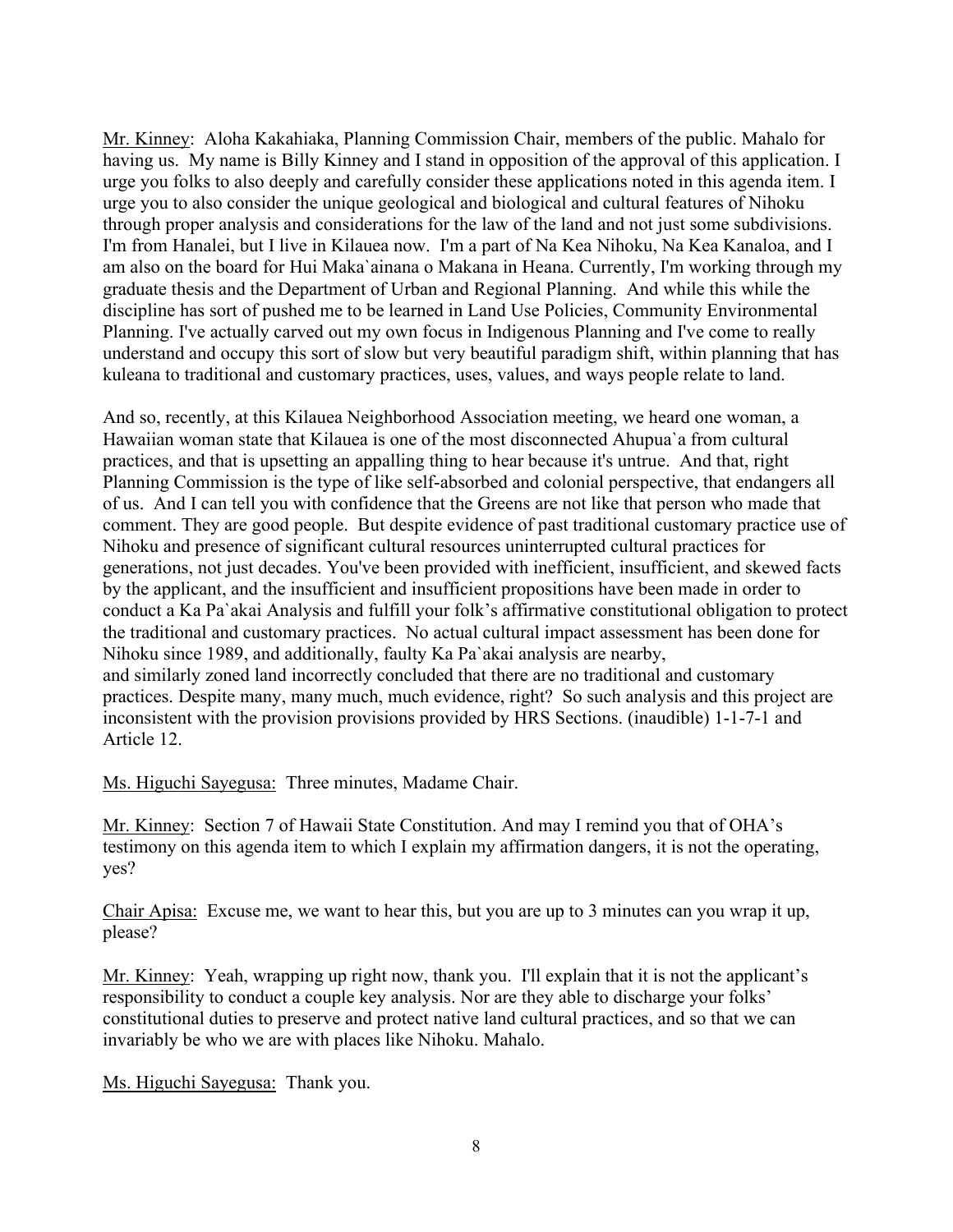Chair Apisa: Thank you.

Ms. Higuchi Sayegusa: Next registered speaker is Hoku Cody. I believe your mic is still unmuted. You will have to unmute yourself, but your mic and camera were enabled. Yeah. So, your mic you have to unmute yourself. There should be an icon on the app or in the browser next to the camera to unmute yourself.

Mr. Hull: Seeing that, Jody. We can go back to Hoku Cody at the end of the public testifiers to see if that individual was able to figure out there unmuting aspect. Before we move on to the next series of testimony concerning Zoning Amendment 2021-2. I did speak with the Chair concerning miss. Vaughan, Doctor Vaughan says request to have her children speak. We did not have them listed 24 hours in advance is required by protocol. But in discussions with the Chair, being that minors in some situations may not be able to send the email or have access to the screening. We're going to allow the minors of with Ms. Vaughan, Doctor Vaughan to testify. So, Mehana will be activating your screen for their testimony.

Chair Apisa: I would just while we're getting them connected just input that the decision is based on them being a minor and not accessible to email, but that they will have the same limit on time.

Ms. Mackenzie Vaughan: The Commission, is it mom?

Ms. Higuchi Sayegusa: Your camera Mackenzie, is enabled at the moment.

Ms. Vaughan: Okay. And it looks like that. This is the first, one mom, this is the second one.

Ms. Vaughan: There you go.

Ms. Vaughan: Thank you.

Ms. Vaughan: You can. It's Okay, you can read on screen you see right here, go ahead read right t there, that's good.

Ms. Vaughan: This is Anna Vaughan testifying for herself and her sister (inaudible) Vaughn.

Woman: Aloha, members of the Kauai Planning Commission.

Ms. Vaughan: (inaudible) Vaughan and I'm first grader at Kilauea School. I am testifying today to you today about the permits for the house. We should not be building on it because it's a bird refuge. As a community member of Kilauea, I know that Nihoku is a sacred place where birds can rest in the Mo'olelo and legacy of the battle between Pele and (inaudible) can live on. This is a letter my sister and I wrote together. Dear Mr. and Mrs. Green. We liked visiting where you are hoping to build your house you who is a birdhouse a refuge were birds live. It's not a human property and it's not the most ideal place. Nihoku is unique for its seabirds and for its cultural practices performed on its beautiful lands. You have a lot of space to build on and it wouldn't hurt even the littlest bit to build further down. It would also be an advantage for everyone because for example, you would be more protected from the weather and still have a magnificent view and we wouldn't see your house as we walk up Nihoku. Nihoku is a place where traditional celebrations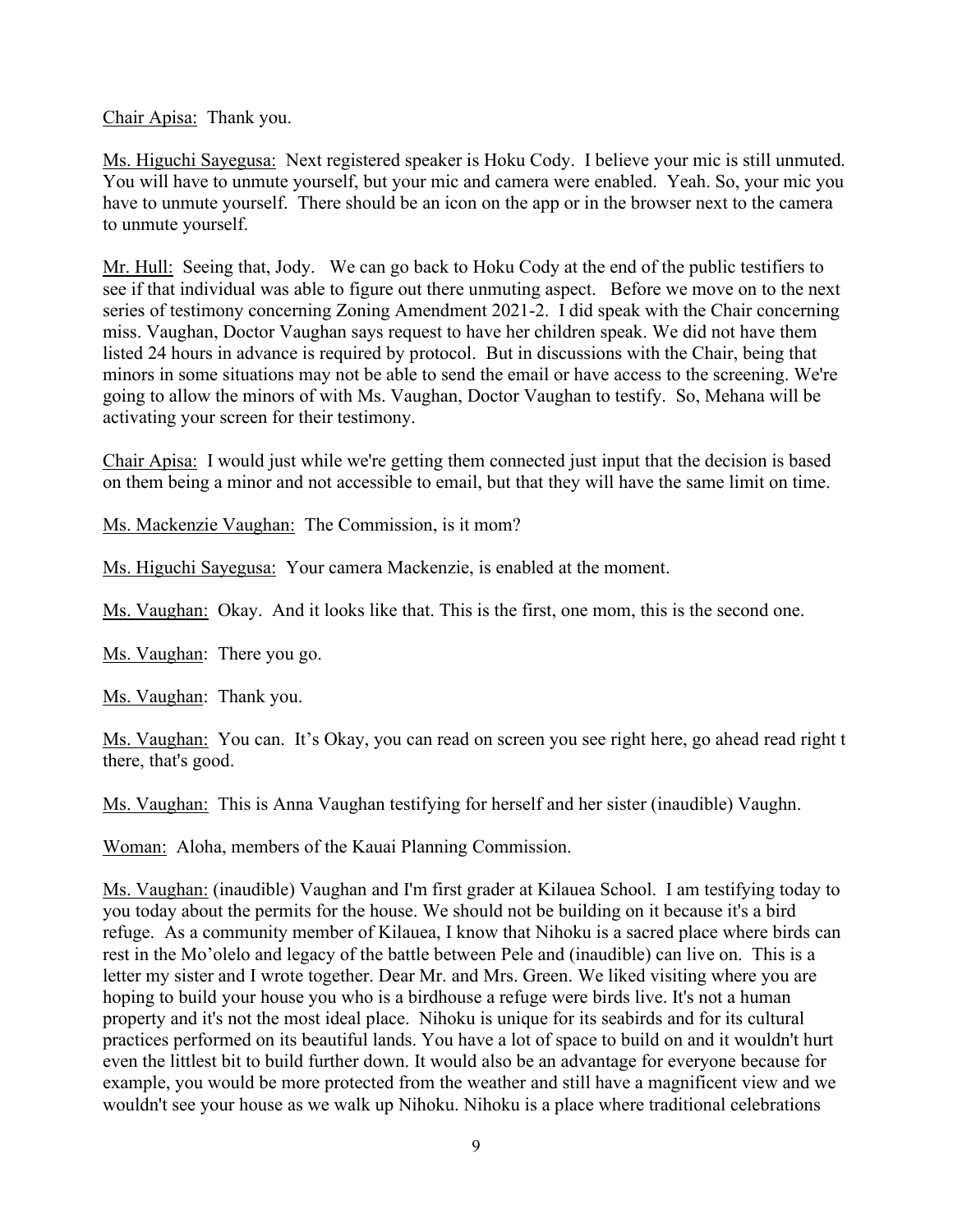such as Makahiki are practiced that celebrates some of our most important akua or gods, such as Lono as health. Please don't build your house on Nihoku because it is for the birds not you. It just for the community and like us, the keiki. Nihoku means a lot to me like family. There is a place to get away from people and a place to connect with the Aina. It is also a home away from home. I hope you decide not to build your house on our mana (inaudible).

Chair Apisa: Thank you very much for your testimony. It's nice to encourage our youth to get involved. And who is next Jody?

Ms. Vaughan: Thank you for allowing her to testify. I wanted to let you know, Olena Molina was passed by earlier, but she's here. She can go at the end when you call thank you. Olena Molina thank you. Or you may have heard his Kelsi Molina.

Ms. Higuchi Sayegusa: Okay, you can go ahead at this point, if she's able to now.

Ms. Kelsi Olena Molina: Okay, thank you so much. I just wanted to aloha and mahalo to the Planning Commission for your time today and letting us all speak and for the difficult job that you all have. My name is Kelsey Olena Molina. My family have lived in Kilauea for generations. I'm blessed to now be raising my children here in Kilauea as well. My career as a nurse aims to serve my community through improving public health. That's why I'm testifying in opposition to the requested special management area use permit for Seacliff Plantation Lot 11-A, because I believe that this development will be detrimental to the health of the Kilauea community. Nihoku is culturally, ecologically, and historically significant to the Kilauea community. This very place was once accessed by my grandparents who worked the Kilauea Sugar Plantation and are now buried at the base of Nihoku. They used to tell me stories of how they would walk through the area to go fishing, but unfortunately, this access has been taken away. Nihoku is only accessible through the private gates of Seacliff's gated community. A physical example of the layered barriers blocking community access. The health of the community is measured in various ways community connection to one another, to their land, to their culture, having access limited or removed entirely servers of connection between a community and its place. I have seen this happen throughout my life where wealthy landowners are buying acreage and restricting access to the community. Multimillion dollar developments like the Greens will alter open landscape permanently. The Greens excessively big home seems unreasonable for two (2) people more of these types of homes in this sacred place create the feeling of increased in accessibility and changed the cultural and ecological landscape forever. I can't change the past development that has restricted our access to very special places, but I can work towards a better future for our children and our community. Our whole ohana is connected to Nihoku through community workdays with other Kilauea ohana. And the partnership with US Fish and Wildlife and Na Kia Nihoku. We care take the property adjacent to the Greens and connect to our keiki and teach them a history and importance of the area. Through this experience, I've learned about the cultural significance of Nihoku. Its creation by Pele her travels through Kauai, it's ideal location for seasonal observations, proper place names of all the land in that area, and the ecological significance being home to meet many native birds' species such as the mullion and (inaudible). We've cleared out invasive plants near the fence line that bordered the Green's property and saw they moved in that very afternoon. As stated in Section 12 of the Green's permit it states that the project will not detrimentally affect Wildlife or endangered animal species that may be located at this site. Section 1212. I state that the project will not adversely affect wildlife habitats or potential or existing agriculture uses of Land. While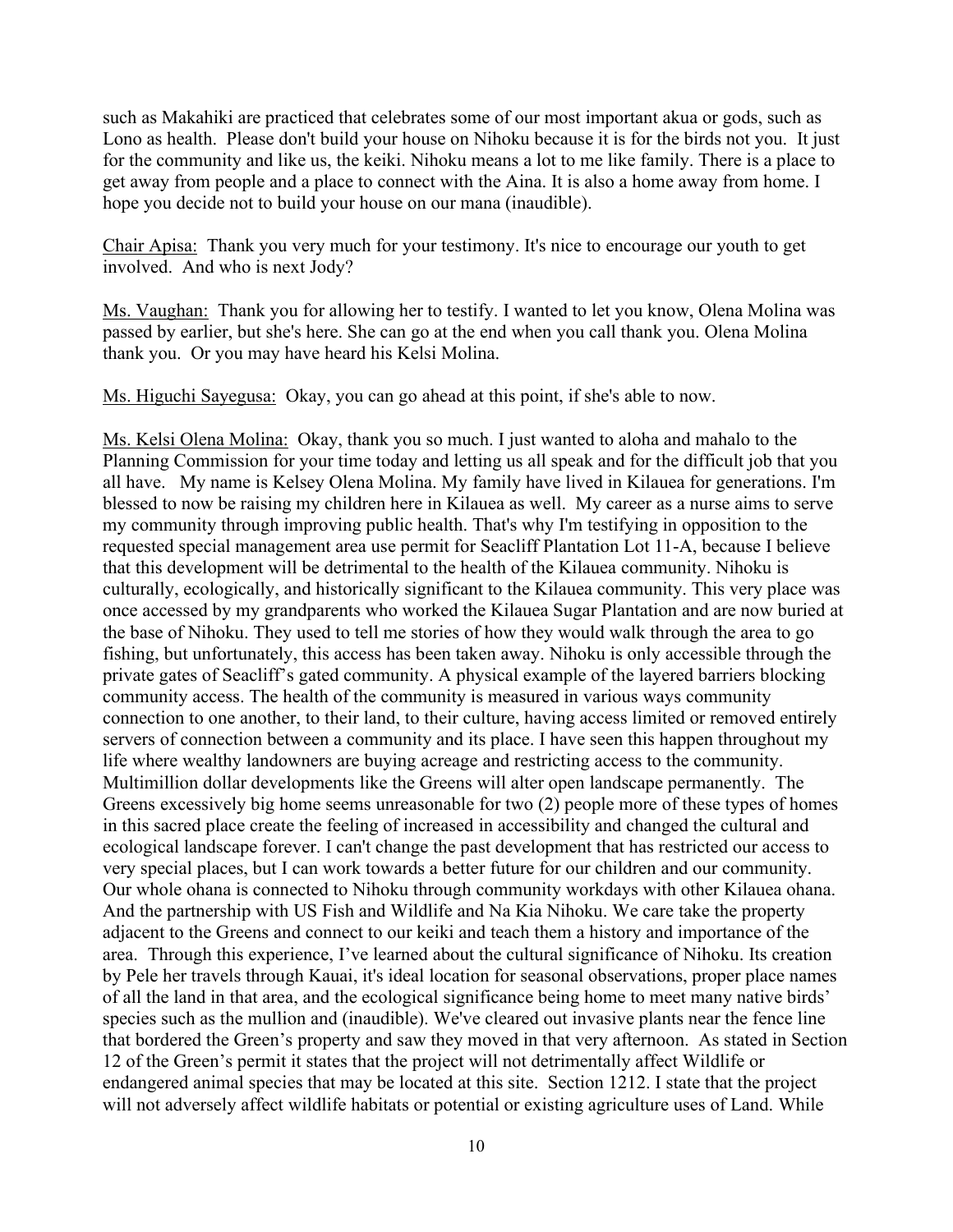there may be well meaning stated intentions. The amount of excavation required for their proposed home site and the well almost definitely impact wildlife habitat. In addition, the proposed home site is at the highest possible point and will likely increase runoff that will impact the already damaged (inaudible).

Ms. Higuchi Sayegusa: Three minutes, Madam Chair.

Ms. Molina: I'm asking that the Planning Commission please deny permits to build the proposed house based on the zoning of that land. I urge you please do not support. The development that directly affects the health vitality of our community on land that's located within County Natural Land Use Designation, Open Zoning, and Scenic Ecological Resource Special Treatment District Area, Mahalo Nui.

Ms. Higuchi Sayegusa: Thank you. Hey, I'm going to check back with a Hoku Cody at this point.

### Ms. Apisa: Thank you.

Ms. Higuchi Sayegusa: Allowing the mic and camera are you able to unmute yourself at this point? So Hoku, I'm going to move on to the rest and then I'll check back with you with you at the end of the public testimony to see if you're able to unmute yourself at that point, Okay? Moving on to testifiers registered to speak on Bill 2822. First registered speaker is Ann Thurston. I'm allowing your mic and your camera at this point. Miss Thurston, you might have to unmute yourself is as well.

Ms. Anne Thurston: Got it. Is that Okay? Thanks.

Ms. Higuchi Sayegusa: Please go ahead.

Ms. Thurston: Bill 2822 is timely, relevant, and fundamentally important for Kauai's future. By restricting commercial transient use on open zone and agriculture zoned properties the bill will make a vital contribution in protecting the Island from over development. There's no doubt that much of the island 's aging infrastructure is now at a dangerous tipping point. This can be readily demonstrated for instance, in relation to solid waste management, wastewater treatment, drinking water, and roads. Building additional tourists' units would add to the strain on the island's infrastructure to the detriment of the resident population. Particularly with this substantial and growing risks posed by climate change. It is time for the emphasis to shift from supporting tourism to supporting the quality of life for Kauai 's residence. The growing number of applications for commercial campground facilities across the islands would offer significant opportunities from mainland investors. But there would be virtually no benefits for the local community. Without this bill overdevelopment could easily enter through the back door under the thinly veiled guys of camping, it's significant that the proposed glamping units in Princeville are projected to be essentially very expensive hotel rooms with concrete footings, concrete pads with fixed walls, bathroom facilities, and very likely kitchenettes. The bill's passage would make an invaluable contribution to preserving Kauai's unique character in line with the Planning Commissions mandate to protect and preserve the island. I hope very much that we will be able to pass this, this bill. I'm sorry. I turned my camera off throughout all of that, but you know, I think the voice was there Thank you so much for the opportunity to speak to this issue.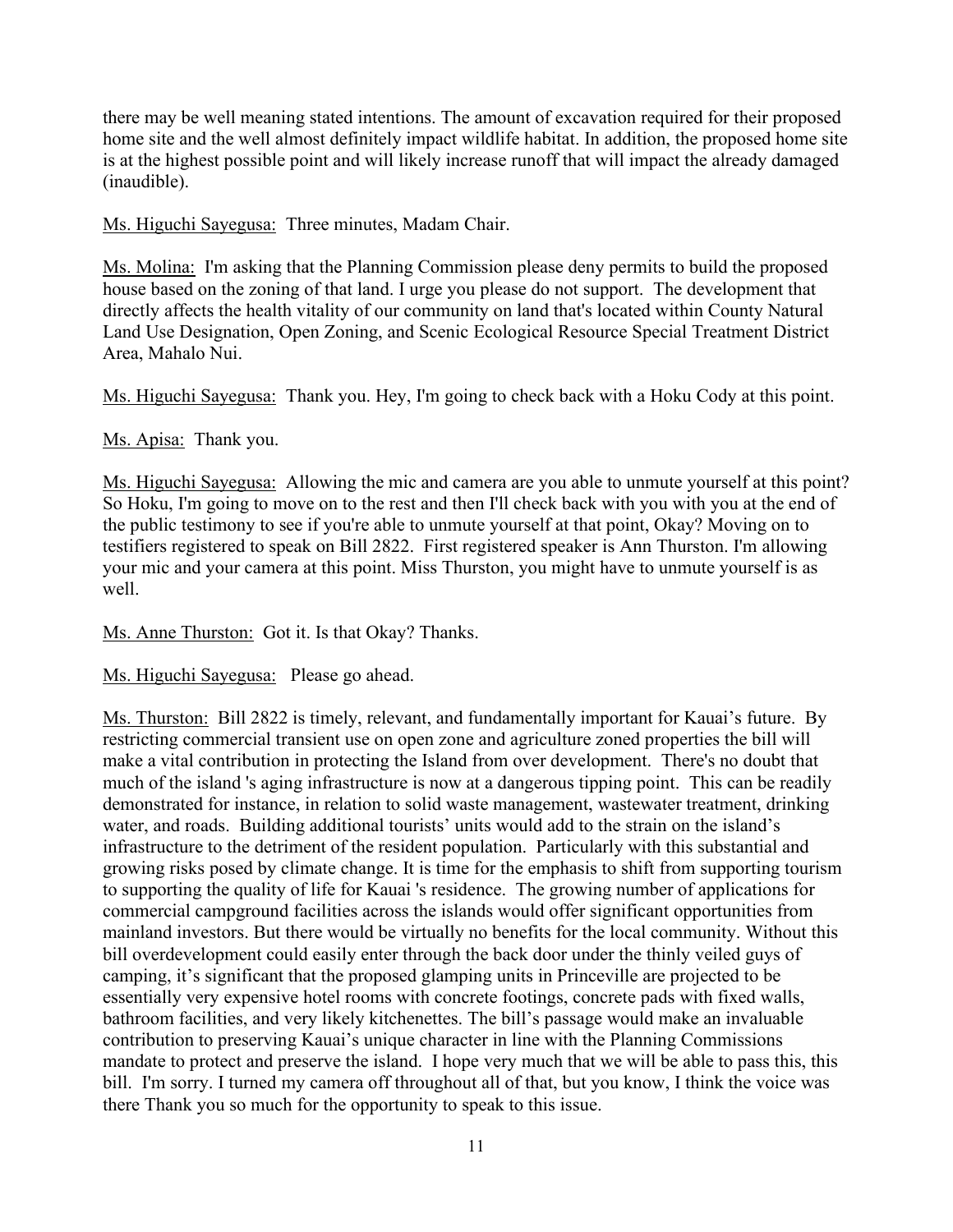### Ms. Higuchi Sayegusa: Thank you.

Ms. Apisa: Yes, thank you for your testimony on your audio was on it, came through loud and clear thank you.

Ms. Higuchi Sayegusa: Next register speaker is Debbie Goodwin. I'm sorry, I'm not seeing your name on the list. Moving on to the next, Fran White, enabling your camera and mic. Ms. White, you might have to unmute yourself as well. After Fran White, your camera and your mic are enabled so at this point; you can go ahead and unmute yourself by clicking on the microphone. Oh, there, you go.

Ms. Fran White: Okay, there, we got it all right. So, are we there? Can you hear me, Okay?

Ms. Higuchi Sayegusa: Yes, please go ahead.

Ms. White: Alright, thank you. I too want to express my complete thanks to the Planning Commission for the amazing stress and job that they are doing, it's a job that is not one that I would choose, but we also appreciate what you are doing and the care that you with which you are concerning all these things. I certainly echo everything that Ann Thurston has said. We, echo the question that so many of us have now when is enough tourist development enough? You know, saving open space is our great hope for the future continued over development of tourist accommodations is making this island just another Disneyland, where the visitors pay their entrance fee, and expect the night shift to clean up after them. Kauai is home to us either by birth or by choice. We have chosen Kauai for its special and unique environment, culture, and aloha. If we continue to fall for the developers pitch of "oh, everything will be better for you, after we build our development" were simply not listening to the history or the lessons we learn each day as we traverse this small stressed and overly compressed island community. After its people, open space is the most valuable asset of our beautiful island. It's now up to you our county leadership to protect Kauai, we really cannot handle our infrastructure, our resources can't handle more development. If you can pass Bill 2822 that will certainly help protect our open spaces effectively and ensure that we can draw a line on future tourist development in favor of the true needs of our existing community. Mahalo nui loa for everything, thank you.

Ms. Apisa: Thank you for your testimony and if I could ask, please when you do testify for others. Please turn your video on, thank you.

Ms. Higuchi Sayegusa: Thank you next register speaker Kristine Koch. Let's see I'm not seeing. I have I'm enabling the microphone and audio for Christine Cox. I'm not sure if there was a miscommunication on the spelling. Miss Cox.

Ms. Kristine Koch: Yes, Christine Koch. Hi, my name is Christine Koch and my husband, Bobby and I are in full support of Bill 2822 and kindly encouraged it to be passed. It is very critical at this time for permanently protecting and preserving all of keys open zoning from any commercial type of camping or the new glamping style. This protection will prevent developers of and any others seeking loopholes to take advantage of this unique open spacing, zoning agriculture, and residential lands. Who are looking for investment profits such as the new one hotel in Princeville Glamping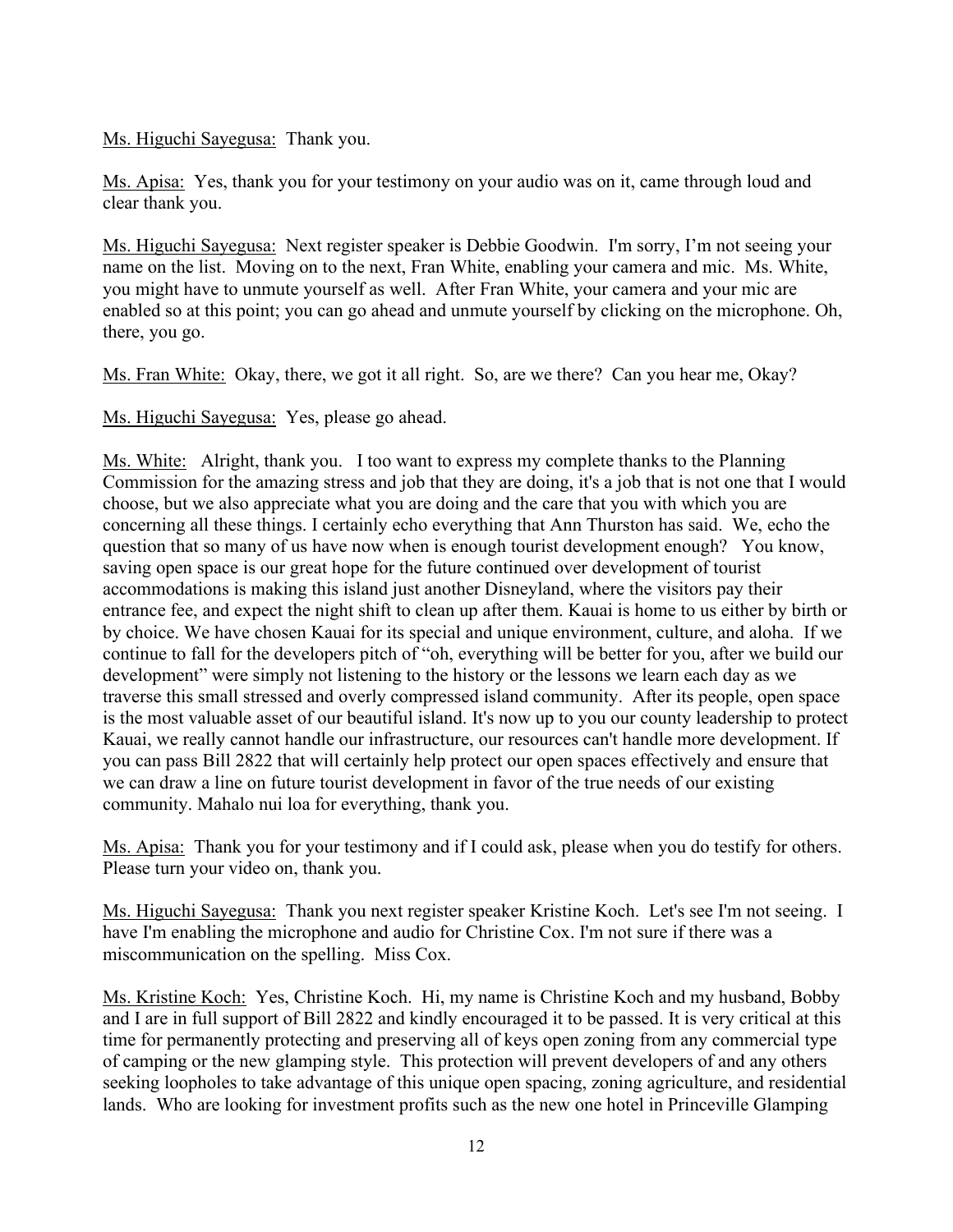Resort Proposal? There is clearly an enormous difference between the old-fashioned pop-up tents and sleeping bags versus the new trendy glamping units with walls, electricity, bathrooms, plumbing, feather beds, made in room service, with quarter room prices up 500 to 1200 per night. This surely feels like resort disguising itself as a campground. It only seems appropriate that this kind and any other kind similar to commercial activities be limited to commercial or resort zoning only. Another very important concern of ours is the continued threat of hurricanes and the dangers of these glamping units and blowing around into residential homes or surrounding areas, remembering Hurricane Eva had winds of 100 mph and a hurricane Iniki had 145 mph winds with gusts up to 225, so safety is a great concern here. Thank you very much for keeping commercial camping in commercial lands and for your support of this bill and its protection.

Ms. Higuchi Sayegusa: Thank you. Next registered speaker is Mary Ann Minor. I am not seeing your name on this list. Next register speaker Janice slack. I'm not seeing you as attending at this point. Next registered speaker is Tom Mull.

Chair Apisa: Again, I asked him when you testified, please turn your video on thank you.

### Ms. Higuchi Sayegusa: Let's go ahead.

Mr. Tom Mull: Okay, hello. My name is Tom Mull, I've lived on Kauai for 30 years now. I've raised my family here. Over that period, there have been of course changes, but those changes came slowly. They were incremental, linear study, growth was controlled during that time period. However, things have begun to change and change the exponentially. We are quickly approaching critical mass. So, what do we do? What do we do with this explosion of over popularity? Now we're the most popular place in the world. We all see it. We see it every day, every time we go outside to go to the store, go to the pharmacy get gas, but what are we as citizens supposed to do about it? The answer of course, partially is community involvement. And responsible local government and that's you seven (7) fine people. You were tasked with leading us through this maze for us it is a maze finding the balance between considered growth and the growth we need like affordable housing. The County Council has done their job. They've given us this bill that will help preserve our precious open space. It is a good start, it's a good bill. We're here to ask you to pass it. For us you are the first line of defense, we rely on you for asking you to support and maintain the concept of ecological ballots, which we will ensure future generations. And they will be able to access the natural resources that are the gemstone of this island. Now is the time to act. You have the opportunity to act, act with urgency actually with the fierce urgency of now. It is up to you to preserve and protect Kauai, the most desirable, beautiful, livable, safest, popular place on the planet right now. You have one thing in common. We all have one thing in common that's living on this planet, planet earth. Each one of us have the responsibility to protect our magnificent island. You have the power to do it. We are asking you to save it from environmental degradation by promoting environmental sustainability, you can do that by deterring overdevelopment and encouraging careful studied growth. Future generations will depend on the legacy that you are creating starting today. We have finite resources, we have finite open space, we have the duty, you have the duty to protect it for ourselves, our children, and all those who come after us. In short, enough is enough we can maintain our beautiful island with careful preservation. Not let overdevelopment push us in the direction that will be impossible to undo.

Ms. Higuchi Sayegusa: Three minutes, Madam Chair.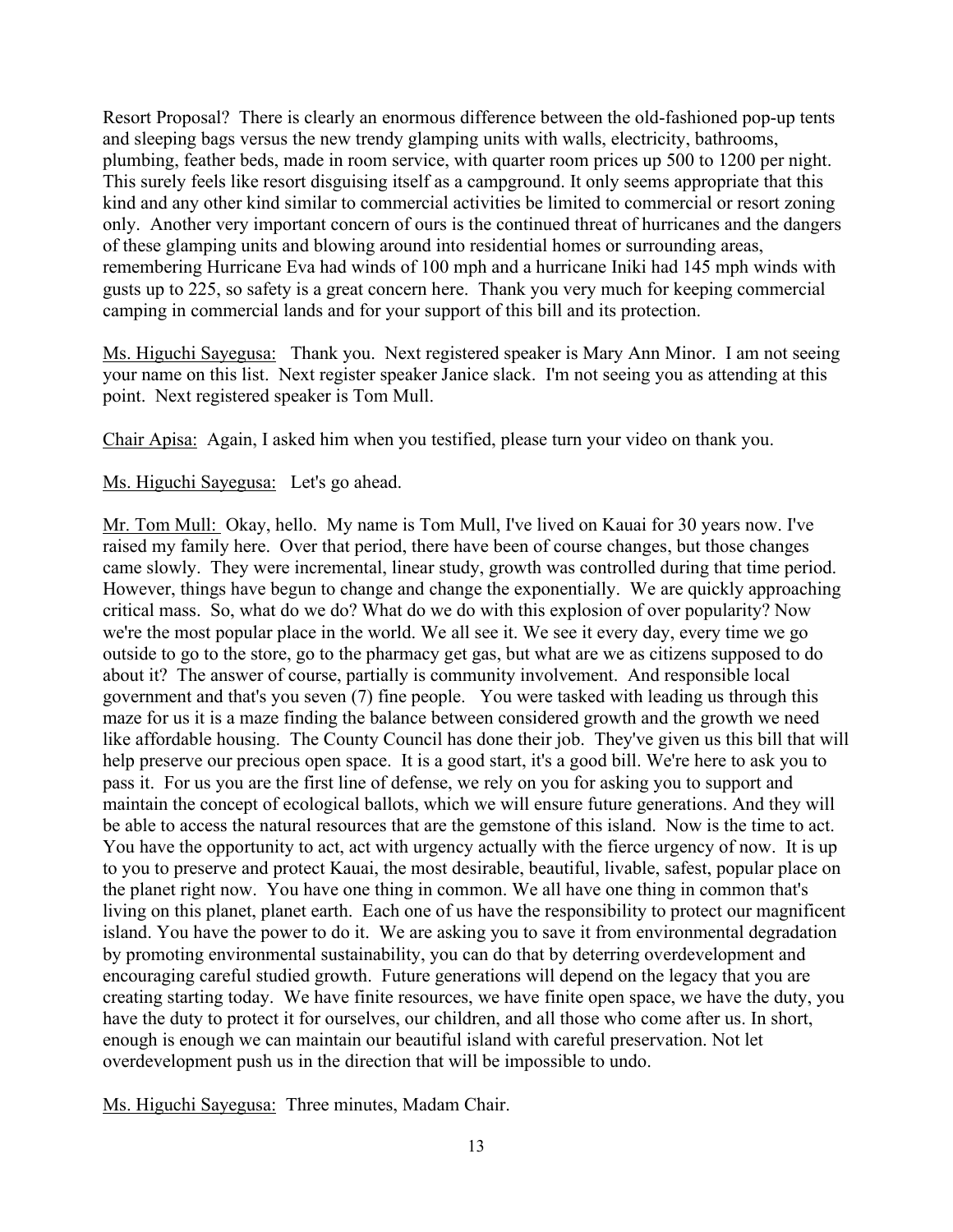Mr. Mull: If we build it, they will come and more will come, and more development will follow. That would destroy the precious balance we have the natural balance, the ecosystems that have taken mother nature thousands of years to create.

Ms. Apisa: Correct.

Mr. Mull: Please don't let that happen.

Ms. Apisa: Excuse me, Tom, are you wrapping it up? It has been 3 minutes.

Mr. Mull: Yeah, thank you. I'm done.

Ms. Apisa: So, you don't all right, thank you.

Mr. Mull: Thank you.

Ms. Higuchi Sayegusa: Okay, next registered speaker is Carolyn Misajon. I am not seeing her as a attendee in our meeting at this this point. The next speaker is Lorraine Mull. Okay there is several here I'm going to enable your audio and mic. For at least one of the links, I allowed and enabled audio and mic for both names here as an attendee under meeting. Ms. Mull you might have to unmute yourself by clicking on the icon that looks like a microphone.

Ms. Lorraine Mull: Got it, and video. Sorry about the double registration, I had belt and suspenders. Microsoft Teams are new to me. Good morning, my name is Lori Mull and I'm here to offer my strong support at build 2822. I've been a full-time resident here on Kauai for 30 years have 2 children who grew up here, went to Hanalei a school, and then graduated from UH. Both came back to live in Hawaii in the place they love more than anywhere else in the world, as, do I? Kauai is now at its crossroads. Indeed, a tipping point. The island has faced the recent challenges of floods, road closures, the pandemic, and a sudden influx of tourism that we were not expecting. It was brought into sharp focus the fact that we now face an important choice a manifest destiny kind of choice. No one will argue that tourism isn't it an important cog in the engine of our community and our economy. But if we care about what kind of place we fundamentally are and what we want to be we should not sell out to unbridled development and unfettered tourism. As the recent summer months made abundantly clear we need to have limits to the strain on our roads. Our infrastructure, our way of life, and what we want our future to look like. We can surrender to big money, big corporations,' big developers, and more visitors than our island can comfortably maintain, but we don't have to do that. We have choices and we need to make them now. If we don't have a plan. We will be part of someone else is plan. You as the Planning Commission have the power and the responsibility to make the right choices and shape the future. What kind of place do we ultimately want to be? Do we want to maintain the magnificent beauty open spaces and green vistas then make Kauai so desirable both for our residents and for the visitor experience? Or do we want to let outside corporate money make their choices for our future before they sell their assets to other big money corporations, then pack up all their tents and leave a trample place behind. Commercial developed campgrounds have become a thinly disguised path for resort expansion on open space. You have the power to hit the brakes, to keep our open space truly open, to keep quiet green for our families, our neighbors, and our future. Money doesn't have to have the loudest voice. It is not the answer for quality of life. We all know that. We ask you to pass this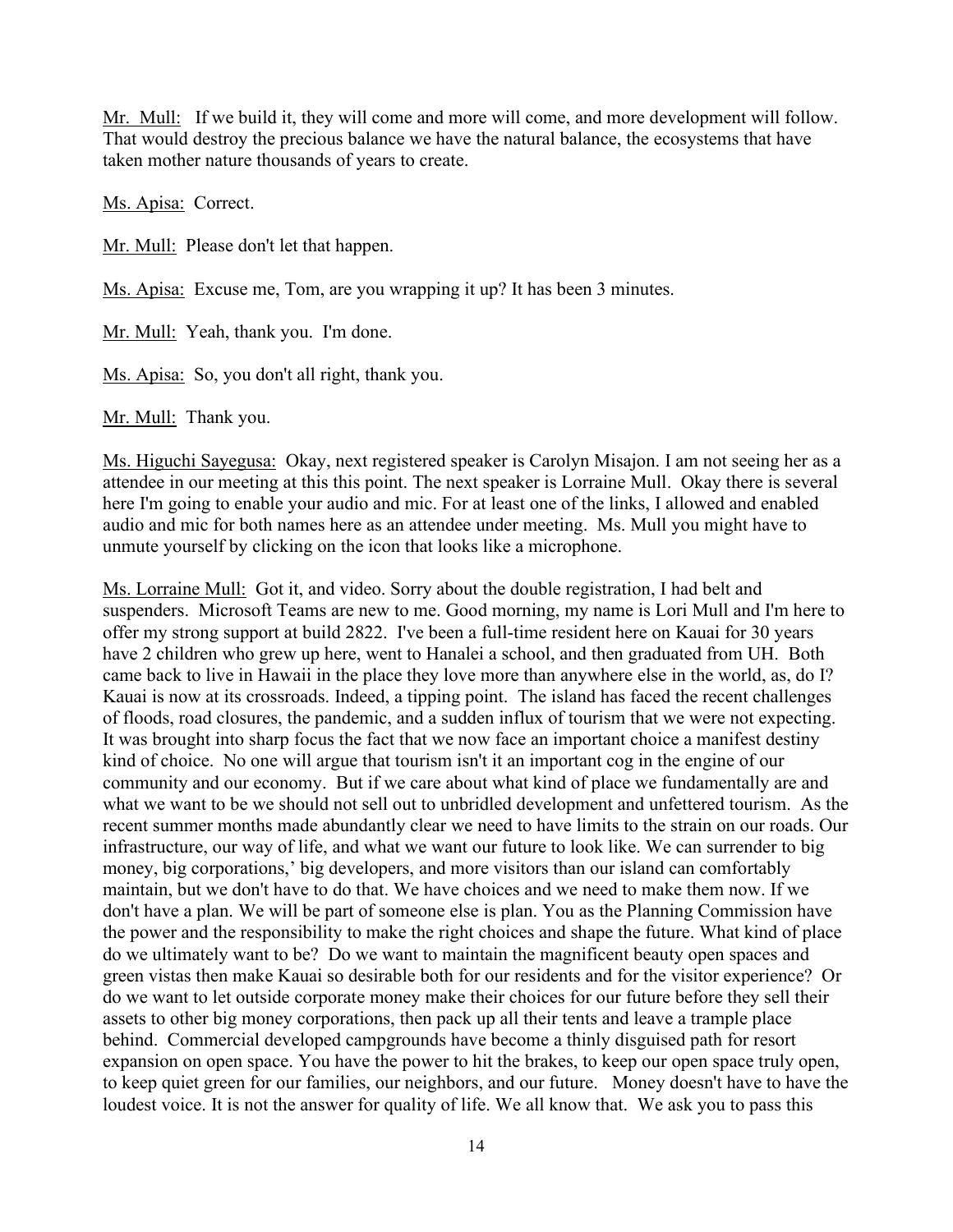very important Bill and ensure a future that we all want to call ours. Mahalo for your time, your devotion, and for your careful stewardship of this treasured island. We all call home.

Ms. Higuchi Sayegusa: Next register speaker is Lisa V Torello. I don't see Lisa as an attendee. Moving on, next register speaker is Caroline Padgett's. I'm allowing your mic and audio and visual.

Ms. Carolyn Burkhardt-Padgett: Hello?

Ms. Higuchi Sayegusa: Please, go ahead.

Ms. Burkhardt-Padgett: Okay, thank you. Aloha. Mahalo for letting me speak. I'm calling also in support of Bill 2822. My name is Carolyn Burkhardt, Padgett, and I live in Princeville. Planning and by definition, is about the future. We plan for the future, we don't plan for the past, but we have to build on the plan room that's been done in the past. 50 years ago, when Princeville became the first Master Planned Community in Hawaii. They had a vision of the future. Their vision is one that allowed for responsible development that would preserve the historic nature of the area, the open vistas, the beauty of the area, along with the comfort of adequate infrastructure and open space. And this foresight on their part allowed Princeville to become the wonderful magical place to live and vacation that we know today. Now, 50 years later, we have the opportunity and the weighty responsibility of shaping the future again, by building on that vision. And we have to ask ourselves, what is our vision for the future of the island? Can we dream big too? I hope so and I hope that we don't succumb to the pressures to permit loopholes and zoning errors to be used to develop new resort areas in the middle of a successfully planned Master Planned Residential Community Open space. My hope we can make choices that will keep on the greed from being the driving force that allow the developers and the foreign investors to turn Kauai into a place we don't recognize. We must protect against loving the island to death with unlimited tourist and inadequate infrastructure to meet their needs. My hope is that we can envision a magical place or both visitors and residents can coexist in a safe, comfortable, and ecologically nondestructive manner. I shouldn't need to say it, but in case anyone thinks that this is only an issue for Princeville, the same threat hangs over the entire island and all its open spaces. So, we need to make plans for the future we want to see and hope we are remembered fondly for what we've decided and that's the reason why I'm supporting Bill 2822. I thank you very much for all of your efforts and your time and for allowing me to speak.

Ms. Higuchi Sayegusa: Thank you.

Ms. Apisa: Thank you very much.

Ms. Higuchi Sayegusa: Next register speaker is Jonathan McRoberts. Allowing mic and camera right now.

Mr. Jonathan McRoberts: I'm unmuting

Ms. Higuchi Sayegusa: Thank you.

Mr. McRoberts: Hello?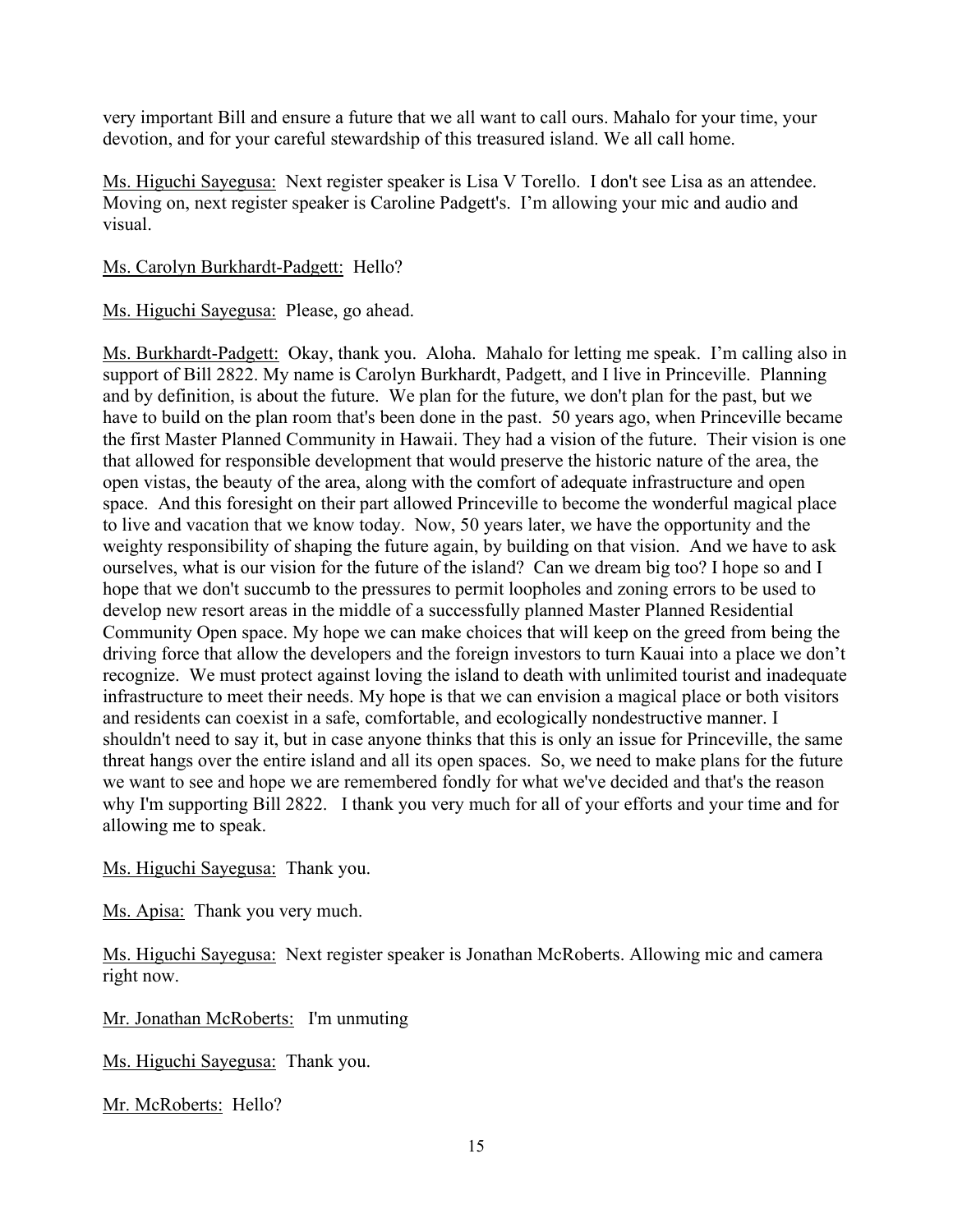Ms. Higuchi Sayegusa: Yes, please go ahead.

Mr. McRoberts: Yes, first, I apologize. I tried to get on using my iMac and I couldn't get on, so I am on my MacBook Air, which has a video that doesn't seem to work. So won't be able to see my extremely handsome face. I want to reiterate what everybody else has been saying, which would just be redundant, so I'm going to go off on a little bit of a tangent. First, if you read the local paper and listen to the Hawaii Public Radio. You'll see that everybody is trying to reduce the effect of tourism on our islands. The pandemic really helped put focus on how much better a lot of things are when we don't have as many tourists. You only have to go out to Haena to see what limiting tourism out there has done for the community, so the idea that we are going to allow the building of 50 new high-end structures, which will bring nothing but more cars into the neighborhood and cause more congestion on us already over overburdened roads makes no sense. This is a really tan gentle, but I lived in Nepal for 4 years. Back in the 70s, it was a wonderful country and I enjoyed hiking in the Himalayas. But 40 years later, when I wanted to go back for one last Himalaya hike. I chose to go to Bhutan, a very similar country, but they took 2 different paths. Like Hawaii seems to be doing Nepal said, "come on in we don't care. We're going to build this many tourists hotel as we can, as many vacation rentals as possible as we can, people were allowed to go hiking without permits, not required to carry any cooking gas with them." Whereas Bhutan controlled tourism, they now have 60% of their forests intact, you have to, if you go there, you have to hire local people to carry things like gas containers, so that nobody chops down trees to allow you to in to travel up into the mountains. The difference between the life of the common people in those two (2) countries is huge. Now, that's a bit of a stretch, but the same thing can be applied to Kauai. We need to become more exclusive not less inclusive of tourism, building high end glamping units on a golf course in a way in which they're going to be a threat and any storm and increasing traffic into Princeville makes no sense given what everybody else, including the County of Kauai has been trying to do.

Ms. Higuchi Sayegusa: Three minutes, Madam Chair.

Mr. McRoberts: Thank you for your time.

Ms. Higuchi Sayegusa: Next register speaker is Mary Patterson. Allowing mic and enabling camera. Sorry, there's a there's several links here, so I'm going to enable both, both cameras. Ms. Patterson, he might have to unmute yourself. Sorry Ms. Patterson, still muted at this point. Let's see yeah, and you're on the Teams app. You might have to press the icon that looks like a microphone, to unmute yourself. Sorry yeah, we're still not able to hear.

Mr. Hull: Jody, I think if we give Ms. Patterson, a little more time to figure out her on meeting capabilities. I think we can move on to the next registered speaker and then we can go back to both Ms. Patterson and Ms. Hoku Cody.

Ms. Higuchi Sayegusa: Yes, yes, but we'll come back to you, Ms. Patterson, thank you. Yeah, moving on to Bridget Hammerquist.

Ms. Bridget Hammerquist: Good morning can you hear me, Okay?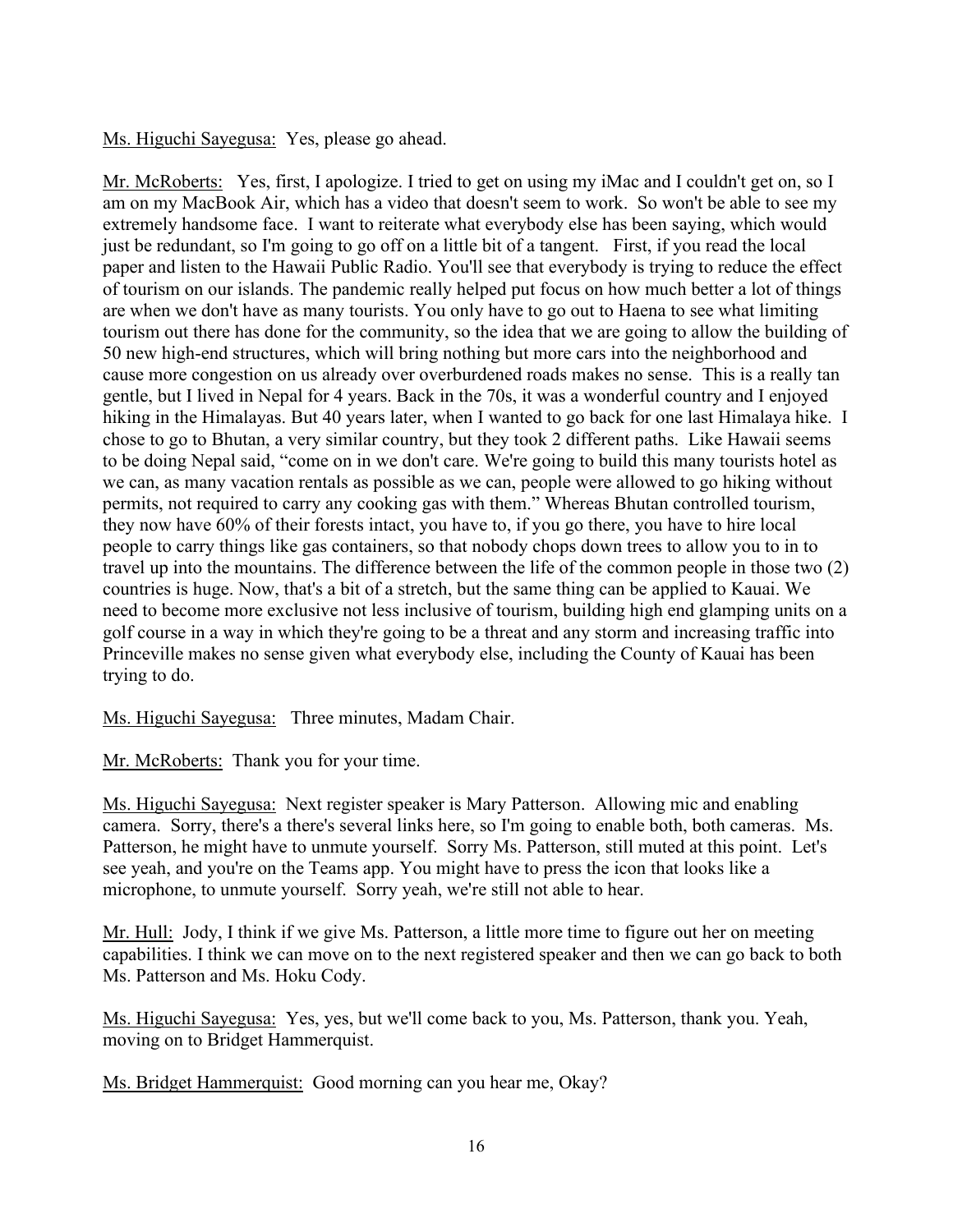Ms. Higuchi Sayegusa: Yes, please go ahead.

Ms. Hammerquist: Thank you for having all of us in. I know it's probably a bit tedious. I won't add much but will speak briefly because I'm from the South Shore, I'm from Koloa and I was born in Hawaii, and I care very much about Kauai. I've lived here since I was 16 off and on. Retired here full-time 14 years ago. And it is home, it's always been home. It was home when before it was a state, it was my home. I think open space is probably something that you can't put a price on, it's probably one of the most valuable and precious resources we have. We have it on all parts of the island, and I'm concerned about what happens with this bill for the open space on the South Shore. It isn't just a glamping or an anti-glamping bill. It's a build to preserve our quality of life, and keep a very precious resource available for residents to enjoy. And I'll echo those who said our infrastructure is taxed to the Max because that's true, and I appreciate and praise you all for what you must do and thank you and hopefully you'll support Bill 2822. Thanks for letting me testify, Aloha.

Ms. Higuchi Sayegusa: Thank you. Next register speaker is Bill Schilling. Mr. Schilling might have to unmute yourself. Mister Schilling still not able to hear you. Former seconds here. Again, Mister Schilling you might have to unmute yourself by clicking on the icon that looks like a microphone. Just to in the sake of for the sake of moving on at this point, Mr. Schilling when I returned to you at the end of the public testimony. At this point, I'm going to move on to testimonies regarding the Kaplan item. First register speaker is Teresa Tico. Allowing your mic and camera right now. Ms. Tico, you might have to unmute yourself, please. Ms. Tico, I'm still not able to hear you. You must unmute yourself.

Ms. Teresa Tico: Sorry about that, can you hear me now?

Ms. Higuchi Sayegusa: Yes, thank you go ahead.

Ms. Tico: Alright, my apologies, my MacBook doesn't really care for the Microsoft Teams app. My name is Teresa Tico, and I am a resident of Wainiha District of Hanalei. I'm also one of the attorneys for Mr. Kaplan, although I do not represent him in the agenda matter that you're that's before you today. I was at the May 11th, 2021, public hearing on Mr. Kaplan 's application for a use permit or construction of a single-family residence, and I was made aware that several days before that May 11th hearing, an email was circulated that claimed there were or had been birhtstones on the kuleana upon which he was building his home. However, no previous archaeological surveys had ever noted any, so we were surprised that this issue came up at the 11th hour and of course, there was considerable testimony. It was it was emotional, and you know, I understand why the Commissioners would want to investigate this matter more, and as we all know that use permit was denied. Well immediately after the denial, Mr. Kaplan contacted me and Sabra Kauka and wanted to bring cultural practitioners or people from the community to his property and investigate these allegations and make a determination as to whether there was a possibility that birth stones had ever been on that kuleana. So, I think it was around the middle of June, June 18<sup>th</sup>, Mehana Vaughan and Lei Wann, who is the Director of Limahuli Gardens and Gary Smith a Kilauea a resident who's completing a book about the history of Kilauea, right now. The four (4) of us visited the kuleana parcel and the surrounding property that Mr. Kaplan owns and the very first stone that we looked at that was purported in these allegations to be a birthing stone was not even located on the kuleana itself. It was located outside the kuleana so you know, that shouldn't even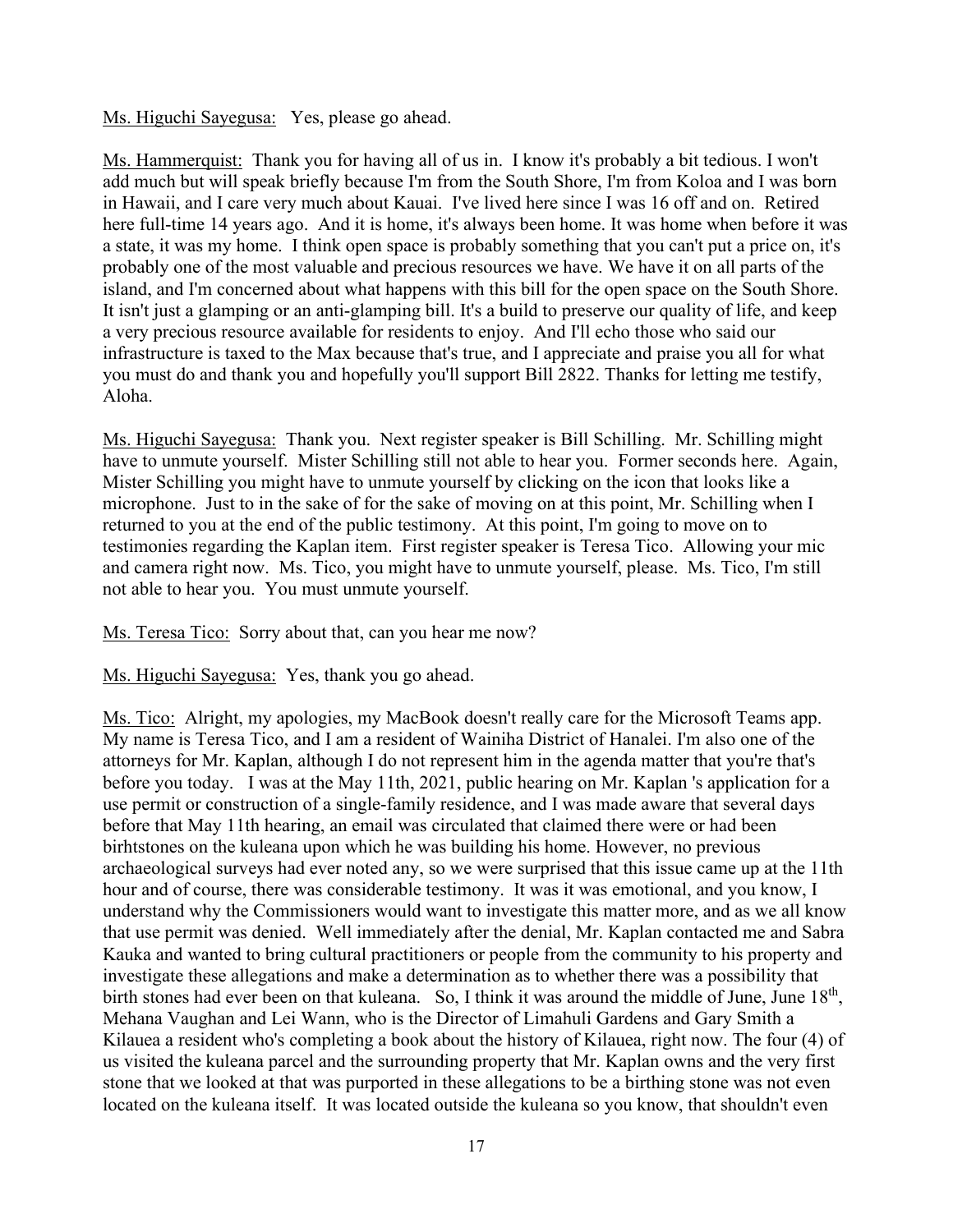be a consideration. The second alleged birthing stone, according to Lei, was not a birthing stone. It was very small, too small to be a birthing stone, it didn't have the necessary grooves or indentations for a woman to give birth. And so, following that site visit the consensus was that no, there are no birthing stones on the Kuliana and I believe that further studies have been done since our visit that have not established you know, any credibility to these allegations that were made at the May 11th hearing. However, I would like to say that visiting the parcel all of us were incredibly impressed with the extent of the archaeological restoration work that has been done. The terrace, the terracing that has been reconstructed the landscaping.

Ms. Higuchi Sayegusa: In this Madam Chair.

Ms. Tico: Thank you. It's a beautiful sight and we're only asking that you approve this settlement, so that he can finish the single-family residence that is already half constructed and thank you. Commissioners for everything you do. We are all very grateful to the time that you give the community and for your service.

Ms. Higuchi Sayegusa: Thank you. Next register speaker is Mauna Kea Trask. Allowing mic and video now.

Mr. Mauna Kea Trask: Aloha, Madame and Deputy Director. Just to confirm before I begin. I signed up for the Exec…to testify in the Executive Session Item, as well as the General Business Item I.2a & b. So, I'd like to because they deal with different issues. I'd like to address them both with my I mean, three minutes on one and three minutes on the other respectively.

Ms. Higuchi Sayegusa: I'm going to lodge that to the County Attorney and Chair.

Ms. Barzilai: Good morning, Madam Chair. Laura Barzilai, Deputy County Attorney. Good morning, Mister Trask.

### Mr. Trask: Morning.

Ms. Barzilai: The Good morning, your petition and the opposition that were filed or received as pieces of testimony only testifiers have 3 minutes to speak a statement. A statement will be made during General Business and not now during public testimony.

Mr. Trask: Well, I'm sorry just to be clear. So, we were to submit oral testimony on each agenda item. And so, I elected for two (2) and similarly, I would like to testify on the ES, H.a, and then on, I.1.a.b. But I believe under Planning Commission Rule 147, there's a separate rule and process for arguments for or against intervention petitions, so I didn't think the intervention applies to these two (2) agenda items.

Ms. Barzilai: Well, the petition for intervention is not on the agenda today, but of course, you can have three minutes if you've registered to testify on both items. It depends on how you've registered.

Mr. Trask: Well, the petition is on the supplemental agenda.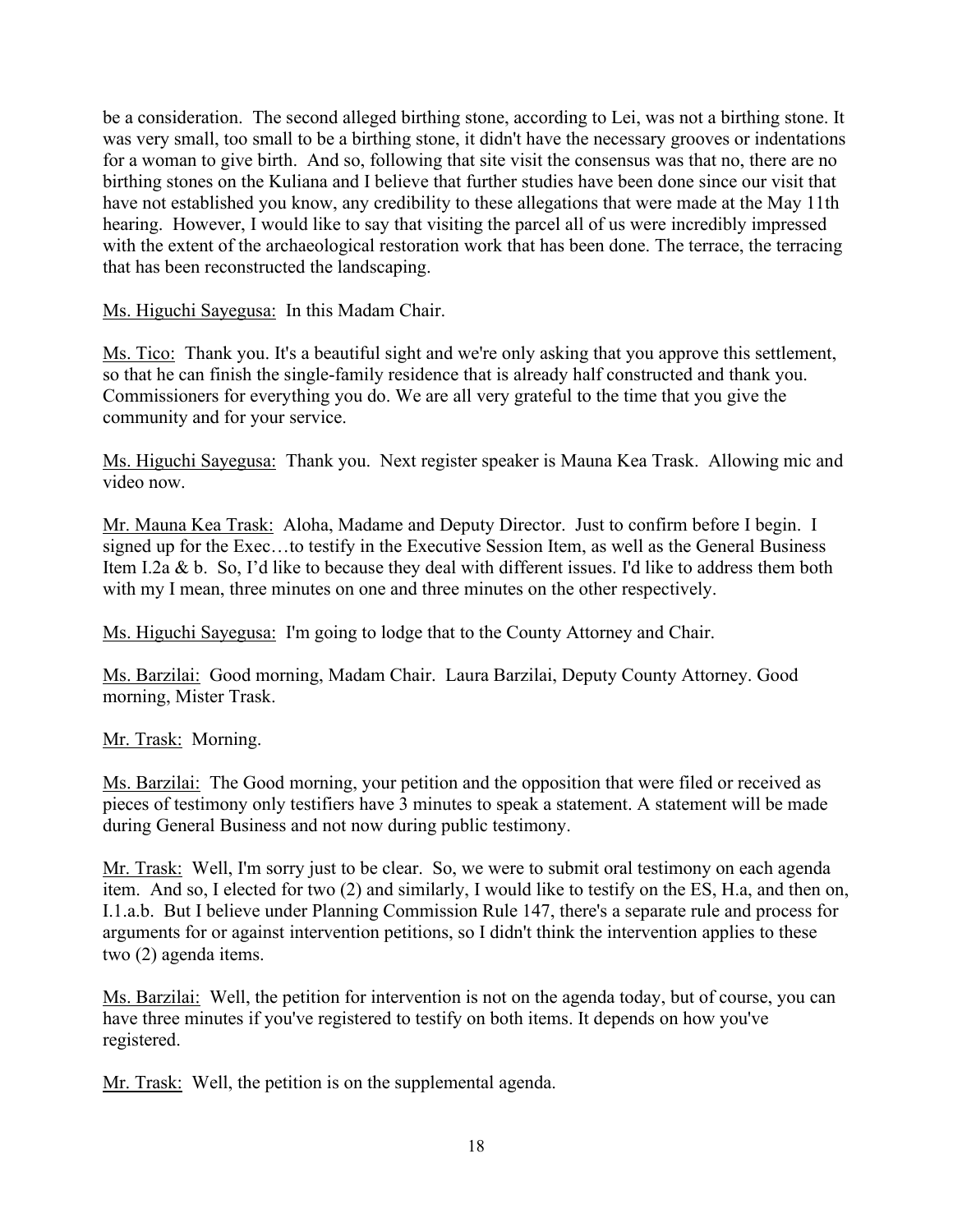Ms. Barzilai: As a as an accepted piece of testimony this morning, therefore, entitling you to three minutes of testimony.

Mr. Hull: I if I could interject. Ms. Barzilai, I think what Mr. Trask is getting at is that putting the petition the side, that he's requesting to his email requested to speak on two (2) different individual agenda items. We will have to check I think we have him listed as you're speaking on one agenda item. Mr. Trask, if you want to speak to that one agenda item and we're speaking to that I can double check the email as we went through our clerical staff to see if there was a specific request for Two  $(2)$ .

Mr. Trask: Got it. Thank you, yes, and I think there was.

Ms. Barzilai: So, if Mr. Trask is registered for two (2) items. He is entitled to speak 3 minutes on each item.

Mr. Trask: Yes. Alright. Thank you very much. So, I'll begin with item H.a, if it pleases the Commissioner.

Chair Apisa: Yes, please go ahead on item and then we'll continue later.

Mr. Trask: Thank you honorable Chair Commission members. This agenda item involves the same issues raised by the members of the public, that are concerned about the Nihoku development. And in fact, both this development and then the Nihoku development are in the same Special Management Area and Open Space Special Treatment Resource District and all those testified today, and concern over Nihoku need to pay special attention to this agenda item and what happens today. The County has never agreed to issue permits via secret settlement agreement less than 6 months after denial of the same permits by the Commission. However, the precedent being set today, will allow every single development on the island that is denied by the Commission based upon public and neighboring landowners' objections and concerns to be later approved without public hearing or agency hearing or notice via secret settlement agreement done in executive session. We like to note for the record that the ES agenda item is inadequate under state law because it fails to give notice that it will conduct a decision making on the use permit and class IV zoning permit as required by HRS 9278. And given the facts of circumstances in this case, the Commission must notify the public that this matter is up for approval. Secondly, the settlement agreement must be made public. Some of the agreements between governmental agencies and 3rd parties are public documents except to the extent that information contained therein may be withheld under the Sunshine Law, according to Hawaii IP letter 8910 and 021, a confidentially provision in agreement to which a State or County agencies a party, must yield to the provisions of U IPA. With regards to the Ka Loko Damn case, the State founded the County cannot keep the amount of money in the insurance company paid out as confidential, because insurance proceeds are public monies. Similarly, in this case, land use and permit documents are public records. You cannot have a secret settlement agreement that involves public documents, especially when those public comments have already been provided to the public there's nothing confidential about them. This is not a settlement agreement that includes medical information, psychiatric information of psychological history diagnosis, which all can be kept confidential. This case only involves public permitting records. You cannot do this. ES, this has to be done in open session. That's all I have to say on H.a. And I can move onto I.1.a and b, it's a piece of the Commission.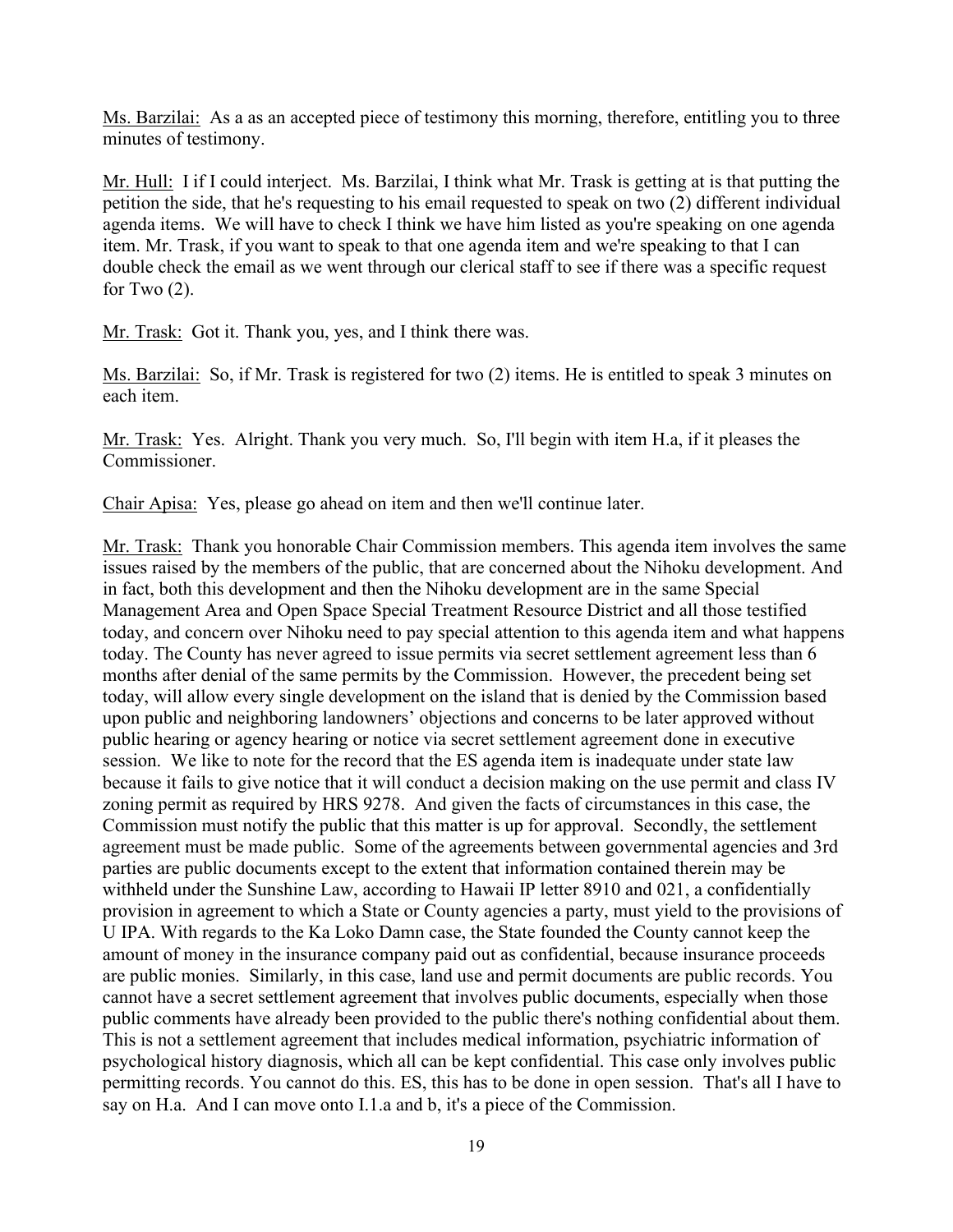Ms. Higuchi Sayegusa: Please go ahead.

Mr. Trask: I'm sorry.

Mr. Hull: I believe, Jodi, it follows the format right. We must go through all of the testimony for Kaplan.

Ms. Higuchi Sayegusa: Sorry.

Mr. Hull: First and then I think Mr. Trask clarified that he was actually not speaking specifically on Kaplan, he was speaking on executive session.

Mr. Trask: Yeah, and so this next one is the Kaplan, General Business Matters.

Mr. Hull: Okay, my bad then, correct.

Mr. Trask: Yeah. Thank you, and just let me know I can proceed.

Ms. Higuchi Sayegusa: Go ahead.

Chair Apisa: So, I think yeah go ahead.

Mr. Trask: Maybe get—

Ms. Higuchi Sayegusa: Go ahead, thank you.

Mr. Trask: So, with regard to agenda item, the General Business regarding quote Unquote consideration of the settlement agreement. The Planning Department cannot request, and the Commission cannot grant a use permit and a class IV zoning permit when the application was denied only four (4) months ago. CZO Section 8-3.2. G is clear that when I use permit application is denied by the Planning Commission and application for use permit involving the same or substantially similar construction development activity or use may not be filed sooner than 6 months following the denial. This permit was denied. This is the same application, although it was appealed to the Circuit Court, it is still being resubmitted to the Commission and it is otherwise every application of the same development and or a reconsideration of this of an approval. Again, this agenda item is inadequate under HRS, 92, 7, A because it fails to give notice that the Commission will conduct decision making on the permits. CZO Section 8- 3.1(4) still requires a public hearing on this matter because of the new Ka Pa`akai analysis and the new Supplemental Directors Report you cannot waive public hearing on what is it really a second application submitted given that now, they're adding up reported analysis and native Hawaiian cultural practices, the public is not aware of these documents. The County cannot again under purported settlement agreement grant their permits in this fashion, although the County has inherent ability to settle claims it cannot under the guise of the compromise impair public duty owed by it or give validity to avoid claim. And were compromised settlement is made against state public policy, the locality has no power to enter it. As was stated before, I want to site, Mr. Kenny 's testimony, "There has been a long-held misunderstanding that kill away is disconnected from the traditional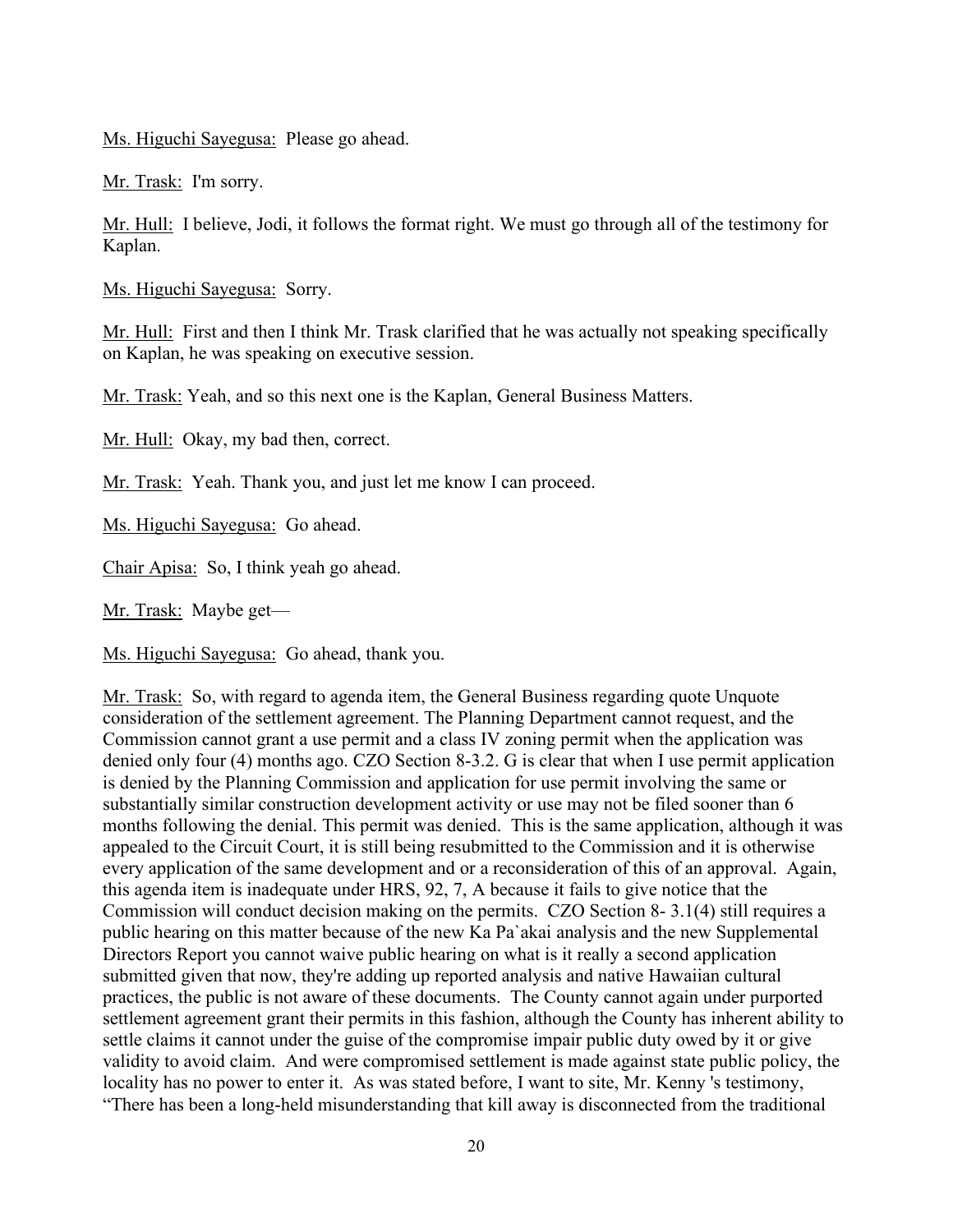and cultural practices. This false belief is both untrue and unfortunate." So, in this case, you have to grant SMS Permits, Use Permits, and Class IV Zoning Permits, and Zoning Use Permits that is your public duty to ensure that.

Ms. Barzilai: Three minutes Madam Chair.

Mr. Trask: I just like to wrap it up. So finally, in wrapping it up. Case law is clear, you cannot abrogate your zoning obligations under the guise of a settlement agreement, and you cannot have you do not have the power to make contracts, which will embarrass or control you in the performance of your legislative quasi-judicial powers and duties. Thank you.

Ms. Higuchi Sayegusa: Thank you. I should have clarified that yeah; we were able to pull up that email and that's why we were able to confirm that Mr. Trask request to separately testify into agenda items. Next register speaker is Alan Suan.

Mr. Allen Suan: My name is Alan. I'm a resident of Kauai and a graduated Kamehameha School. I was not contacted by Ms. Dawnn Chang, who claims to have reached out to the Hawaiian community that had previously testified. I was also one that testified before. My heart is broken that the birthing stones have been displaced. This ancient Hawaiian site is a secret area. A place where our Hawaiian ancestors were born. I only knew of one other ancient Hawaiian birthing stone site, which is in Wahiawa. To now find out about another birthing stone site, I feel that this ancient birthing stone site should be protected for all. Thank you very much.

Chair Apisa: Thank you. Jody, do we have more testifiers?

Ms. Higuchi Sayegusa: I'm sorry, next register speaker is Bruce Lehman.

Chair Apisa: Jody, I would ask how many more? For we've been going now for 2 hours. We may be due for a break shortly. But I don't want to interrupt the testimony, but we'll hear from Mr. Layman and then we may be due for a short 10-minute break shortly.

Ms. Higuchi Sayegusa: Okay. Thank you, got it. Mr. Bruce Layman your camera and your mic are enabled so you will have to unmute yourself. Mr. Layman, you must unmute yourself. Chair, unless you want to take a recess now and then perhaps what will resume with Mr. Bruce Layman. Hoping that he's able to unmute himself then.

Chair Apisa: Yes, I would like to take a 10-minute recess starting now. We don't need a motion for that do we, Jody?

Ms. Higuchi Sayegusa: No, but again, just resuming back at 11:10 to confirm.

Chair Apisa: Yes, really, we will resume back at 11:10 AM. Thank you all very much stay tuned. We'll be back in 10 minutes.

Ms. Higuchi Sayegusa: Thank you.

 The Commission recessed this portion of the meeting at 11:00 a.m. The Commission reconvened this portion of the meeting at 11:12 a.m.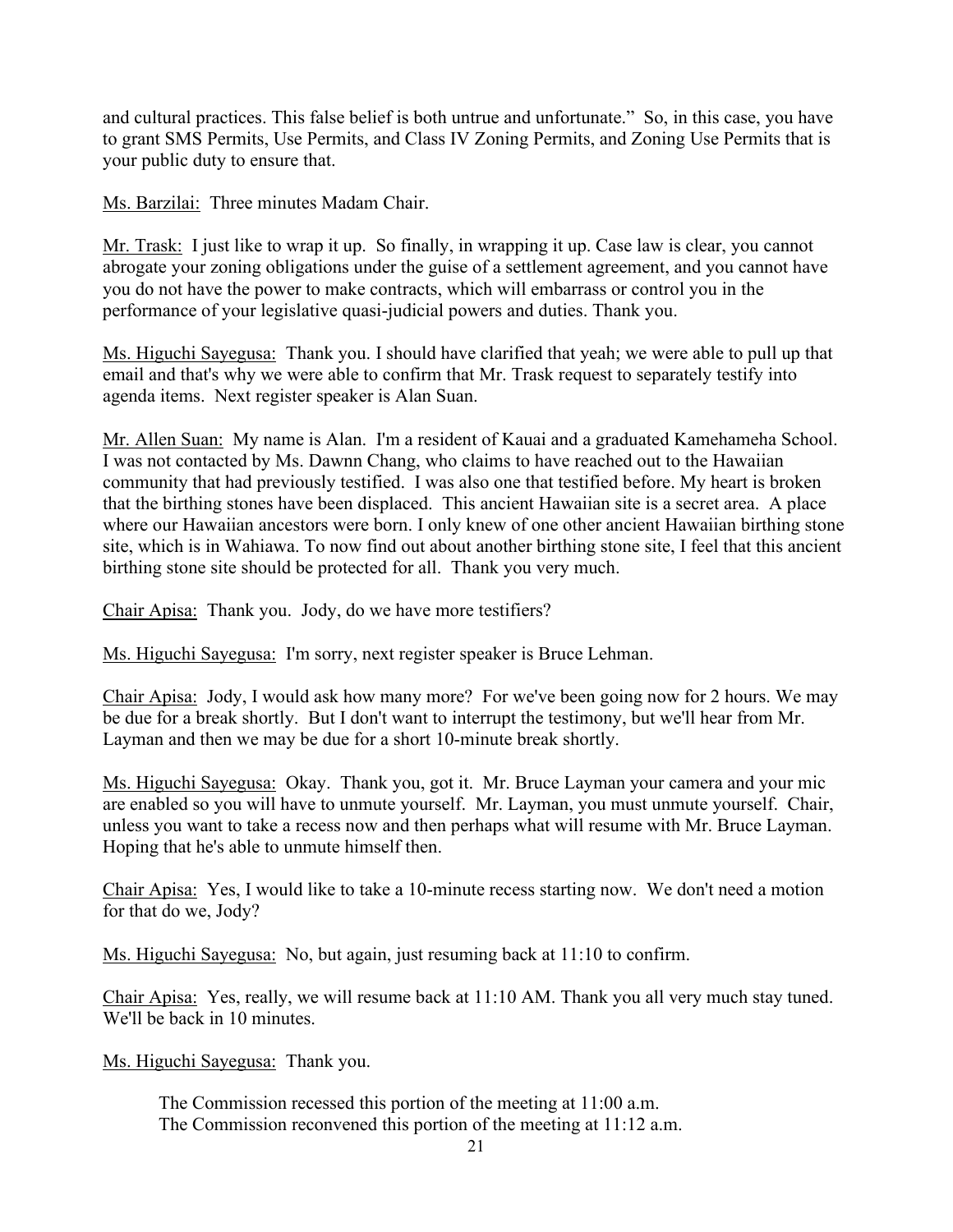Chair Apisa Call the meeting back to order after the recess.

Ms. Higuchi Sayegusa: Madam Chair, are you ready to proceed again.

Chair Apisa: Yes, do we have all Commissioners on the on the meeting.

Mr. Hull: We can come back to roll call if you like.

Chair Apisa: Should we take a roll call? Yes, please.

Mr. Hull: Roll call, Madame Chair. Commissioner Ako?

Mr. Ako: I am here by myself.

Mr. Hull: Commissioner Chiba?

Mr. Chiba: Here.

Mr. Hull: Commissioner Cox?

Ms. Cox: I'm here by myself.

Mr. Hull: Commissioner DeGracia?

Mr. DeGracia: Here by myself.

Mr. Hull: Commissioner Otsuka who is excused. Commissioner Streufert?

Ms. Nogami-Streufert: Here.

Mr. Hull: Chair Apisa?

Chair Apisa: Here by myself.

Mr. Hull: We have a quorum, Six Present. Madam Chair.

Chair Apisa: Thank you very much. Let's resume Jody please.

Ms. Higuchi Sayegusa: Sure, resuming with Bruce Layman. I think at this point if you if you were able to there, you go Yep. Oh, I think you did, unmute and now you're back muted again.

Mr. Bruce Layman: We know.

Ms. Higuchi Sayegusa: I can hear you now.

Mr. Bruce Layman: Well, thank you. Hi Commission, good morning and thank you for allowing me to testify did testify previously and I want to just make mention that I was contacted by the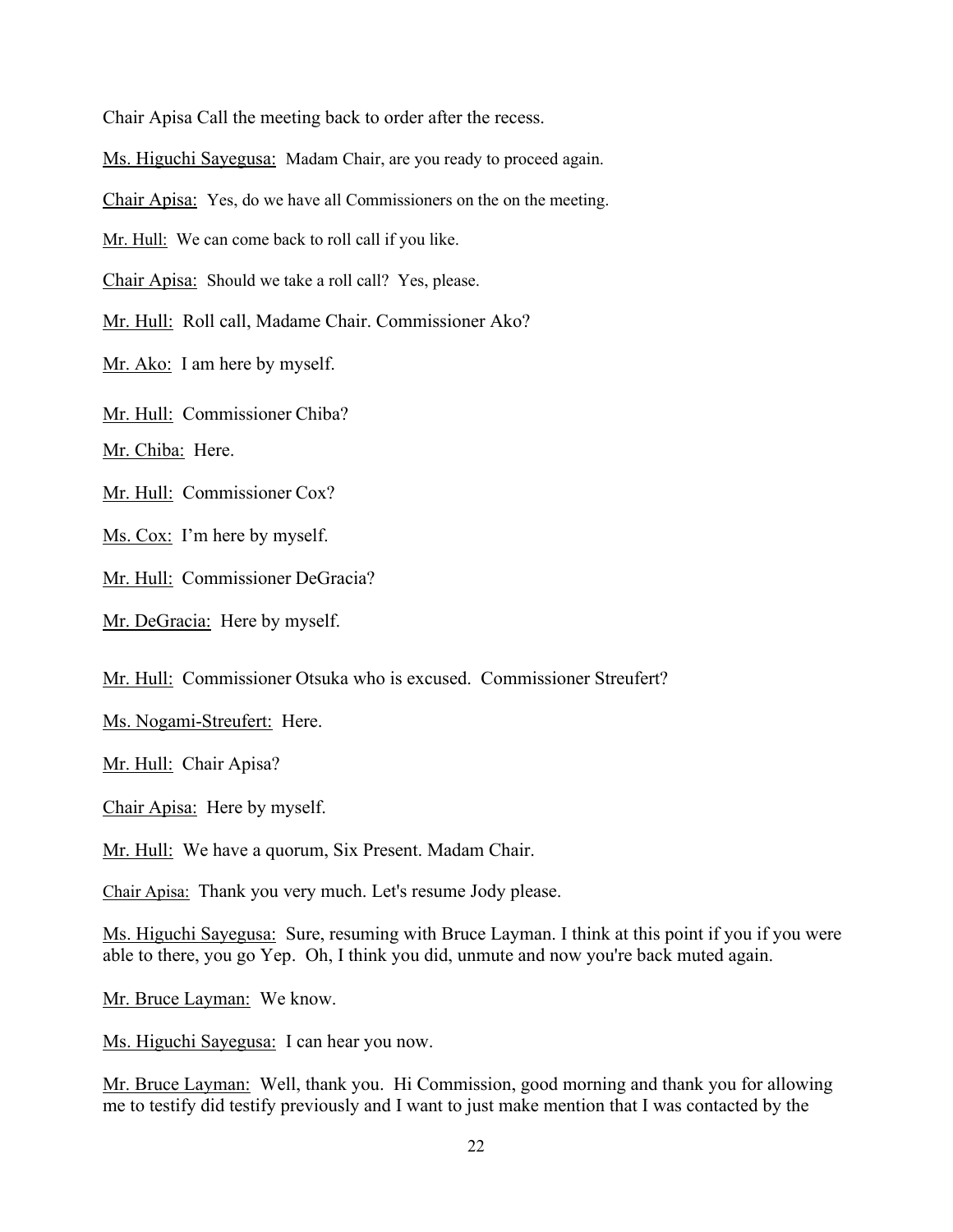Dawn Chan, who represented herself as being reaching out to members of a community that testified on behalf of this, Kaplan application, especially the local community and Hawaiians. And I want to play something real, quick because this is important, it's a short message she left me, and I felt, and you'll understand why I'm playing it so you can just indulge me. "Aloha, my name is Dawn Chang and I have been asked by the Kauai County Planning Department to talk to members of the public, including yourself who may have submitted oral or written testimony regarding the Kaplan use permit" okay, the reason I played that is that she insisted that she was being called and directed by the Kauai Planning Department to reach out to us and I thought that was odd because we already gave our testimony and so I kept asking, her, I called her and I asked her who are you working for? Mr. Layman, I told you, I'm doing this on behalf of the Kauai Planning Department. So finally, I asked are they paying you for this? And she spoke. "No." I said, well please tell me who's paying you. And she tried to go round and round and finally I said Dawn, Ms. Chang, who is paying you? And she said, "I'm being paid by the Kaplan 's." Well, I found out later that she reached out to the other Hawaiians in the community and many of us had spoken with each other and she did the same thing, she never disclosed that she was working for the Kaplan 's, she said she was doing this for the County of Kauai Planning Department. So many of the Hawaiians that testified didn't want to talk to her because they didn't trust her, and she wrote a report in there saying that she spoke with these Hawaiians. I spoke with her because I called her and I called her on it, I said why did you do that? Why won't this open and honest with them? How do you expect locals and Hawaiians to engage with you in an open honest way when you were deceitful in in your message and how and when you talk to them?

Ms. Barzilai: Excuse me Madam Chair, it's Laura County attorney's office. This isn't really testimony. It's a telling story about another person who is not here to discuss it and playing a recording of that person voice, which really doesn't qualify as testimony. You are welcome to entertain for another few minutes, but I wanted to make that statement.

Mr. Layman: Okay, so, I'll continue. We have knowledge of a birthing stone that was there, not is there. The rocks that they're claiming to see are not the birthing stones. There's a Lance Fu, who lives in 300 feet of this property 30-40 years lived there Hawaiian, native Hawaiian was told by a kupuna and this testimony was brought out before that, he and he saw it and he knows where it was and now it's not there because of the clearing work.

### Ms. Higuchi Sayegusa: Three minutes.

Mr. Layman: So, when the, representing to you, that that they that they have a stone, and they haven't identified it. It's because they're not there and I'll wrap this up one of the persons that testified on behalf of the Kaplan's, Hope Kalai, had mentioned that she was aware of a birthing stone. You can check her testimony and she believe it's still there and she was hurt. Their expert testimony. We believe it was there and that it now, no longer is there. I don't know what the rushes to pass this thing through because none of the Hawaiians have been spoken to especially lands who lives there. Thank you, Commissioners I appreciate your time.

Ms. Higuchi Sayegusa: Thank you. Next registered speaker is Yulian Putsie Almarza. Allowing your mic and camera now, you might need to unmute yourself.

Ms. Yulian Putsie Almarza: Aloha.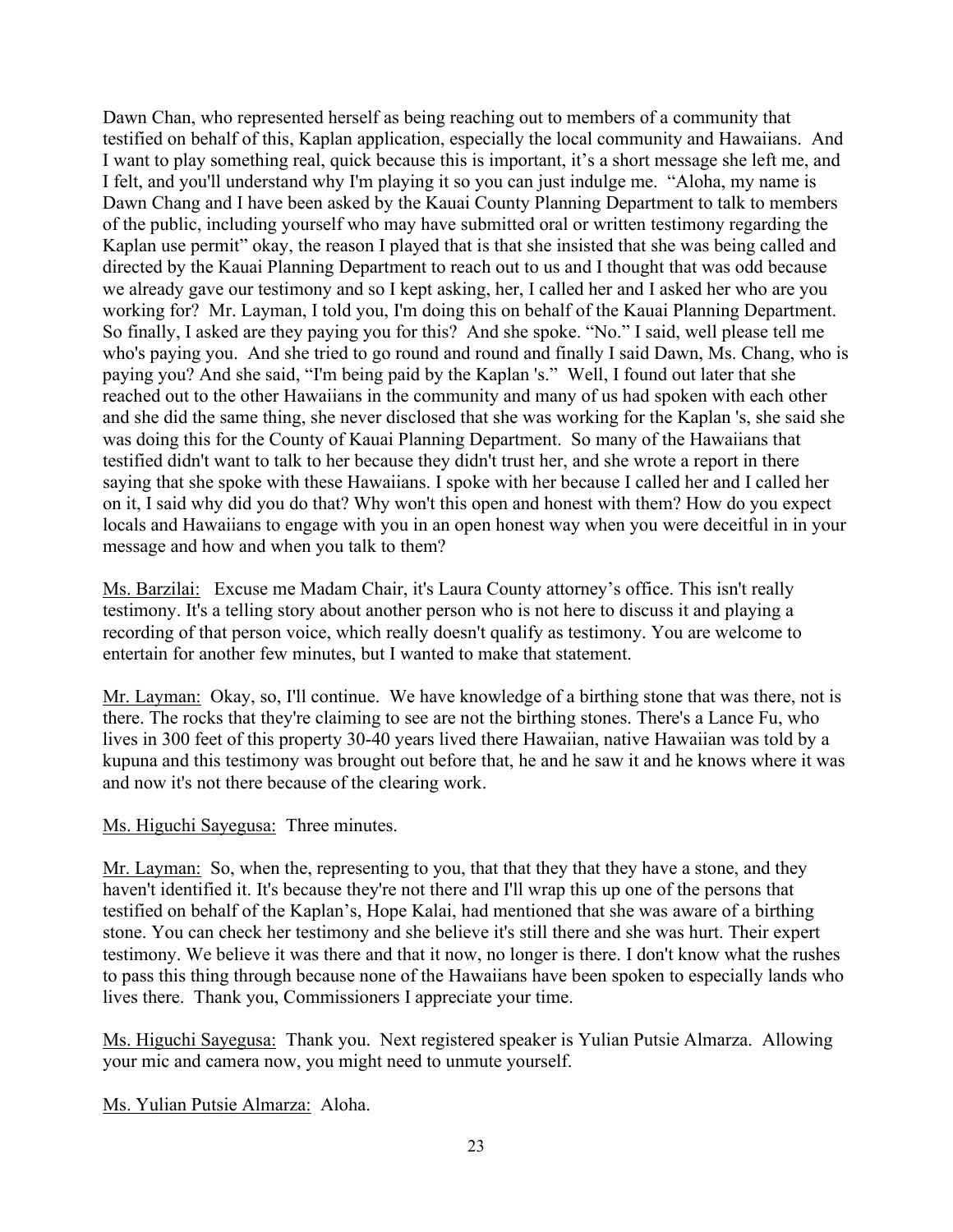Ms. Higuchi Sayegusa: Go ahead, thank you.

Ms. Almarza: Hello, good morning, my name is Yulian Kapuapuna, Almarza and a resident of Kauai. Dawn Chang called me saying she was from the Kauai Planning Department. I couldn't talk to her because I was working at the time. Later, I found out she was not calling on behalf of the Kauai Planning Department. I just wanted to put that out there because I was told that she said she reached out to us. Regarding the birthing stone removed in Kilauea, it, it saddens me to hear about this, this is a sacred area, sacred ground to be protected, and not desecrated to keep it pure and the land sacred. It would…to stop everything and to protect this area would be greatly appreciated, Mahalo.

Ms. Higuchi Sayegusa: Thank you. Next registered speaker is Eric Taniguchi. Allowing your mic and camera now. Hey, Mr. Taniguchi, I'm going to have to unmute yourself.

Mr. Eric Taniguchi: Hello.

Ms. Higuchi Sayegusa: Yeah, we're able to hear you but there's a bit of feedback now. You might have to mute or take off the audio if you have multiple screens up. You did, unmute yourself at one point, I think we can't hear you now. Okay, we cannot hear you at this point I'm going to put you in the on the bottom of the list and see if you're able to fix your muting issue.

### Mr. Taniguchi: Okay.

Ms. Higuchi Sayegusa: Next register speaker was Kuuipo Akau. I am not seeing Kuuipo on our attendee list. We're going to circle back at this point, too Hoku Cody. Let's see Hoku Cody I'm currently on enabling mic and video. There we go.

Ms. Hoku Cody: Aloha, can you guys hear me?

Ms. Higuchi Sayegusa: Yep, good to go.

Ms. Cody: Aloha, just really wanted mahalo you guys for taking the time and all your patience through all these technical hurdles and whatnot so mahalo nui. Aloha. My name is Hoku Cody. I'm testifying in opposition to the requested special management area use permit on Nihoku. I am marine scientist born and raised kamaaina of Oahu and oiwi of Hawaii Island. Since 2008, I've worked with in conservation, reversing human impact on endangered marine species, namely marine mammals, and seabirds. Over the last 6 years, I founded the Kiamanu project that focused on increasing its pathways for communities to engage in traditional stewardship practices and seabird conservation. As well as collaborated and co-founded Na kia Nihoku alongside co-equal Kauai Kua Aina that's all similarly that Nihoku plays a critical role in maintaining ecological integrity and quality of life for all the Kauai community. From my experiences it's a simple yet very complex idea to see that the presence of good quality seabird nesting habitats or one of the largest indicators of ecological integrity. Seabirds are the only genre species that exist where just by caring for their livelihood, observing, and understanding them so intimately, one can have a good sense of the health and vitality of the ocean, the atmosphere, and the land because it depends so intimately on these factors to survive. And quite simply, they provide good indications for our community because we need that same level of quality in our environment to thrive as people, as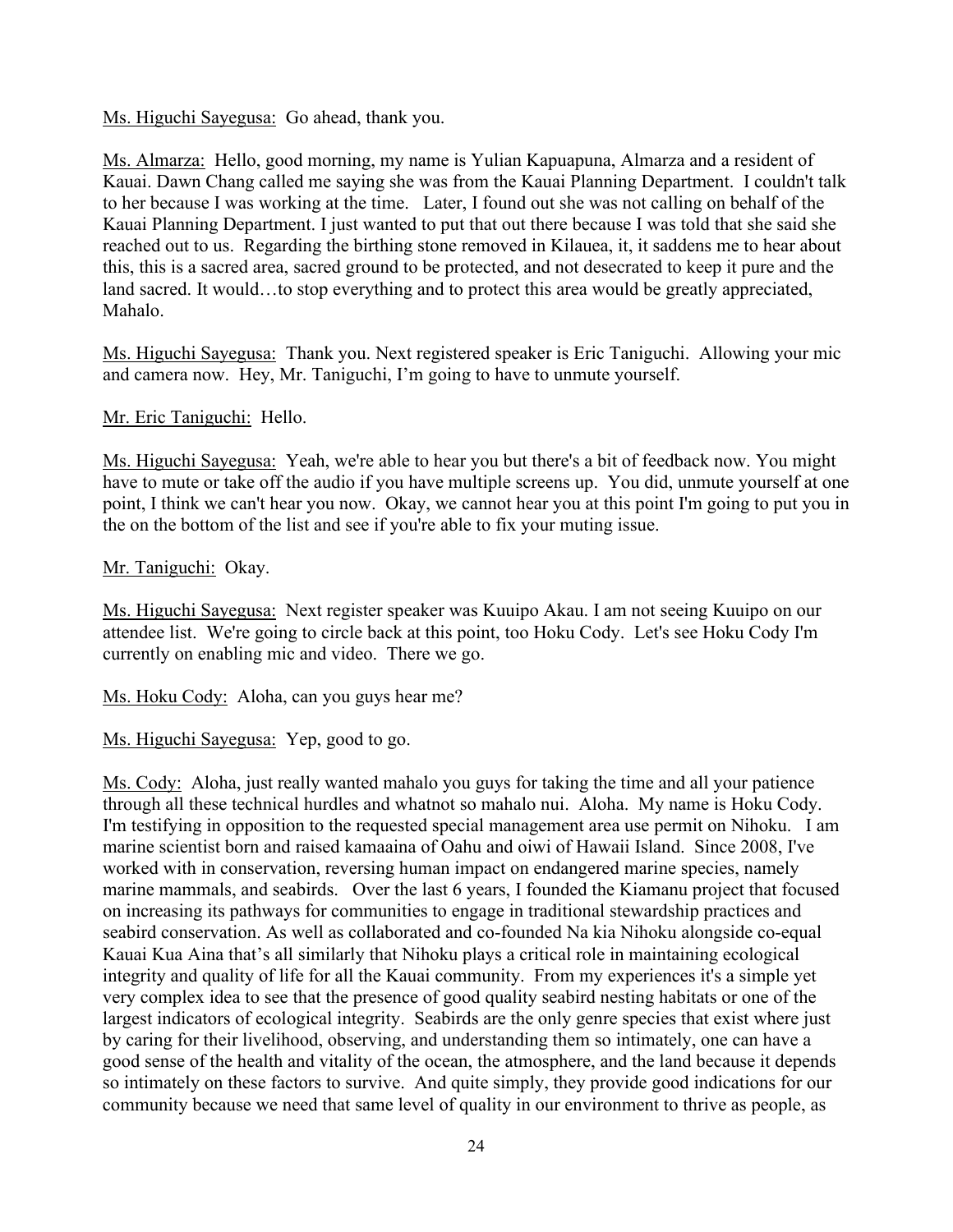communities, and as ohana. Nihoku and the surrounding coastal communities of North Shore, Hawaii is one of the last vestiges in the main Hawaiian Islands for seabirds that called home. And with the present changing climate expediting the transformation of some of our older islands, and atolls. It's our hope to make room for all these manu o iwi to continue to find refuge with us in our home here in Hawaii. Furthermore, this place Nihoku, the beholden and famed coastal hillside of the Halalea and Koolau community. This story is so potent there's no coincidence that Nihoku the place that Pele tried to carve a home is a place where the ecological integrity is weed so deeply into the stories and folklore, that it shaped the values of the people who love this place today, and quite simply, Nihoku is a story that grounded these communities and it stands to protect this same integrity of their home because we remember this very, very simple truth, that the vitality of Pele and the vitality of the places where Pele frequented, is the vitality of us as a people who call Hawaii home. So, I'm asking the Planning Commissioners to deny the requested permits. The multiple protected land use designation and zoning layers was designed to protect, very much protect this very ecological integrity is that we are speaking about today, so mahalo nui for your time and attention. Thank you again, Mahalo.

Chair Apisa: Thank you. Hoku, just to clarify, you were testifying on the Green's application, correct.

Ms. Cody: Yes.

Chair Apisa: Thank you.

Ms. Cody: Thank you.

Ms. Higuchi Sayegusa: Next…

Mr. Hull: Yes, Commissioners for a clarification, the deputy is going through a list of people who were having technical difficulties running on so these aren't necessarily testimony for the last listed item, which was the capital application will be kind of jumping all around as we try to return back to folks that we're having we were having technical issues with so just so you're aware.

Ms. Higuchi Sayegusa: Right, Okay.

Mr. Hull: Thank you.

Ms. Higuchi Sayegusa: Circling back with missed or technical difficulties related to the SMA 2022-1, next register speaker is Kaninau Villanueva, I just allowed your camera and your mic.

Ms. Kaninau Villanueva: Aloha.

Chair Apisa: And again, just I'm sorry, just to clarify again, this is on the Green's application. Thank you.

Ms. Higuchi Sayegusa: Yes.

Ms. Villanueva: Yeah. Can you folks hear me?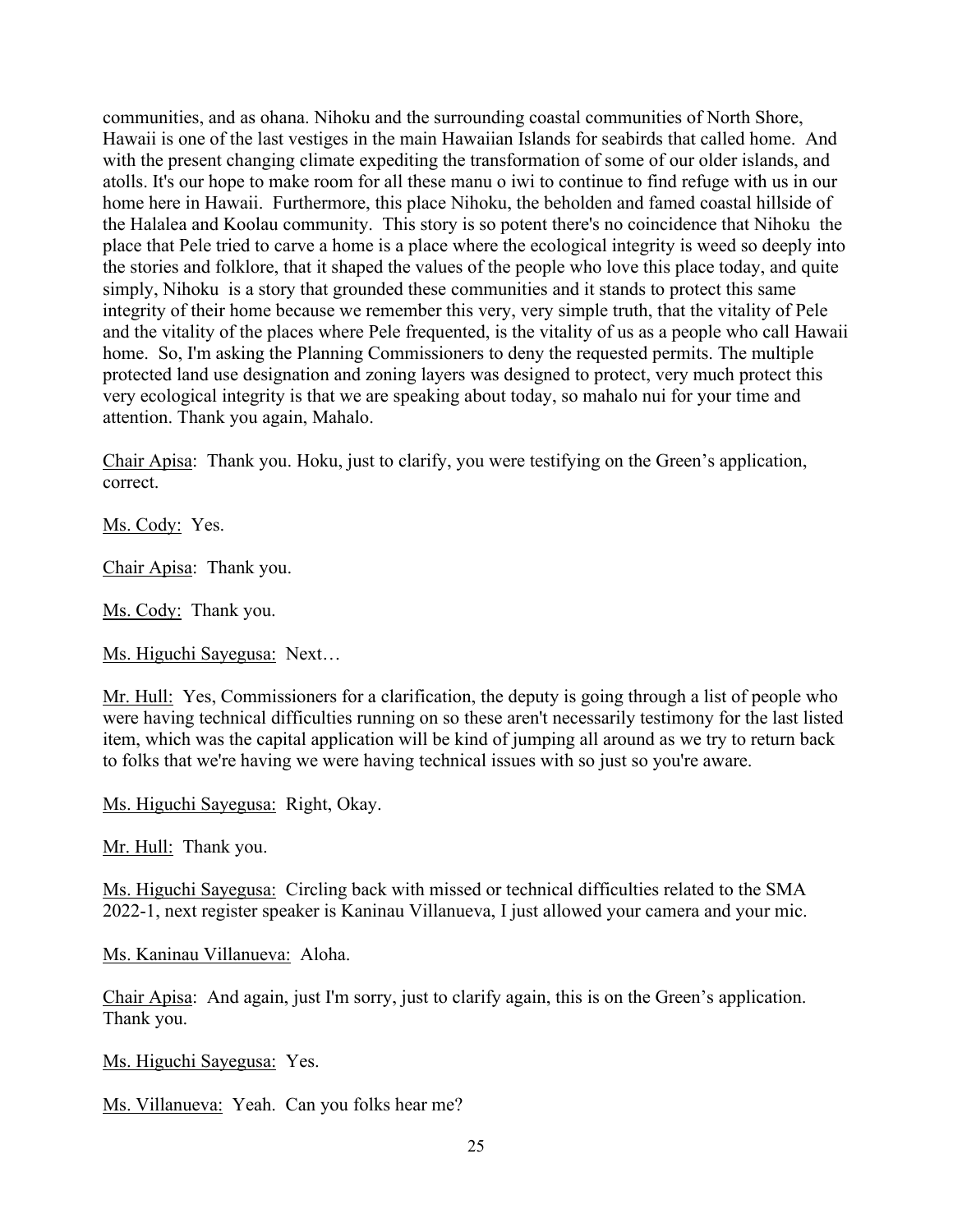#### Ms. Higuchi Sayegusa: Yes, please go ahead.

Ms. Villanueva: Aloha nui, my name is Shayla Kaninau Villanueva. I am from Kilauea born and raised and I'm testifying in opposition to the requested Special Management Area Use Permit, Use Permit, and Class IV Zoning Permit for Seacliff Plantation Lot 11.A. As you've heard Nihoku is of great cultural significance that is inspired Mo olelo, Hula, and Oli and still stands as a cultural and ecological resource for both kanaka oiwi and native seabirds and is a place that continues to facilitate traditional practices. I firmly believe that Nihoku should remain as a landscape for our seabirds and for cultural and environmental restoration. I remember when I was in 4th grade, we had a field trip up to Nihoku with Fish and Wildlife. Seacliffs was already a gated community at that time, and it was a huge event for us as keiki of Kilauea after hearing so many stories from our parents and grandparents of all the things they were able to do up there. And we learned about Nihoku, its geological history, the moolelo of Pele, the seabirds that nest there, and their cultural significance akin to our revered deities. Nihoku as an advantage point for observational practices for fishing and planting. Near lot A, we planted native plants to restore the area to provide homes for our birds to nest, and almost 2 decades later, those hollow trees I planted are standing tall, there today. It was at Nihoku, where I had my first collective Malama Aina experience in my home ahupua'a surrounded by my aunties kumu, and dearest classmates and friends. This is a story I tell a lot because it positively changed the trajectory of my life. Inspiring my work in Environmental Conservation, fortifying my identity as Kanaka, mauoli and as a part of the Kilauea and Kauai community. I know from this experience that it is important for younger generations of Kilauea to have these kinds of experiences and connections to their Ahupuaa. Now, as an educator at Kahili Beach Preserve educating our keiki about the significance of sand dunes in relationships to Nihoku, I wonder what kind of an impact it would be for children and adults in our community to learn about and participate in environmental restoration work at Nihoku near a mansion with a pool that dominates the landscape after they have just learned the history and sacredness of the place and after knowing that the community has sought to protect this area for over 40 years. Again, Nihoku, is maintained as active cultural and ecological resource. The overall interpretation of this ecology and culturally significant space is a priority within our community. The efforts to develop a house structure this large will compromise this interpretation, thus compromising the integrity of Nihoku. Ground disturbance in this area and alterations of the landscape are inevitable with irreversible impacts that will occur due to complete. As a place of important value to the native Hawaiian people the association of this space with cultural practices, traditional beliefs, ecological resources, and the overall nature of this landscape as a part of our identity as Hawaiians and the identity of Kilauea. I humbly ask and that the request did permit should not be approved and that further negotiation to find a better solution to follow. Mahalo for your time and Patience. Aloha.

Ms. Higuchi Sayegusa: Thank you. Circling back again to Kaui Fu. Okay, I think you're still muted.

Chair Apisa: Again, if you could clarify which agenda item this is.

Ms. Higuchi Sayegusa: Okay, yeah, this is one of the unresolved items SMA 2022-1, the Green application.

Chair Apisa: Thank you.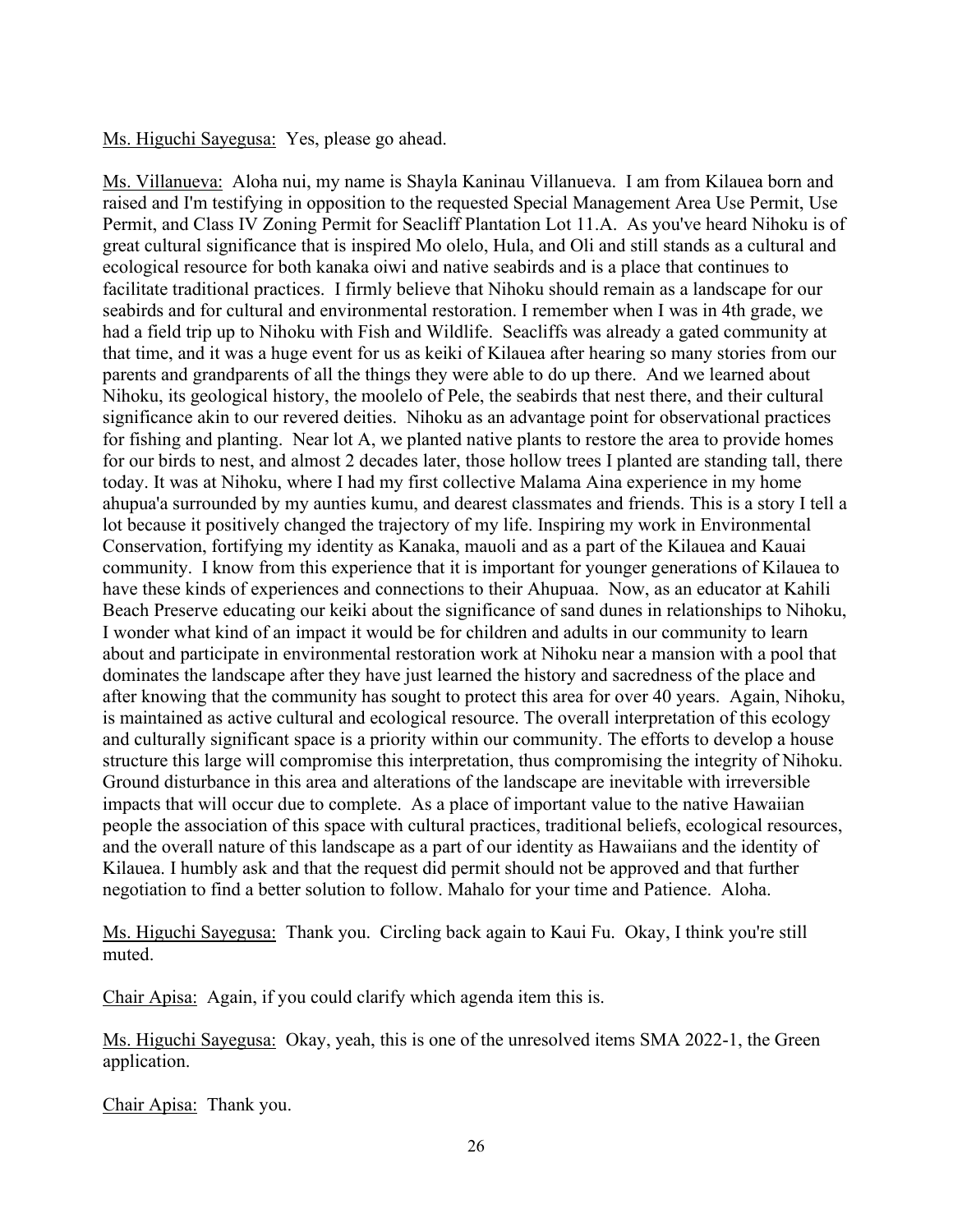Ms. Higuchi Sayegusa: Yeah, we can see you but cannot hold on. Let me just try unmuting you one where allows mic more time and then I think maybe at this point, you can unmute, we can see you but not here. We do have a couple other folks to circle back with. Okay, you know, I'm going to circle back with her and but return now to Mary Patterson. Sorry did not just find your name right now allowing mic allowing camera now.

Ms. Mary Paterson: Yay, success.

Ms. Higuchi Sayegusa: Okay and then and to clarify this is on Bill 2822.

Ms. Paterson: Bill 2822, that's correct yes, Aloha Commissioners. Thank you so much and I couldn't get on before and I just want to mention that it may have been because the mic was not enabled for me, so every time I tried to press the mic button. It said that the presenter had to unmute me. So, I think maybe other people were having the same issue. So, we're on and I appreciate the Commissioners time and what they do for the island. I'm so grateful and I'm glad I was able to hang in here. I am calling about Bill 2822 and I fully support it. I submitted testimony. Both written and oral at the last meeting. So, my position hasn't really changed, but I think the urgency of it has. We are desperately trying to stop more development on open and agricultural land that does not deserve to be there, if you look at the vision and goal of the General Plan, it states that key is a unique and beautiful place, and the protection and preservation of Kauai's natural beauty is of paramount importance for residents and visitors alike. So, ensuring that our majestic open space and scenic view corridors are protected and preserved is really one of the most important roles of the Planning Department. At a time when most of the County residents are against any increase in tourism. It seems paramount that the Commission does not allow any green space to be turned into commercial camping sites or any other kind of development for that matter. We need to reduce and enforce the number of tourist accommodations rental cars and other concerns that that we have with too many people on our roads, that we don't want to increase them. So by maintaining the rural feel of Kauai. Preserving open space and putting less strain on our fragile environment will be something that will benefit from this bill 2822, and it's not only about Princeville, but we might also be too late for the glamping proposal that's into the Planning Department. But we're not too late for the rest of the island so, even though I live in Princeville. I've firmly believes that this bill should be passed as soon as possible, and I really encourage you all. To do that, and not defer it or deny it. So, thank you so much again for your amazing work for the community and appreciate it very much, mahalo.

Ms. Higuchi Sayegusa: Next register speaker re circling back to Bill Schilling. Allowing Mic, allowing camera.

Mr. Bill Schilling: Good morning can you hear me?

Ms. Higuchi Sayegusa: Yes.

Mr. Schilling: Great and can you see me? Yes, you can good. Thank you very much and thank you for your patience, I know it's been a long morning for all of you and uh on a variety of issues. I first came to Kauai some 35 years ago. Now I'm a resident and I really wasn't sure where I would be in terms of understanding the degree of angst by local residents and others regarding the glamping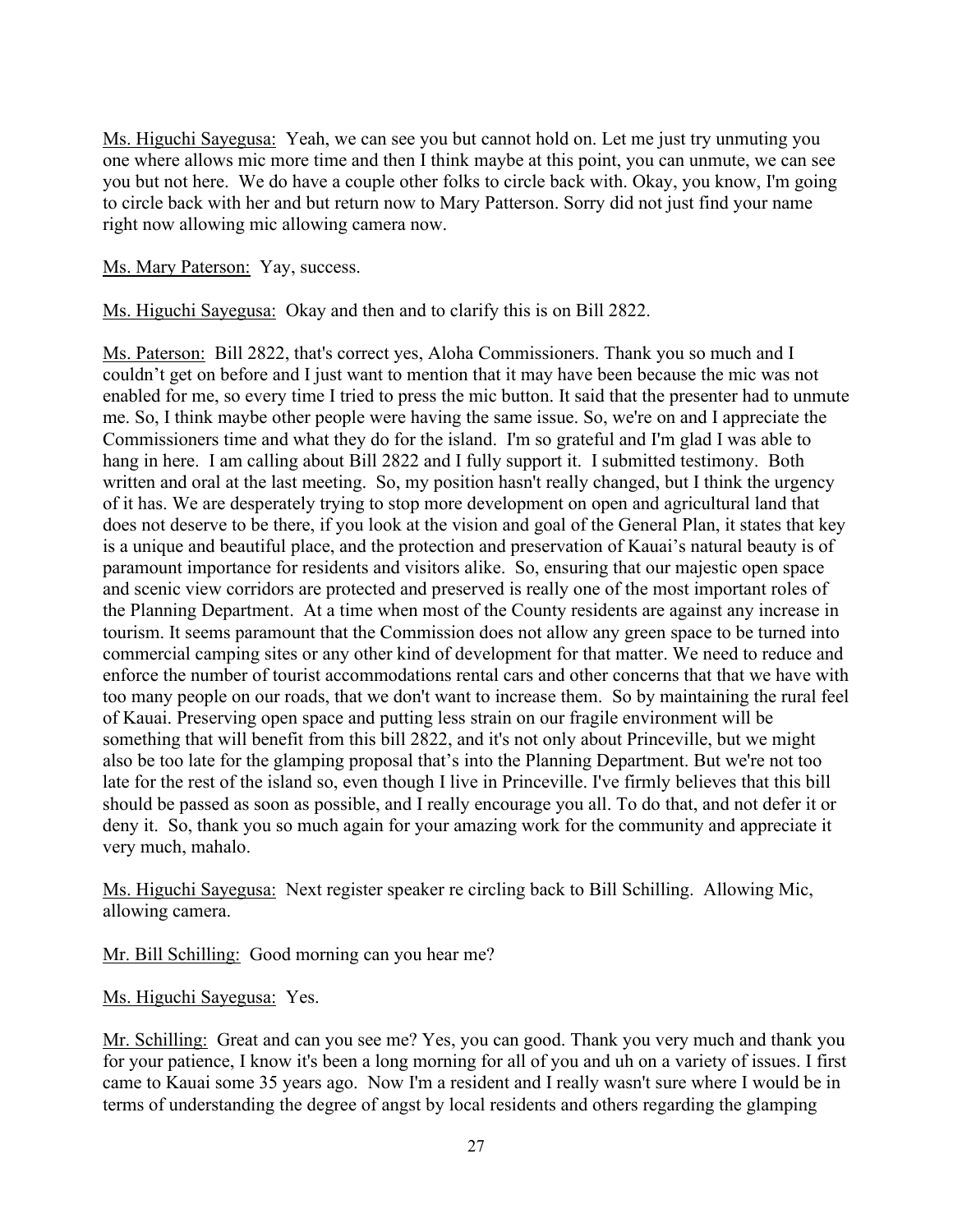issues, so I said, well, I'll go volunteer and hold a sign up on Saturday morning. This last Saturday morning, which I did at the stop sign as you exit Princeville to the main highway. And I was guessing maybe 100 cars or so would come by in an hour and a half or 2 hours and maybe 5 or 6 people would say you know, I'm really against glamping or they might say something. Well, if any of you had been with me, you would have been as flabbergasted as I was, about the level of anxiousness and anger being expressed by citizens who were opposed to glamping. I counted over 2 years 2 hour stretch about 420 cars and of those, 420 cars. I counted almost 290 is like 196 individuals who either had an aloha has signs saying spot on, people stopped and said, "Sue the hotel group," People who said, "the Planning Commission has got to vote, yes on this," individual who asked for the handouts that we had," one person who was a news reporter stopped and took my picture said, "spot on." The people who were stopping and saying things, though, we're not just residents of Princeville, there were a great number of tourists as well. It was like I think this is amazing to me and I think it would be into any of you if you'd been there to see. Oh my gosh, this isn't just a kind of casual understanding nor is it a sort of a lightning rod amongst the residents of Princeville. It's amongst people from all walks of life and that's what I saw, I saw people who had surfboards on their cars, I saw people who had brand new vehicles, I saw you know tourist, I guess they're tourists in their Mustang. I think we generally know that that's sort of an indicator of a tourist on the island, and I saw people going to the refuse station, which is what I typically do on Saturday mornings. It was extraordinary, but they think that that many people basically 50% were saying, indicating one thing or another. When I initially thought maybe 20 people max would say something out of 400 cars, so that's my testimony.

Chair Apisa: Excuse me excuse me. It's 3 minutes are you able to wrap it up?

Mr. Bill Schilling: I just did. Thank you very much and thank you for your time.

Chair Apisa: Alright perfect timing, thank you.

Ms. Higuchi Sayegusa: Next register speaker re circling back to Eric Taniguchi. I am currently enabling both mic and video camera.

Mr. Eric Taniguchi: Can you hear me now?

Ms. Higuchi Sayegusa: Yes, and just to clarify, you are testifying about the Kaplan item.

Mr. Eric Taniguchi: Yes.

Ms. Higuchi Sayegusa: Okay, please go ahead.

Mr. Eric Taniguchi: Good morning, Commissioners, and thank you for allowing me to speak this morning. Since my last testimony that I provided to the Commission, this is what has transpired. I was contacted via my cell phone by two individuals who either testified on behalf of or work for the Kaplans. Hope Kalai and Teresa Tico, who is a practicing attorney. I am always solicited these calls they're both inquiring about

the sources of my testimony, which is something I found very inappropriate. Teresa Tico's was called to me was very offensive and that I felt she was trying to intimidate me to get answers and warned me if I was not willing to give her answers over the phone, she would get it out of me one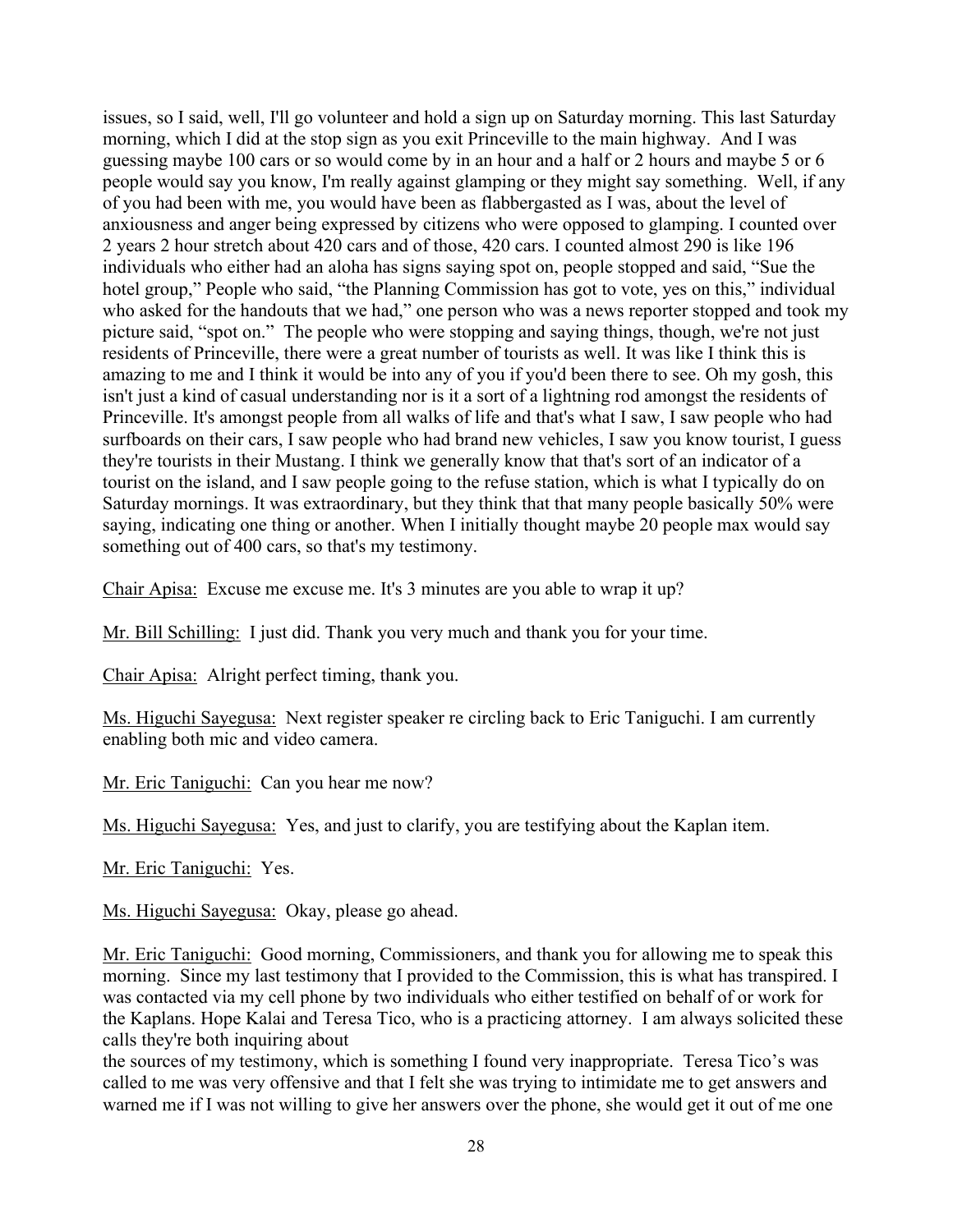way or another. I subsequently was served with legal papers and as I learned legal action was being brought on me by the Kaplans and their attorneys for my truthful testimony about my knowledge and connection to the Kuleana land in question. This caused my family and me, great anxiety, and financial hardship. As I had to pay several \$1000.00 to hire an attorney to defend myself for giving testimony. Later, I was contacted by Ms. Dawn Chang during my workday who represented to me that she was asked by the Planning Department to talk to me. I found it odd because the Planning Department already heard my testimony. I asked her several times, who she was working for? She repeated and stuck to her story saying that she was calling on behalf of the Planning Department. So I asked her, who's paying you? Is the Planning Department paying you? She answered, "no." So, I asked, you are doing this for free Miss Chang? and she answered "no." So, I asked Ms. Chang, who's paying you for your services? She finally admitted that she was in fact, hired by the Kaplans, so, I never spoke to her after that call. This past weekend I reached out to Lance Fu, who is the person that knew of this sacred Hawaiian birthing stone and is related to me. Once again, he referred. Reaffirmed to me of his knowledge of an eyewitness of the birthing stone. He assured me of its location on the Kuleana land in question, and that the land had been cleared and the stone was no longer there. He also mentioned to me that workers down there had told him that a woman was going to be contacting him to get information about his knowledge of the area. As of 8:30 a.m. this morning September 14, no one has approached him or his family about information they have as Native Hawaiians and their knowledge of this Kuleana, which I find is quite odd because the property Lance resides on is part of an agricultural, I'll wrap up.

Ms. Higuchi Sayegusa: 3 minutes.

Mr. Taniguchi: It's part of an agricultural subdivision that Kaplan has accessed through the property Lance resides on to get to his property. Lance has been associated with this property for 40 years and has lived for 30 years on the property. Lance property line is approximately 300 feet from Kaplans property line. So, in my opinion Lance should be the most important person to Miss Dawn Chang for her report question is why Lance hasn't been contacted? Thank you very much for your time.

Ms. Higuchi Sayegusa: Thank you. I'm going to circle back to Kaui Fu. Second. I enabled both camera and mic.

Ms. Kaui Fu: Aloha, I think I finally made it.

Ms. Higuchi Sayegusa: Great, I can hear you now.

Ms. Fu: Thanks, so much. Aloha and mahalo nui loa to this entire caught your Planning Commission for your precious time, today. It's hot out and I'm working through being here to show my support as the other others in our group, Na Kia Nihoku have to deny permitting of the Green house. My name is Kaui Fu, I'm a resident of Kilauea, a Kauai native, mother of 2, and a student of Po navigators learning and reviving the traditional practice of wayfinding. Today, I come before you all to share my concerns and my worries for the highest buildable property on a unique landform that gives Kilauea its name and characteristic. Today, I bring into the meeting, the wind specific to this crater. The wind name of Nihoku is Au po`o moku. This name is found in the famous mo olele, Hi`iaka I ka poli o Pele in a chant that lists the winds of Kauai. It describes the constant intense trade wind that shears off the tops of vegetation and causes the plants that grow on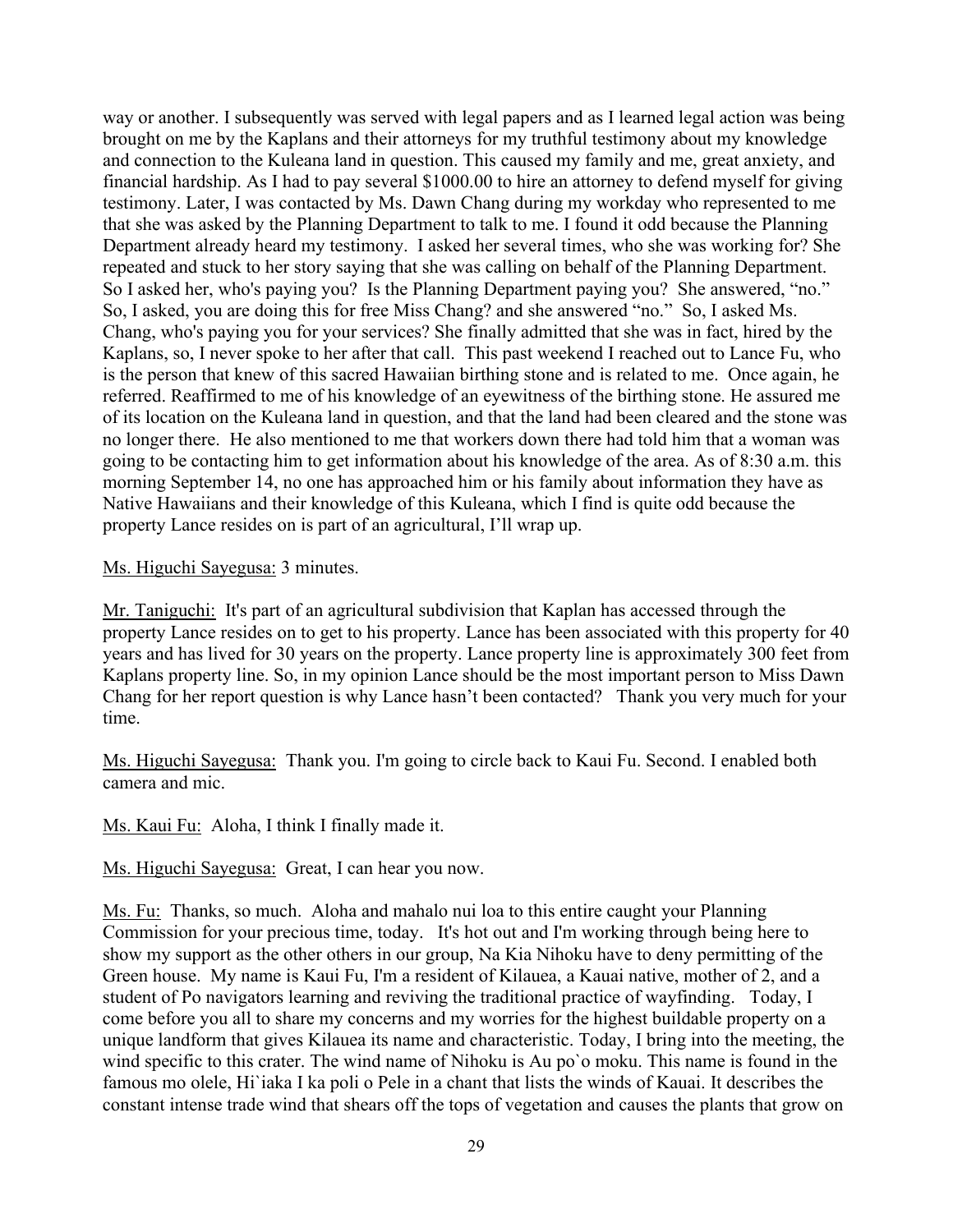top of Nihoku to bow down to this force. I asked you. All today to hear my concerns for this special, special place where I've been practicing Kilo the art of observation and weather prediction. Their proposed home is just too big and impactful for the slope of this mountain. I'm concerned for the grading that needs to be that needs to happen to build this house. I worry about the excavation into them into this mountain effects that it has on issues of as runoff and the permit damage it could potentially cause. I have hesitations that the special parameters that govern the use of this land. This specific lot as well as the rest of the buildable lots on Nihoku slope along Makana Ano Place, are not strong enough to protect the resources of Nihoku in its entirety. If we do not carefully weed through the details of this proposal and any future proposal to build, there. We must ensure that what is permitted prepares and plans for important adverse effects of climate change like the loss of critical habitat in Papa hanau moku a kea and how that will force are endemic and Indigenous Manu, Hawaii, the birds, to move toward the eastern end of our archipelago. I've been blessed to be a part of the group Na kia Nihoku, to have cultural access to Nihoku via the Fish and Wildlife Service and we have been working directly with the landowners to share and negotiate and negotiate ideas like what would be acceptable to us? What kind of a building would be acceptable? How far from the setback lines would be good enough for us? What can we do to make it okay for the owners to build something of this size and impact? How many feet do we feel that they have to move the whole house down to be acceptable to our group? We've been grappling hard with these ideas, especially when the proposal details just don't sit right in your not all the initial the initially proposed home is situated right on the building set back line with the roof and retaining Rockwall extending over that setback that boundary. Talking with the community intervenor who initiated these original protections such as setbacks, he said, "I never thought that a house would be permissible to be built this high, up the mountain." We went to different places around this area from Moloaa to Hanalei looking at new homes in this development and how they could impact the view plane so to negotiate by proposing to move a home 40 feet lower, which means that entire structure and now sits just behind the setback line does not feel like a righteous compromise to further protect this important place and this lot best use of this special district...

### Ms. Higuchi Sayegusa: 3 minutes.

Ms. Fu: Area should be butting homes along the roadside staying far back from the set lines as possible to ensure that we protect those visual impacts and the precious resources on this slope. The lower removed their structures down the slope, the less impact we have on the view pane, and the future structures that remain to be built will remain ha`aha`a below those structures. The landowner and the Commission have this opportunity to impact where things are cited and how big things are. So, I asked somebody for your consideration of these concerns, and I thank you, so much for your time.

#### Chair Apisa: Thank you.

Ms. Higuchi Sayegusa: And with that Madam Chair, I think we're at were through the registered speakers for public testimony. Hand it back to Kaaina the clerk and yourself, thank you.

Chair Apisa: Thank you very much.

Mr. Hull: Thank you Jody and members of the public that are registered to testify. Madam Chair, we would move in next to a review of the… Let me ask this, though Madam Chair, members of the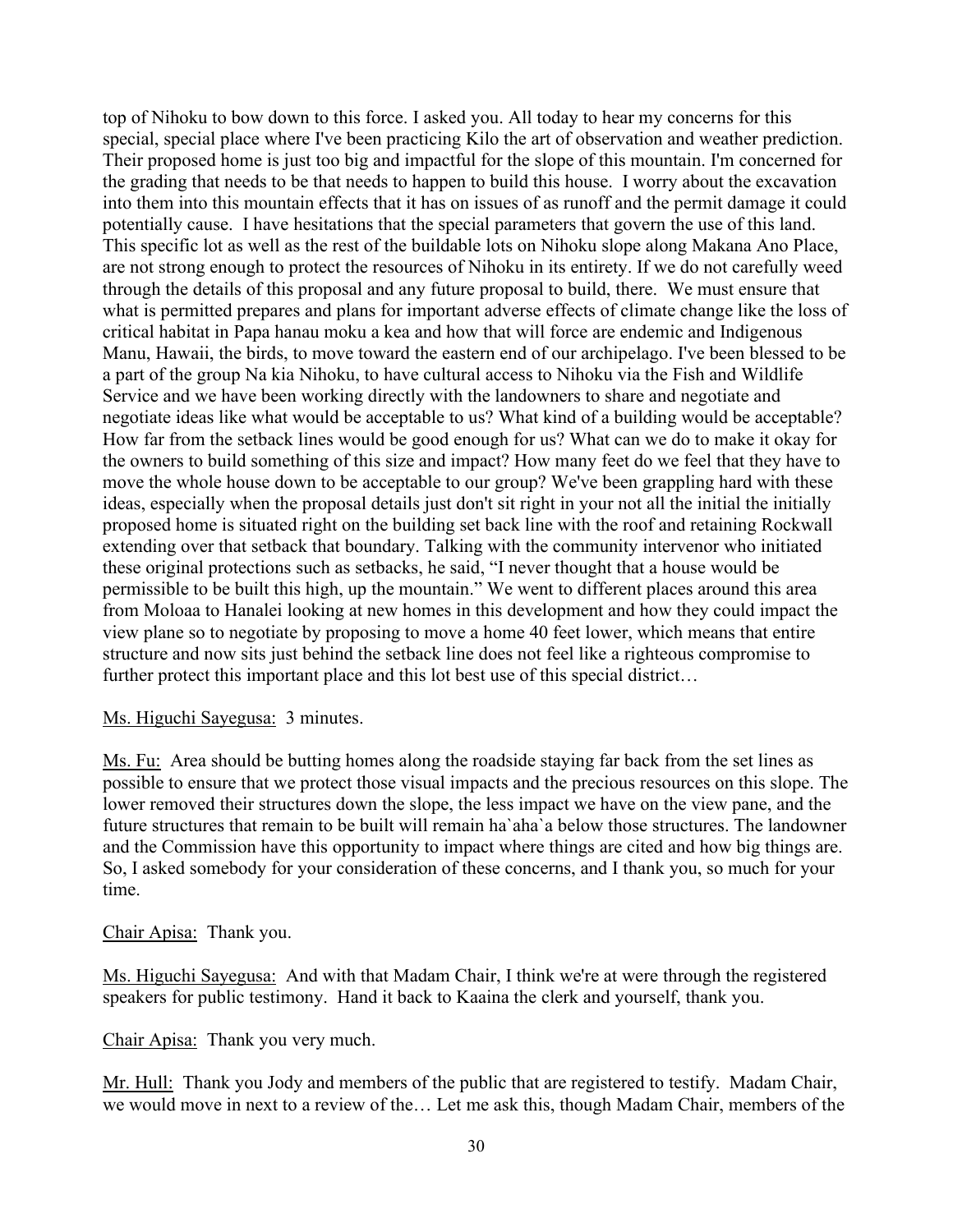Commission given the content that is on the agenda, there are only 3 items, but they are fairly substantial and weighty and matter. I would anticipate in no less than 3 or more hours to get through the rest of what's on the agenda. Are you folks wanting to take a lunch break at this point in between or prior to starting the SMA review for the Philip and Linda Green application or did you guys want to keep on moving and take a lunch later? I just put that out there understanding the amount of time that you folks are dedicated to this process.

Chair Apisa: Is there any of the Commissioners have a preference? We could take a break lunch break now or we could take it after the next agenda item before we went into the ZA-2021- 2, glamping. Are you wanting to continue for one more item?

Ms. Barzilai: Excuse me Madam Chair, it's Laura, Commissioner Chiba, could we see you on camera if it's possible. I don't have Commissioner Chiba and my squares, maybe he is on.

Mr. Chiba: I am, I'm on.

Ms. Barzilai: Okay, Mahalo.

Chair Apisa: I think those next 3 items are each one going to take quite a while. Are we Okay? I think we I'd like to proceed with one of them and then take them all lunch break maybe 30 or 45 minutes and then continue, is a Commission or all the Commissioners good for that?

Mr. Ako: Madam Chair this is Gerald I'm good with that.

Chair Apisa: Okay, I'm hearing no other comments out. Let's proceed with one more agenda item and then we could break for 30- or 45-minute lunch break.

Continued Agency Hearing

New Agency Hearing

SPECIAL MANAGEMENT AREA USE PERMIT (SMA)(U)-2022-1), CLASS IV ZONING PERMIT (Z-IV-2022-1), and USE PERMIT (U-2022-1) for the construction of a farm dwelling unit, guest house, garage and associated site improvements within Lot 11-A of the Seacliff Plantation Subdivision in Kilauea, involving a parcel situated approximately 1,000 feet west of the Pali Moana Place/Makana'ano Place intersection, further identified as Tax Map Key: (4) 5-2-004:084 (Unit 1) affecting portion of a larger parcel approximately 12:305 acres in size = *Phillip J. & Linda M. Green.*

Mr. Hull: Sounds good Madame Chair. For review and action Special Management Area Use Permit. SMA U-2022-1, Class IV Zoning Permit is Z-IV-2022-1, and Use Permit 2022-1 for the construction or farm dwelling unit guesthouse garage and associated site improvements within Lot 11-A of the Seacliff Plantation Subdivision in Kilauea involving a parcel situated approximately 1,000 feet west of the Pali Moana Place/ Makana`ano Place intersection, Further identified as Tax Map Key: 5-2-004:084 affecting a portion of a larger parcel approximately 12.305 acres in size, Phillip and J Linda Green, are the applicants. We have a letter from Yoshito L`Hote, the President Kilauea Neighborhood Association. The Director's report pertaining this matter, in a supplement No. 1 pertaining to this matter. We also as previously stated during the public testimony section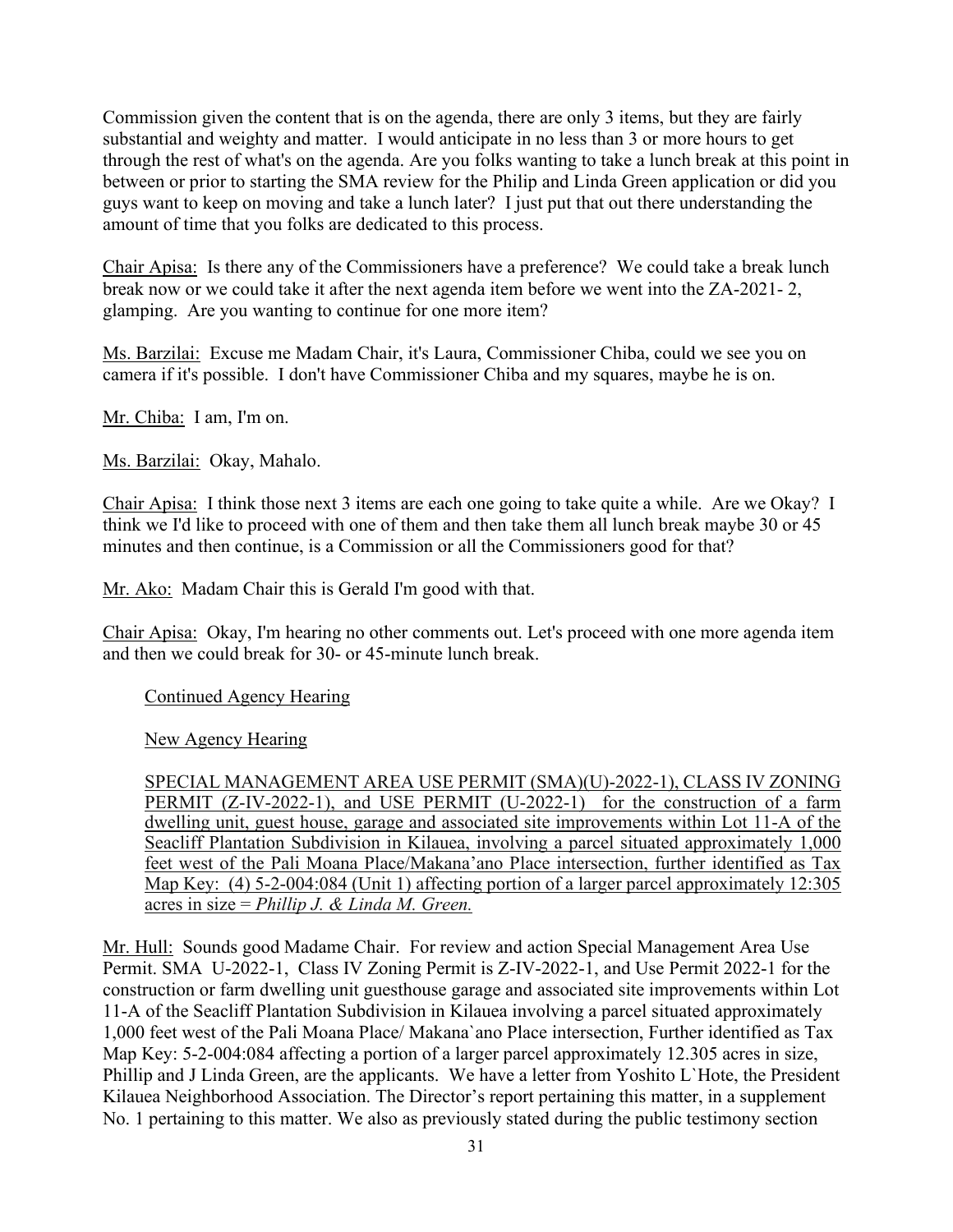have 141 letters pertaining to this agenda items that are officially part of the agenda packet has been transmitted to the Planning Commission. I'll turn this over to Romio Idica, who's our planner for this agenda item.

Staff Planner Romio Idica: Good morning, Madam Chair and Commissioners for your consideration of Class IV a Zoning Permit. Z-IV-2022-1, Use Permit. U-2022-1, and Special Use Permit SMA(U)- 2020-1 for the construction of a farm dwelling unit, guesthouse, garage, and miscellaneous site improvements such as a swimming pool, rock retaining walls, fencing, driveway, and a ground mounted PV.

Mr. Idica read the Project Description and Use, Additional Findings, and Preliminary Evaluation sections of the Director's Report for the record (on file with the Planning Department).

Mr. Idica: Also, the proposed development will not restrict any public access or recreational areas recreational areas are on the subject property or accessed on Kilauea Lighthouse Road and Kilauea quarry road? Which brings us to the native Hawaiian traditional and cultural rights. There are some concerns with the community about the size and the placement of the proposed development to date. The applicant through their attorney or working on resolving some of the community concerns and working on some agreement to mitigate the communities' concerns, that concludes my brief summary. Before I read the recommendation is there any questions from Madam Chair or the commissioners at this time.

Chair Apisa: Thank you. Romio, I have no questions so any of the other commissioners have questions.

Mr. Hull: Romeo, this is just a preliminary evaluation recommendation. I think if there's no further questions for the planner or myself, the Department. I think would be appropriate to turn it over to the applicant to give their presentation.

Mr. Idica: Okay. Thank you, Kaaina.

Chair Apisa: Commissioners, do you have questions before we turn it over to the applicant?

Ms. Nogami-Streufert: Yes, please. I have one question. Romeo, there's an open space easement of 3.154 acres on this lot, which has CPR it into 2 units as I understand it. When you to make the available acreage

building does that include that open space easement or does that exclude it.

Mr. Idica: Is excluded there's nothing that can be built within that trigger easement?

Mr. Hull: No, sorry Romio, to jump in. Commissioner Streufert, are you asking if things can be built in it? or if it's counted in the available lot coverage? I think there are two (2) different questions.

Mr. Idica: Yep. Oh, my apologies. Ms. Nogami-Streufert: Was it in the available lot coverage?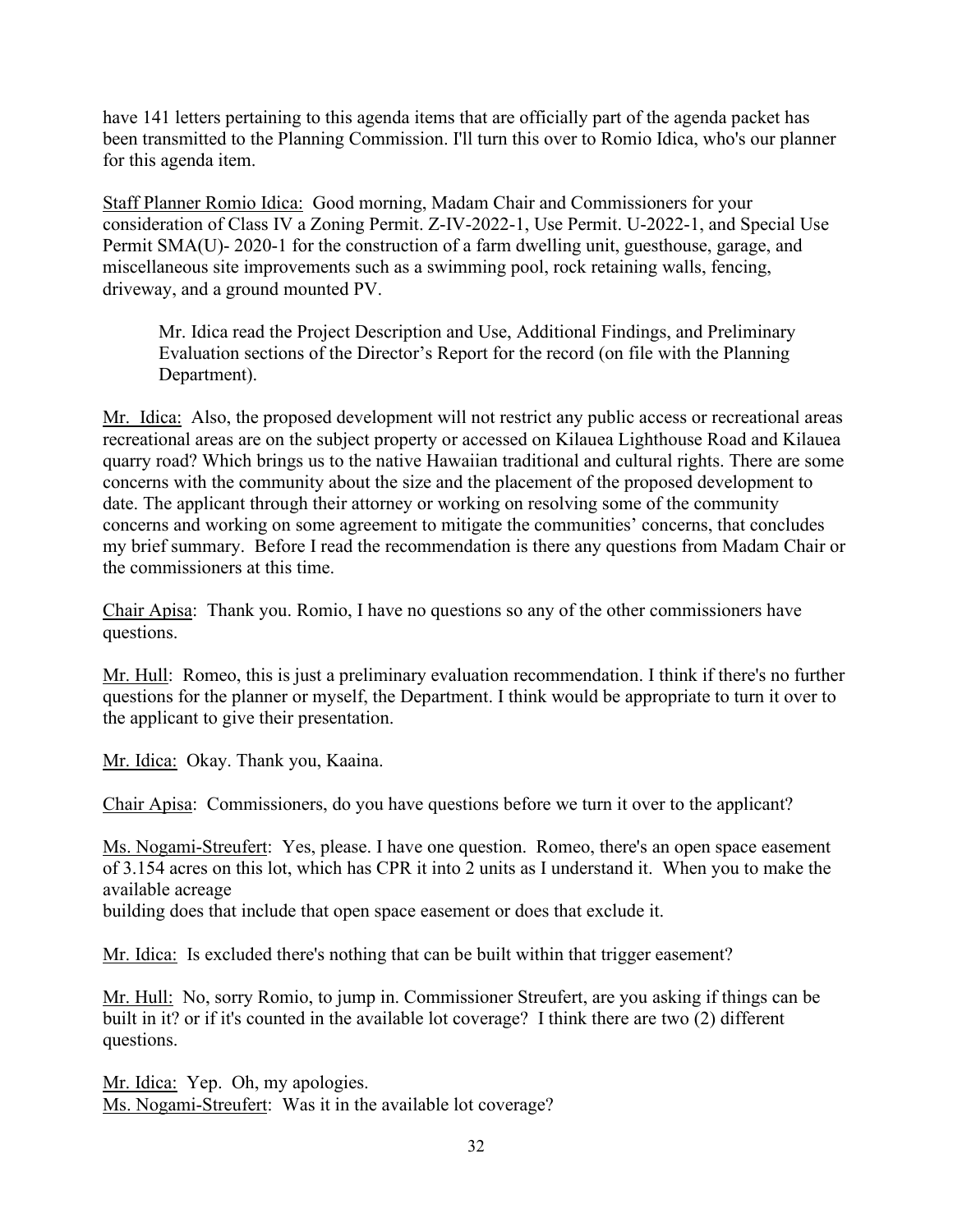Mr. Idica: Yes, it is yes, it is.

Ms. Nogami-Streufert: So, it decreases the amount of space that they have buildable land that they have?

Mr. Idica: Yes.

Ms. Nogami-Streufert: And is that where in that a graphical I'm not quite sure I can visualize this, is the open space easement is that on a slope going into the crate to the crater side of it or into the bay side of it.

Mr. Idica: Into the bayside.

Ms. Nogami-Streufert: Thank you.

Mr. Hull: Sorry, just to clarify Commission and Romio. Commissioner, I think the way you phrase the question was, having this included with decreased the buildable area of the landowner is that correct? with the way the way you phrase it.

Ms. Nogami-Streufert: That was one of the questions that I had, yes.

Mr. Hull: Yeah, so if it was not included in the lot coverage area, it would decrease it. But while they cannot build in it, correct me if I am wrong, Romeo. You still count it in the open available, not to build in but lock coverage calculation.

Mr. Idica: That is correct, we used a whole lot of the parcel and lot of record square footage for the lot coverage provided.

Ms. Nogami-Streufert: So is this the, so the lot that they're looking at or the 1/2 unit one of the lot is 7.934 acres, that's correct?

Mr. Idica: Yes. That is correct.

Ms. Nogami-Streufert: Thank you.

Chair Apisa: Any further questions from the Commissioners? Hearing none, is the applicant present to give a presentation?

Mr. Hull: Jody, the way it looks like it's set up if you're on is that come in Mr. Jung, who is the applicant's representative has been established as a participant, you have to unmute and allow video to happen.

Ms. Higuchi Sayegusa: Yeah, he's able to now.

Mr. Ian K. Jung: Good Morning Commissioners, Ian Jong on behalf of Phil and Linda Green. The applicants in this matter. Thank you for your time and patience working through these issues with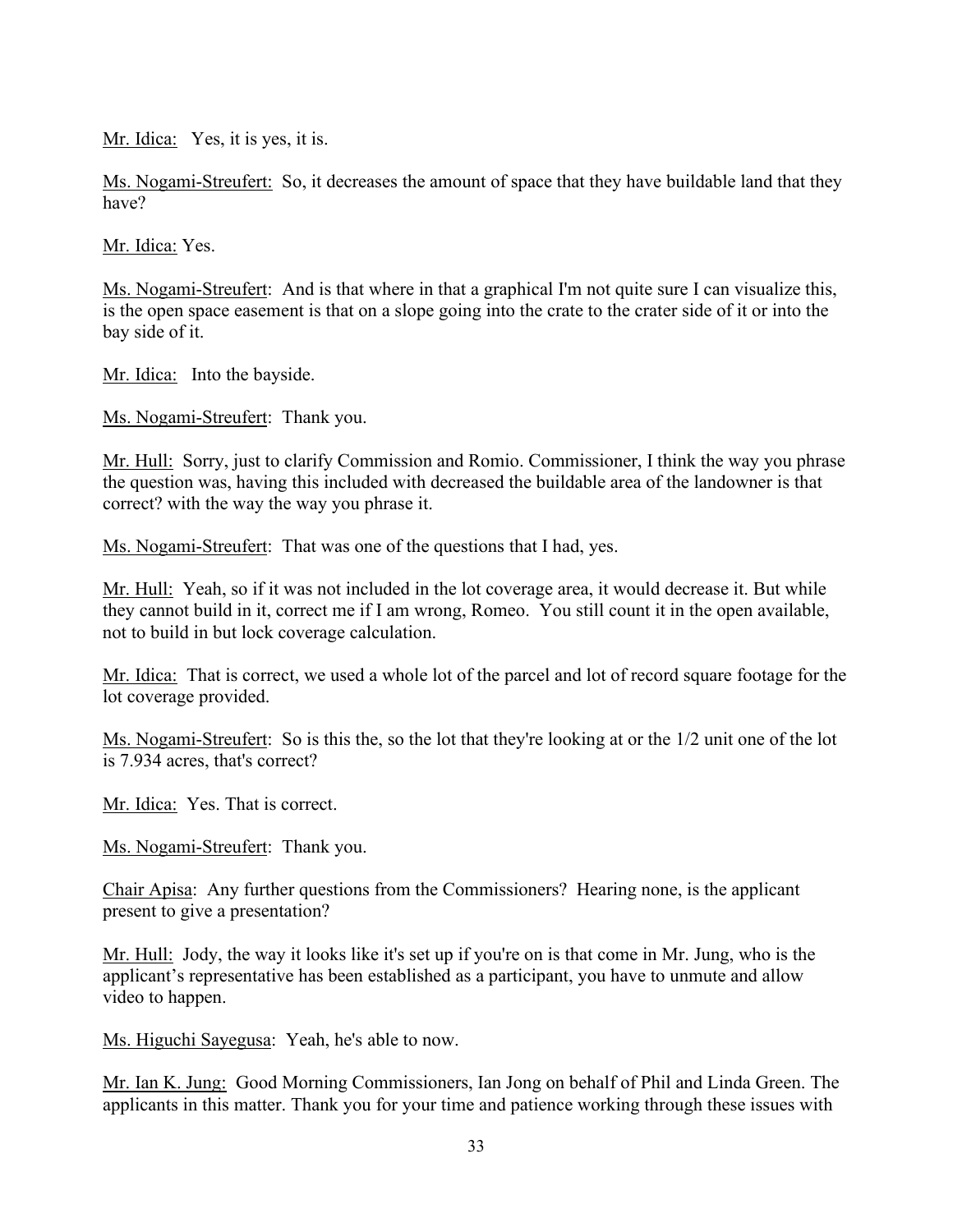us this morning. I think what would be best to kind of orientate the property is if I could share my screen, and then we could kind of walk through the area of concern in general and then the project site and explore the plans, but we can get a little hard detail for discussion.

Chair Apisa: Thank you, all right sounds good idea, thank you.

Mr. Jung: Thanks. I think if the if the Deputy Director can allow me to share my screen. I can kind of help orientate you folks as to where we're at here.

Ms. Higuchi Sayegusa: Give us one just 2 minutes about to do that, but

Mr. Jung: Yeah, so while we while we wait. I'll kind of jump through my presentation here before I show you sort of the general context of the area. Phil Linda Green are long time, residents here on Kauai. You know, I know some of the testimony you received have vilified them as being newcomers and you know recent movers to the island, which is unfortunate and misinformation. But their goal here is to build their retirement home. They were farmers here on the North Shore for about 17 years, sold their farm and now are in their retirement age. So, when they came to look at this particular property before they buy it. They looked at it, they saw what was established as the 1982 SMA building set back line, and at that point had expectations of what could be built. So going into this, we had some significant community outreach first, we started with the Kilauea Neighborhood Association, where we showed the board and in these trying times it's difficult to do community engagement because we have a situation where most of these things are via zoom now. So, the engagement isn't as what it probably should be. But we did get a presentation before the KNA in December of 2020, and then it took until May of 2022 or 2021 to get the unanimous approval for the project. And then thereafter, we engaged with Mehana, Doctor Vaughn and her group and we reached out to them through the Ka Pa`akai Analysis, which allows for applicants to engage and consider the scope of what cultural resources may be on the property as well as what impacts there may be and how you address those impacts through reasonable mitigation. The Ka Pa `akai Analysis you know, it's been tossed around here quite significantly in the in the Planning Commission discussion. You know, we did this on our own and we felt it fair to share.

Ms. Cox: No.

Ms. Nogami-Streufert: Did we lose Ian?

Ms. Barzilai: We lost the live streaming.

Mr. Hull: All of these we just had a glitch there …give us give us a minute or two.

Mr. Jung: I'm back. Sorry about that, I don't know if that was me or what. I'm not sure I left off. But if I'm allowed Jody, am I allowed to utilize the screen yet or is that still not operable.

Ms. Higuchi Sayegusa: Sorry. You know bear with us as we try to stretch the limits of teams at this point, we, we, we just can't do it sorry about that.

Mr. Jung: So, when you well where else where I left off is when we're engaged with community on this, we wanted to at least make clear what concerns were raised as we went through this process,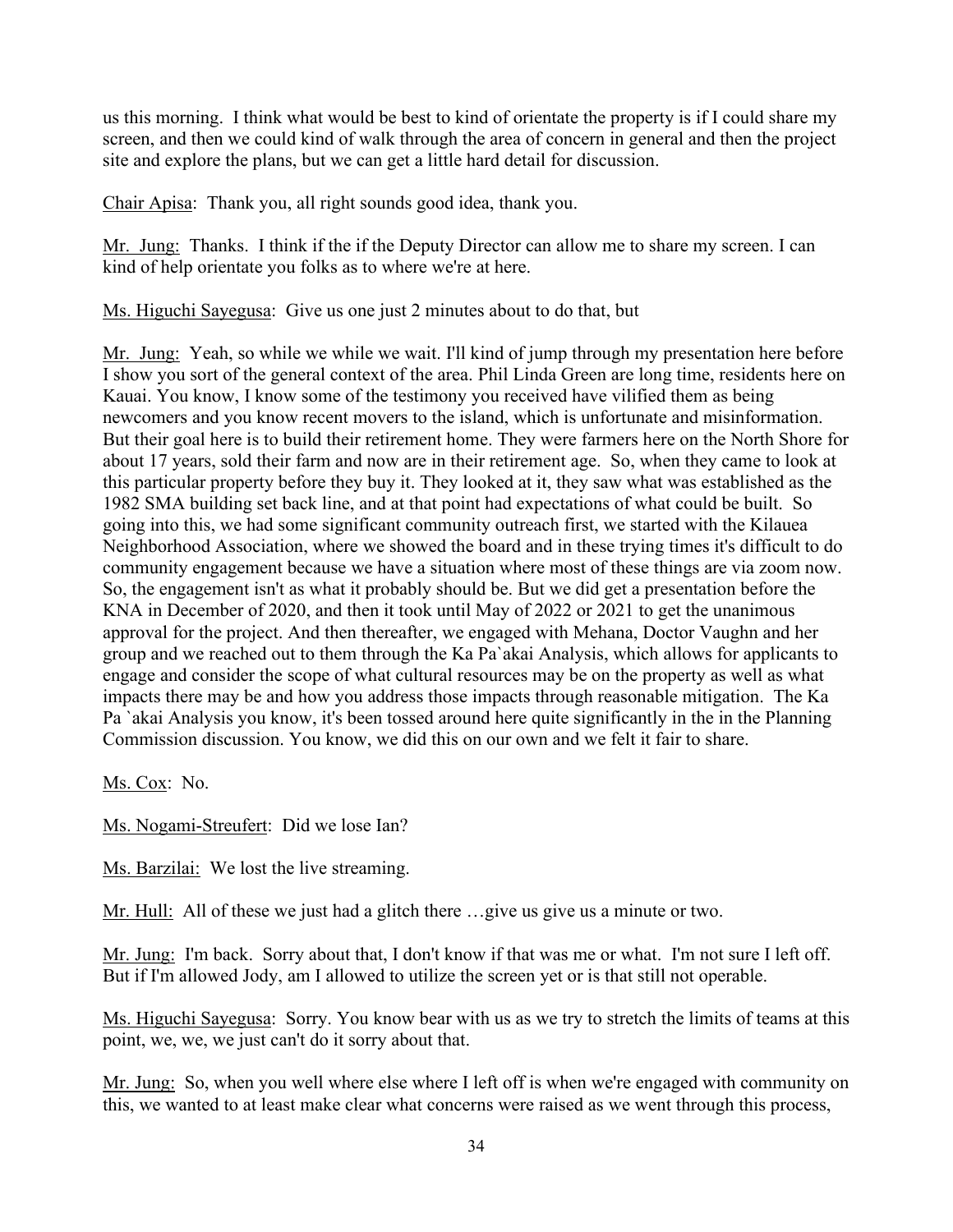and we and we attached the early concerns that were raised that Mehanna, shared with us, and we attached him as an exhibit for you folks all to see. So, these concerns are real concerns, their concerns that the Green certainly appreciate and understand. But what where we started and it's no offense to the community or even to any cultural practitioners, is that there was this existing building set back line that was set up through a contested case hearing in 1982 and Seacliff Subdivision was approved. And so. what was noted also on the map was an open space easement of about three (3) acres and I think one of the testifiers hit on it today. There are three (3) lots in the Seacliff subdivision that were acquired as a part of the when Senator Inouye was involved in in trying to protect the area next to the Kilauea Lighthouse corridor. So those three (3) lots are all adjacent or two (2) of them are adjacent to the Green's residents. But the home is not located up on the top of the block the 1982 Subdivision Conditioned and SMA Condition required that the home doesn't Crest above the tree line that existed at the time and I included that Condition into my application.

If I can share, we can show that, but if you take a look the exhibits in my application. They're shown in exhibit D, and that'll illustrate the sighting of the home. So, as we went through, and our community engagement process, we met with Mehanna or my client Mr. Green and Linda Green met with Mehana, Billy, and Ka ui on site and they discussed where the project site would be. And then later in May of 2021, we met again, and then again, to discuss you know opportunities. I personally met down at the Kilauea Ag. Park with about fifteen (15) concerned citizens who raised their concerns. And then again, we met with Doctor Vaughn, Gen Waipa, and Uncle David Sproat up on the property. And at the time, the concern was, they raised four (4) concerns. Number one was, the location in sighting of the home and where can we locate insight the home? And at the time, we offered a 40-foot reduction of the home down the mountain to basically establish a new 40-foot set back based on the previously established building set back line as a part of the old subdivision. We also discussed later, moving it down 60 feet from that building set back line and over and across from the building set back line. That and I'm sorry, the open space easement sign that's on the western side of the property that Commissioner Streufert noted. So, when you look at the plan set exhibit D the building footprint starts to narrow, and as you bring it down the Planning Commission allocated two (2) dwelling unit rights to this particular lot. Did you bring it down? You would essentially negate the second dwelling unit right if you brought it all the way down to that flat section that would be allocated to unit one versus Unit 2. So as a part of our discussions, and we emailed the slate of Conditions that would be used as sort of a template. We offered four (4) things. Number 1. bring the property down 60 feet and over and across by 40 feet. Number 2. we offered to lower the pitch of the roof, which was also one of the concerns and then number 3. we offered a conservation easement because it's very clear from the testimony today that although there's no physical activity on the property from any cultural practitioners that's known to the applicant or even the prior developer. In the project area there is concerns about how these folks view the birds and the flyways that these birds go over as well as the wet weather patterns.

So, one of the concepts we came up with was to establish conservation easement in the area behind the building set back line. It's in their eyes it's you know, not giving up much because there's no dwelling unit that can be built back there any structure, but it does help in aiding with kind of reestablishing avian species habitat and the Greens are our AG folks and they're willing to assist and work with Fish and Wildlife to reengage and establish habitats that may be conducive for the area. And then the last thing is, we agreed to reduce the size of the unit one CPR and hold and amend that CPR line, so it's narrowed a little further and then that would allow the house to come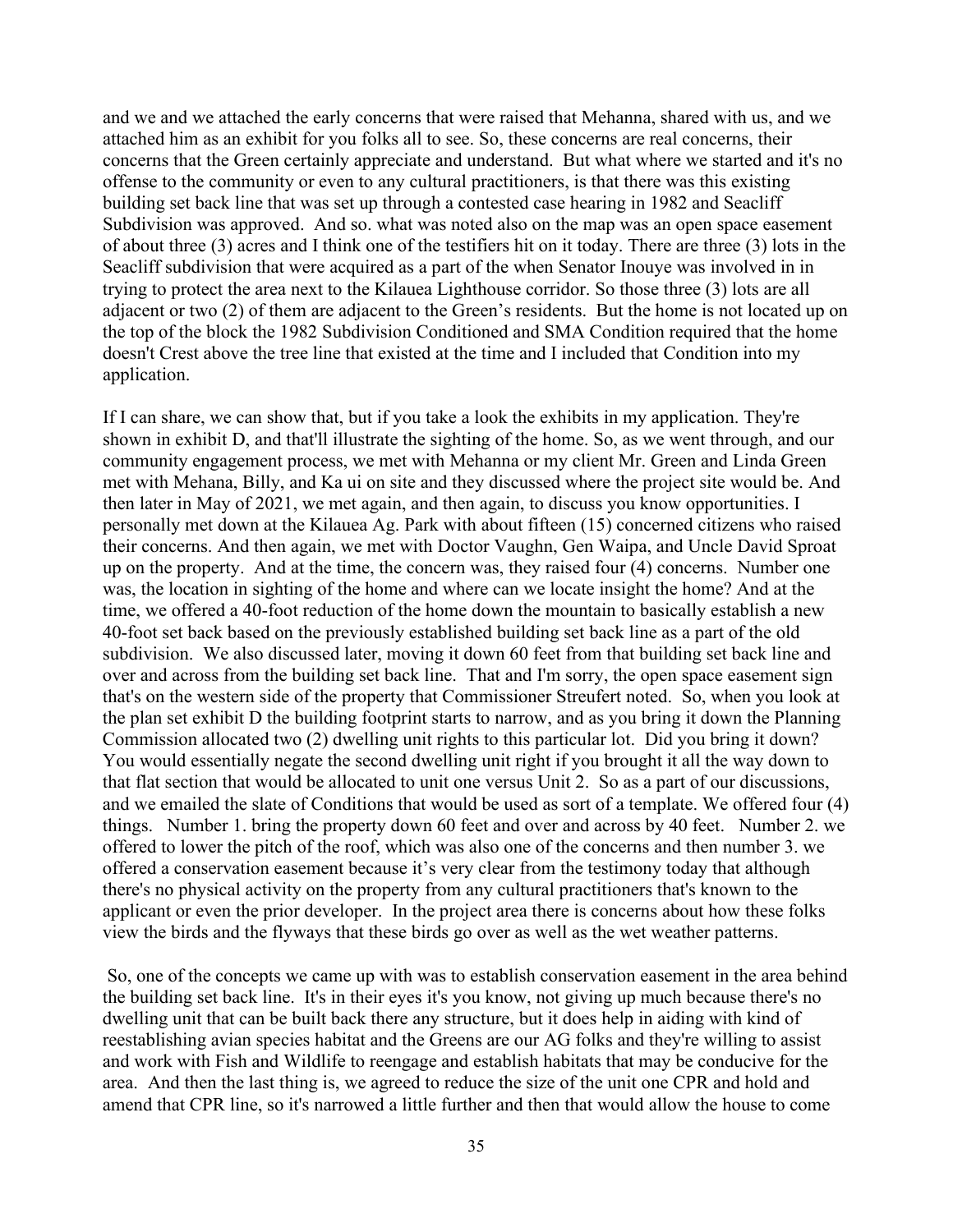down the hill somewhat. So, we could have still reserved the right for the rightful second dwelling on the unit closer to the road. This so, the road that goes along there is Makana Ano Road, there have been two (2) homes along this road that had been approved by the Planning Commission. One, as recently in December, which was the Barker home, that home was approved up there on the top lot on the eastern side and then the next lot over is right adjacent to the Greens as an existing home there that was approved looks like in 2016, at some time ago. So, we're at the point now where we're trying to continue to negotiate with Mehana, who has agreed to kind of take the lead with her organization and try and find solutions and that's the part of the planning process where we listen and learn, and we try and find solutions. One of the things that were obviously trying to work through is that the building site there, it's all where the plan is proposed its mowed grass so there's no vegetation that would have to be removed or trees that may disturb existing habitats. It's all mowed grass so the project site is as proposed would have less impact on any ecological perspective from any removal of vegetation. If the home is moved across and over and down a lot, then we'd have to start removing some nonnative vegetation 's all Christmas berry and small shrubs. But that would have to be removed, which kind of creates a natural windbreak as well as it may have habitat for some kind of avian species up there. So those are all the considerations we'd have to evaluate if we moved to home further down. So with that, said, I don't know if Jody, are you able to then release the screen or is that not possible.

Ms. Higuchi Sayegusa: Sorry at this point, it's just yeah, we've tried.

Mr. Jung: Okay, so jumping into the plans then it's been represented that the home is a mega home at 12,000 square feet. You know that's not the case, that all the roofs combined return to 12,000 square feet of roofing and that includes the residents, that includes the garage, and that includes the guest house. The home size is for the actual residence is 4,586 square feet of interior space and we have the 500 square foot guest house. And then we also have an 1,800 square foot garage and then there is the pool as well as covered lanais that amount to 992. So, it's the roof footprint is what is being represented as the Mega home but that's the roof footprint combined, the host the home is similar in size to what you folks recently approved for the Barker Residence, which I think that one was about 4,300 square feet.

Some of the other components of mitigation that we proposed in our plans is to address the agricultural concern. As I noted, Phil Green and Linda Green are Ag folks, they engage in Ag if you look exhibit D, on the application that there is a substantial Ag plan that discusses all the program that was going to be on there and I won't go through the list. But in addition to that, we had view claimed mitigation elements to address the view plain and have an abundance of vegetation to be grown to help mask or visually mitigate any visual impact from the structure. So, there is a substantial thought that went into defining where we would flat certain things to the mitigate view planes looking up from Kilauea at town and across over from the Kalihi Bay Area. One of the things that was raised by the community group is where they engage up on the top of the Hill is they had concerns about looking down onto the house and we are open, and we offered them to come up and work with us on a landscaping plan that would help visually mitigate the impact of the of the home looking down as well. We are fully engaged with certain members of the community, not all of the testifiers. But we're happy to continue that discussion as well as trying to find solutions. And I think Mr. Green would like to stay at say a few words and then if it is possible, I can try and if they do get it working, I could put up an exhibit that shows that the constraints that are already on the property. I think Jody, if you could release Phil Greens. I guess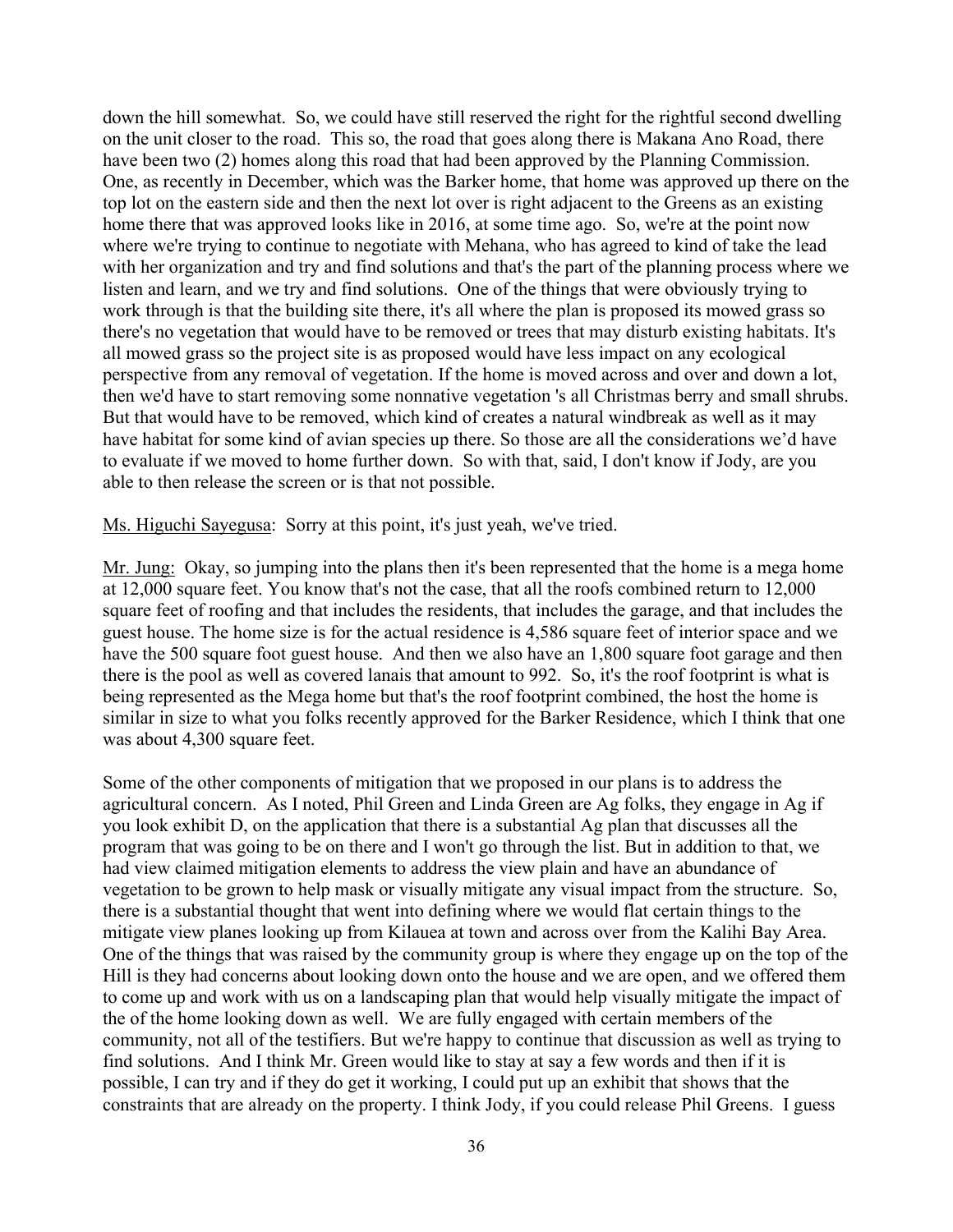I'm still on here, but we do have Phil Green available. He wants to make a statement to the Commission if it's possible to release him as well. In the meantime, while we wait for that, I'm happy to answer and address any questions, you folks may have?

Chair Apisa: Commissioners, there is an opportunity to ask. Mr. Jung if you have any questions.

Mr. Hull: Sorry, Madam Chair just give us one second, Jody is really seeing Mr. Green to have ability to provide a statement.

Chair Apisa: Thank you.

Ms. Higuchi Sayegusa: Should be enabled now?

Mr. Hull: Mr. Green your speaker and microphone have been enabled; you may have to unmute yourself. Mr. Green was still showing you as muted you're able to speak, but you must unmute. I guess we can check.

Mr. Jung: Yeah, I guess, yeah, I'll jump back in here, he's he just sent me a message that he's unable to unmute, so I guess it's controlled somehow, but while we wait for him, you know, I don't want to waste anymore of your time, so if you want to ask any questions about the project or the design, I'm happy…

Mr. Phillip Green: Generally, click can you hear us?

Mr. Hull: Right. Yeah, we can hear you, Mister Mrs.

Mr. Green: Okay, good. I clicked it a few times. I appreciate the opportunity to testify before the Planning Commission. My wife Linda and myself have lived on Kauai for 17 years. Owners of Kauai organic farms 45-acre farm, many employees, Organic Ginger, Turmeric, and had plenty of employees and I feel like we were real good stewards of the land and our proposed…

Chair Apisa: I'm excuse me are you able to start your video as well or is that.

Mr. Phillip Green: No, I can't it won't, it won't there's no access to it and I can't turn it on.

Chair Apisa: Okay, thank you for trying, thank you.

Mr. Green: I would much rather put a face to what I'm saying. Our proposed home is within the scale of other Seacliff homes currently in Sea Cliff and smaller than some already built. We spent over a year, designing the house with our architect but we have been working with Mehana Vaughan and her group since the beginning of summer. We've offered to move the house down 60 feet from our allowable building set back line to 40 feet to the East from our current 3-acre easement. That's the open space easement. We bought the property with open space easement on it. We've offered to do another conservation easement behind our building site, which is approximately 4 acres additionally, so that would be over 7 acres of conservation easements. It's been difficult to reach a compromise with Mehana as there has not been any substantial counter offerings to our offers, so we thus far have not been able to reach a solution. Also, new people and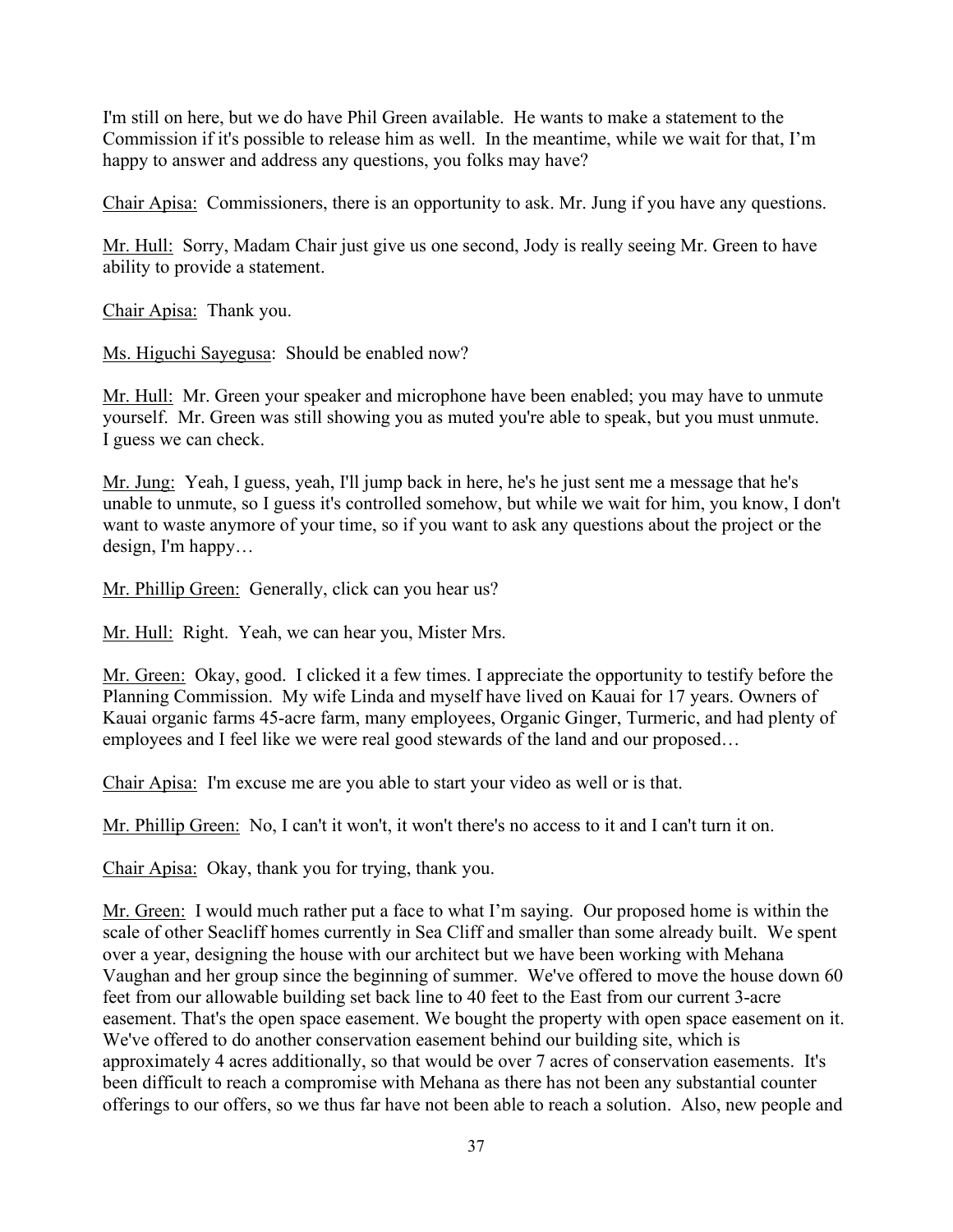merge in the discussion at each meeting with Mehana and everyone has their own ideas. If they could show us on site what they could be willing to accept that would be a positive step in finding a common ground in other words, we've thrown ideas out to them, but it's never what she wanted to hear or she just hasn't come back with any concrete ideas about how far removed the house down other than to put the house on the 4-acre site, which we didn't design the house to be on in the first place. Thank you. Do you have any questions?

Chair Apisa: Commissioners. Open the floor to questions of the presenters the applicant. Are you on mute? I expected there will be some questions?

Ms. Cox: Yes.

Mr. Ako: Yes, so I have a question.

Ms. Cox: So, Commissioner Cox. I don't I'm not sure this is for the applicant, but I do have a couple of questions. One of them it has to do with the traditional and customary Hawaiian practices. It doesn't appear we heard a lot about that in the written and oral testimony, but I don't know that we have any official analysis of that and the same thing for the birds. We don't have anything from Fish and Wildlife, even though we have a number of other people talking about it, but I'm just wondering why don't we have analysis from either of those Conditions or issues?

Mr. Hull: Yeah, thank you Commissioner, though the Department is required to get the Planning Commission, a report with a preliminary evaluation recommendation. So, what you have is a preliminary evaluation of this site, a lot of things have come out in the public hearing which is the Agency Hearing and that's the exact purpose of agency hearing. Where additional things may come out concerning of various aspect various aspects of compatibility whether it be with the surrounding community, the surrounding environment, cultural practices. So yeah, we were the Department is definitely hearing he large volume of input and may warrant follow-up beyond this meeting.

## Ms. Cox: Thank you.

Mr. Jung: Ms. Cox, I think I can address that if you take a look Section 15 on page 40 of our application. We did so there's a lot of misnomers about what a Ka Pa `akai analysis is, and the point of it from a 2000, Hawaii Supreme Court case was you need to engage the community and ask the case lays out 3 points to ask, right. Number 1. identified and scope what the potential Cultural practices that are occurring on the property. Number 2. you know how are these practices affected by the proposed project? And Number 3. Is how is there a reasonable protective measure that can go into play to allow the project to go forward? That's the 3-part test of a Ka Pa `akai Analysis. The 4th prong that we typically put into our analysis, if there's any known burials because that could also lead to another question of a lineal descendant rights to go and visit the site. So, we did analyze that and as a part of our Ka Pa `akai Analysis, Mr. Green went out there and met with Mehana, Billy, and Ka ui to discuss the project and the potential impacts it may have. You know, we did tender out that these are the questions from that, we'd like to get information on but oftentimes when you do speak with certain individuals, they feel that the questions are/or can be disrespectful. So, you know it's a challenge for applicants to follow through on what the requirements are, but we did want to be honest with the responses. So, we attached to our exhibit M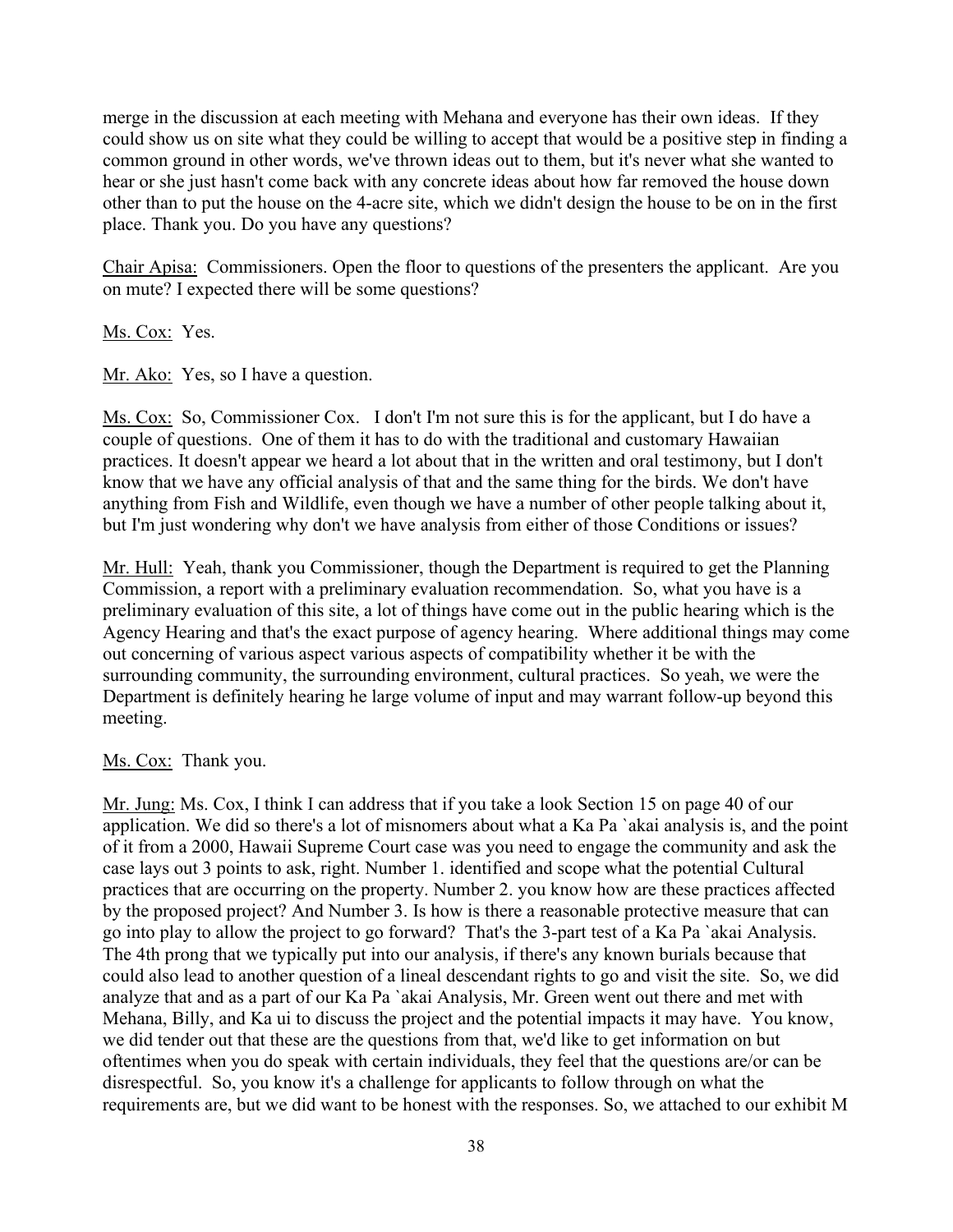the responses we got to our questions and those are included in our application. And then with…

Ms. Cox: And I very much approve sorry, go ahead finish.

Mr. Jung: Okay, and then the second issue that was raised was about the ecological impacts. You know, and typically if there's certain tree habitats or nesting habitats. Then you would do a full ecological analysis of the project site in subject property. But this project is proposed property is fairly constrained where you have a building set back that takes up about you know almost 40% of the property and then another 10% of the property is for the open space easement. But the Fish and Wildlife maintains so the area of the buildable site is mowed grasslands and so we followed the 75 acre parcel that what they did for their project in terms of how this area was identified with flyways. And the mitigate if Condition, we recommended is that we could make sure we have downward shielded lights, as well as and I spoke with other concerned community members on making sure lamps are not situated in front of windows, so you could have a minimal impact to certain flyway areas, especially during fledging season. But also, as a part of our review, we were willing and open to working with Fish and Wildlife and Mehana 's organization to work on establishing habitats in the behind the open space easement area and create habitats that could encourage avian species to nest and take part on that piece of property up on the top that cannot be built on anyway. So those are the sort of the analysis points we brought up in our application to address some of the concerns that were raised.

Ms. Cox: No, that's why I didn't think the question was really to the applicant. Thank you, Ian. It's clear to me that the application did look this in my mind that does not take away from the need for the County to do our due diligence. To me, it's very similar to the Kaplan case that we, we felt like there needed to be something done by the County to look these things and officially, so I appreciated kindness

plus, point that we just aren't at that point, yet, but I think we do need to as the County needs to do due diligence looking at these matters. In addition to you as the applicant, and I very much appreciate the fact that the applicant has been has done this due diligence.

Mr. Ako: Madam Chair, I have a question. I think the question might be for Mr. Jung. I know a lot of the testimony that came in this morning had to do with the house being too high up and onto the property, and I know you had mentioned that you know had I guess tried to mitigate it by bringing it further down. But by bringing it further down, does that create more concerns for maybe a different group of individuals? And are you too close to the water or?

Mr. Jung: No. So, if I wish I could show the screen because I could illustrate how it all works. It's all grassy down there. So the area that is being spoke of is a lower flatter area and it's not flat, because it is, you know it's on the foothill of Nihoku or Crater Hill, but there if the opportunity to bring it down is there, it would eliminate the right for a home site on unit 2 because it's a 2-unit condo condominium or if it's situated to a point where you could still reserve a unit site there, it could be brought down further. We would just have to reevaluate the drainage system, because obviously we want to make sure we can retain if not all, most water on the property after the grading plans are set, and typically in these types of situations, you would have a retention state systems or detention systems that would contain the water, which are like little dips where water can be stored temporarily after a big rain events. So those are some of the considerations we'd have to investigate if the home were relocated further down than what we propose at 60 feet.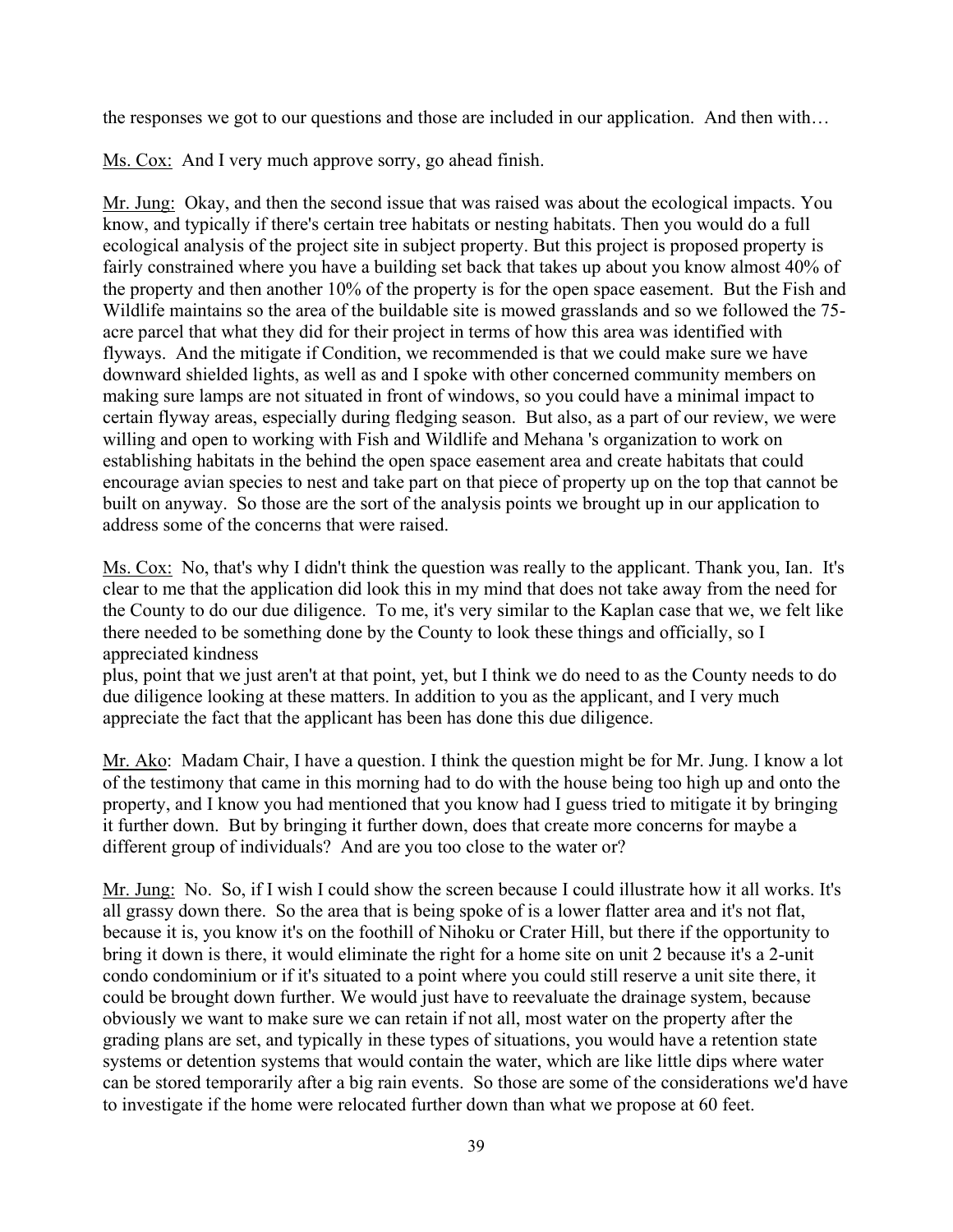Mr. Ako: It's more than just taking the current plan that you have now and just moving, it down. It's a little bit bigger than that.

Mr. Jung: Yeah. They would have to be some probable redesign items, we tried. We had the architect you know when we proposed the 60-foot protection. We had the architect kind of situated and I wish you know if I could show you this you could see the distinction between where it was cited on the on the plan and then what 60 feet does, and what 60-foot set back does, it does help with the view plane because it drops at topographical level at 425 down to about 410. So, it comes down about 15 feet you know, from an elevation standpoint, so there is a significant drop.

Mr. Ako: Thank you.

Mr. Jung: Sure.

Chair Apisa: Thank you. Commissioners, no further questions? Ian, I would like to comment and to the applicant that you know you have reached out to the community and that is appreciated that you're doing some due diligence there.

Mr. Jung: Yeah, we're happy to continue that dialogue as well.

Chair Apisa: Okay, I'm hearing no further questions like we would go back to the planner.

Mr. Hull: If I might Madam Chair, I think as the discussions have evolved and I was pointing out earlier. You know there's been a lot, that has been brought up at this hearing, if with your discretion, I'd like to ask, Doctor Vaughan being that she's kind of been pinpointed as somewhat of the resource in discussions with various cultural ecological concerns. If I could ask Doctor Vaughan if she had reviewed the applicant's proposal and what she and her group thought of it, if you're okay with that.

Chair Apisa: No, I think that would be very helpful if she prepared to give us her comments.

Mr. Hull: Let me bring her back into the meeting. Aloha, Mehanna, are you there?

Dr. Mehana Vaughan: Aloha, I'm here can you hear me?

Mr. Hull: We could hear you I did enable your camera if you wanted to turn on your camera system as well. Oh, there, you are.

Ms. Vaughan: Can see me. Alright, well thank you for your questions and thank you for the opportunity to comment. First, I just I really want to say thank you to the applicant for their due diligence to Ian Jung as well, he's been amazing to work with. We are all new to this, so we are getting into it, and they've been, the applicant has been patient and wonderful to work with and we're very grateful. I will say that the most recent Conditions, they offered, we offered six (6) Conditions in writing substantive, including decreasing the size of the house, lowering it substantially minimizing impacts of excavation and grading, lower pitch on the roof, proactive efforts to protect bird habitat and restore and protect them in perpetuity. This current offer is the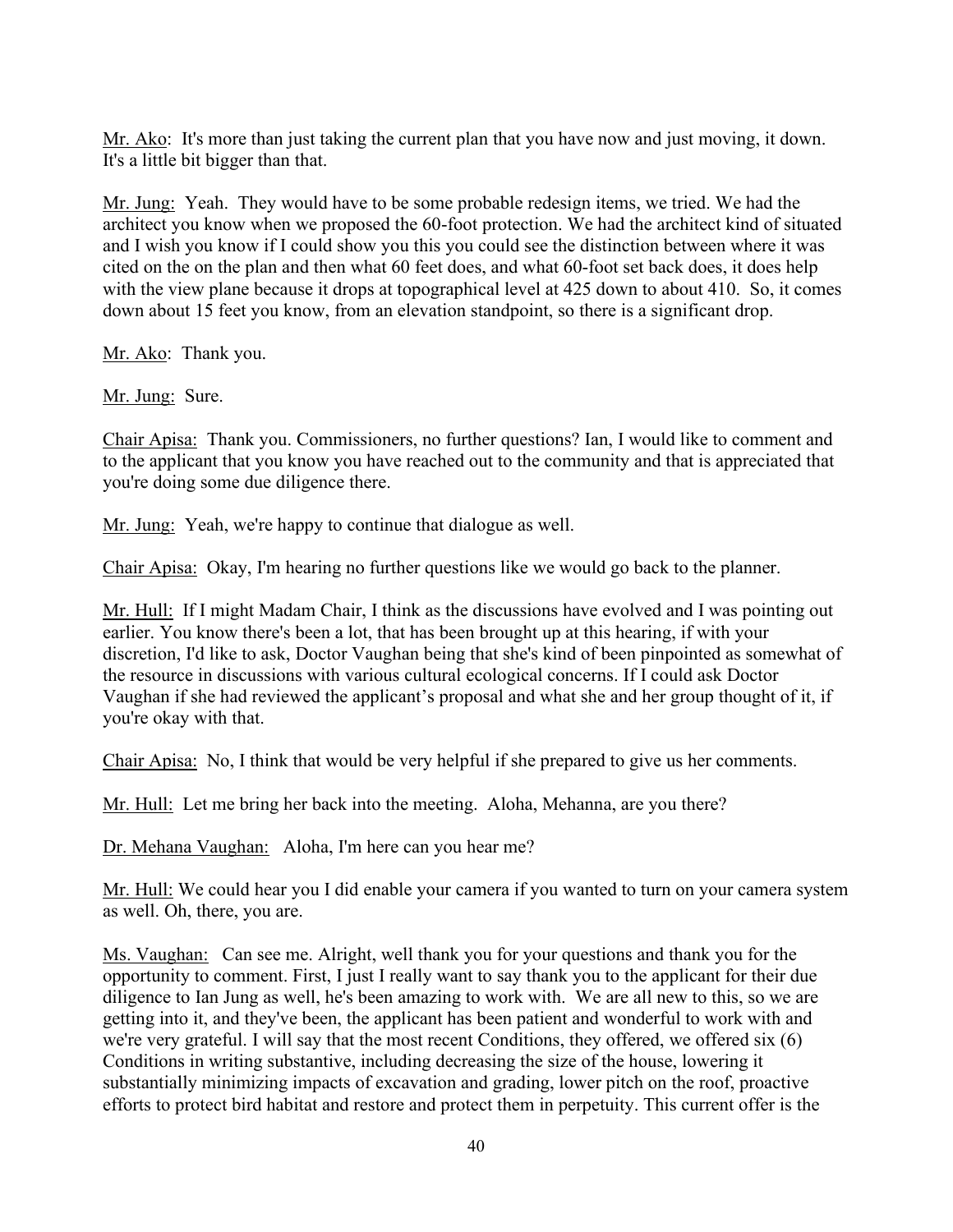first real substantive it's a very positive move in the right direction. We're really grateful earlier you know, and it only came in Friday night. So, I just want to say that to for one person to represent the whole community and the sorts of concerns you've seen in testimony written and oral today is difficult, and I've transmitted all along to the Greens that we will, we are going to do our best and that our process requires time, to consult with experts on the questions you asked about, and with Kupuna who worked on this property throughout their lifetimes, with friends in the Fish and Wildlife Service. Some people have testified as private individuals, there's no official way in from Fish and Wildlife, but there's definitely concerns and interest and to especially walk the site and spend time on the land and look what it means. I just wanted to briefly address a couple of your questions or really important. We have agreed with Commissioner Cox that it's difficult without ecological studies and a thorough cultural impact assessment to make determinations. The Ka Pa `akai Analysis responsibility sits with you as government. A government agency, this is your constitutional affirmative obligation to protect traditional and customary rights. The applicant, I think was very well, meaning and asking us the three (3) questions. But when we were invited to the property we just said, we had concerns and wanted to, need a place, and were invited to be shown around. We had no idea that was part of a Ka Pa `akai Analysis. We were not told that or made aware and that was just a well-meaning mistake by an applicant trying to do the right thing in a difficult area of law. But this obligation rests with all of you and I really want to congratulate Planning Department's staff and leadership because Kauai is leading in this area. You are trying to do a really good job in other instances that have been difficult here, so thank you for that. I just wanted to mention too, that the question about whether the lowering to the second lot or lowering substantially would create other problems it. It creates other solutions, because it the lower parcel is flat and so, and the land gets flatter the further down you go. Please visit, if any of you ever want to visit, we are happy to you know, show you the essential area and it's up to the Green's if you walk on their land. But it takes a good 10 minutes to walk from the bottom to the top. It's very, very steep so lowering it as low as possible mitigates impacts substantially because it reduces excavation and grading, it reduces drainage and erosion problems, so it reduces the need to catch water, and all of those things and creating an excavation are the main concern for ground nesting birds. There are already birds nesting surrounding the site and even in spots on the land. Luckily, mowing is good for some birds as is restoration of native plantings and the Greens are interested in both of those things Mr. Green is an amazing hard-working farmer doing so much work on the land himself so there are opportunities for that. The question of whether it was okay to clear vegetation to make space for the home lower down on our site visits. Everyone present, including people with ecological expertise and bird expertise agreed that it was Christmas berry shrub, it was fine and advantageous to the birds to clear that out, so there is opportunity for space to move and to still meet the Greens basic needs. Some of which I've heard expressed are for privacy, for safety, to be able to do agriculture. And you know, and these things are very important to us. We recognize their rights to build, we are grateful to continue to work with them. I think I've got all the other questions addressed that you asked. The visibility issues also take time as cited the home is visible from the East, which the set back on the highway coming from Pila`and Anahola, which the setback disallows as well as from the Kilauea roadway as you come around by the lighthouse and from Kalihiwai and other areas. So, I guess our overall sense is that there are many unanswered questions and a lot of evidence. That's missing and we don't want to be hasty. We also really respect how difficult this process is for the Greens, this is a surprise to them; they've been doing their best and I guess I would say to that, other lots in the same special treatment district area and open zone at Nihoku have moved ahead through this body. They did not come through the Kilauea Neighborhood Association. That is not the Greens fault. But we're grateful for you following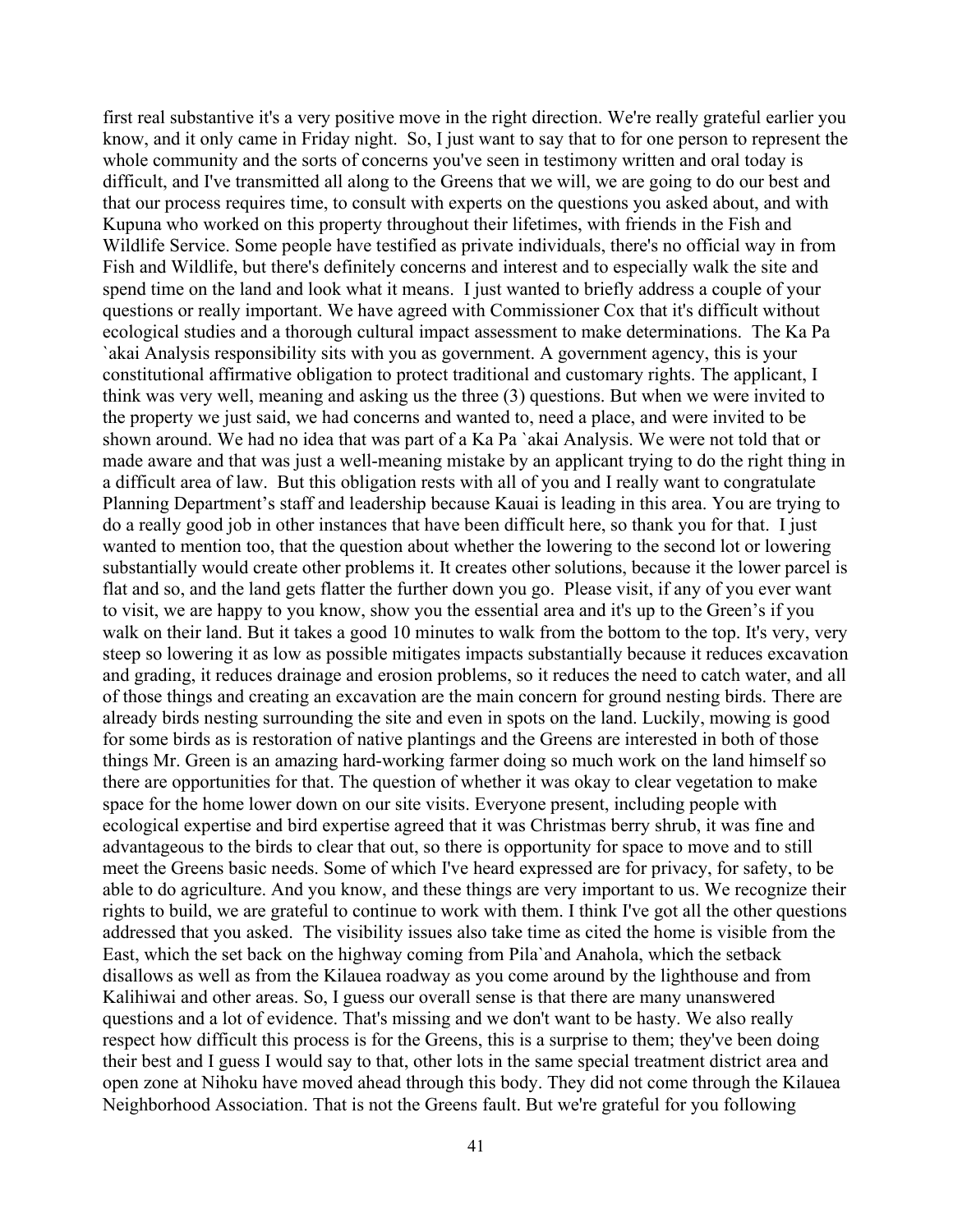helping to follow that process where it's directed to the community. The existing house that's there is really different. It's 3,200 square feet versus 12,000. So luckily that's all that's been built to the Barker residences approved but we will, we do want to reach out to them. It's not built yet and just say you know; you have these developments and entitlements. But these are these are things you should know about this place and maybe there's some willingness to adjust their too. Even though it's already permitted. We believe in fairness. Everyone is trying to make this process better. This house is not yet permitted and there's so many layers and special overlay. We're all working to protect. Mainly, we're grateful for more time to work with the Greens They and Ian Jung had been amazing you can see many community members are committed to this we're hanging in and volunteers. We care and we're happy to work with everyone involved so thank you so much.

### Mr. Hull: Thank you Doctor Vaughan.

Chair Apisa: I guess I would have a question of Mehana. You mentioned that you need time and in fairness to the property owner, I mean, we can't have it lasts forever, so do you have any idea on how much time you're saying you need? You're muted.

Ms. Vaughan: Thank you for that question. It's essential in fairness to the property owner. We don't want it to drag on as other issues have before this Commission with other landowners. I outlined the process each time we go through this, we would want to respond to their latest offer in writing as Mr. Green has requested. Our hope would be that we could work something out. Ideally, by the next Planning Commission hearing if possible. We also feel that some of these sources of additional information on the ecology and the cultural impacts are vital, but we would want to do our best and definitely not have this drag out beyond this 2021 year, at the worst and would love to have something substantively moving forward by the next hearing, if it all possible.

Mr. Hull: If I could add to that Chair. While we absolutely respect the Doctor Vaughan and her group and other community members willingness or openness to find possible solutions with the property owner. I'll be honest, the next Planning Commission meetings October or September 28th and given the publication requirements or documents. We have to have the documents ready in 7 to 10 days, which while the community group and the applicant may be able to come to some type of solution approach, then I can say that the amount of testing the type of testimony was provided at this hearing. The Department is going to need more than 7 to 10 days to digest, reassess, and make analysis of. So, the next following Planning Commission meeting is October  $26<sup>th</sup>$ , so I ask if the Commission is Okay with that. But there's also 2 days beyond the 60-day window for action on a on a use permit so we have actually had to ask for the applicants consent to. If the Commission is willing, but I have to ask for that for live events consent to defer to the October 26 meeting.

Mr. Jung: Yeah, so this is the Ian again, on behalf of the applicant. So yeah, I don't want to end up like your next agenda item, so I think we'll be happy to consent to October. 26th meeting date and the whatever it is the two data extensions of a 60-day timeline.

Mr. Hull: So sorry, Chair, So Ian you're the applicant are you okay with consenting to waiver of the comprehensive zoning ordinance and administrative rules of Planning Commission for timeline requirements for use permits.

Mr. Jung: Yes.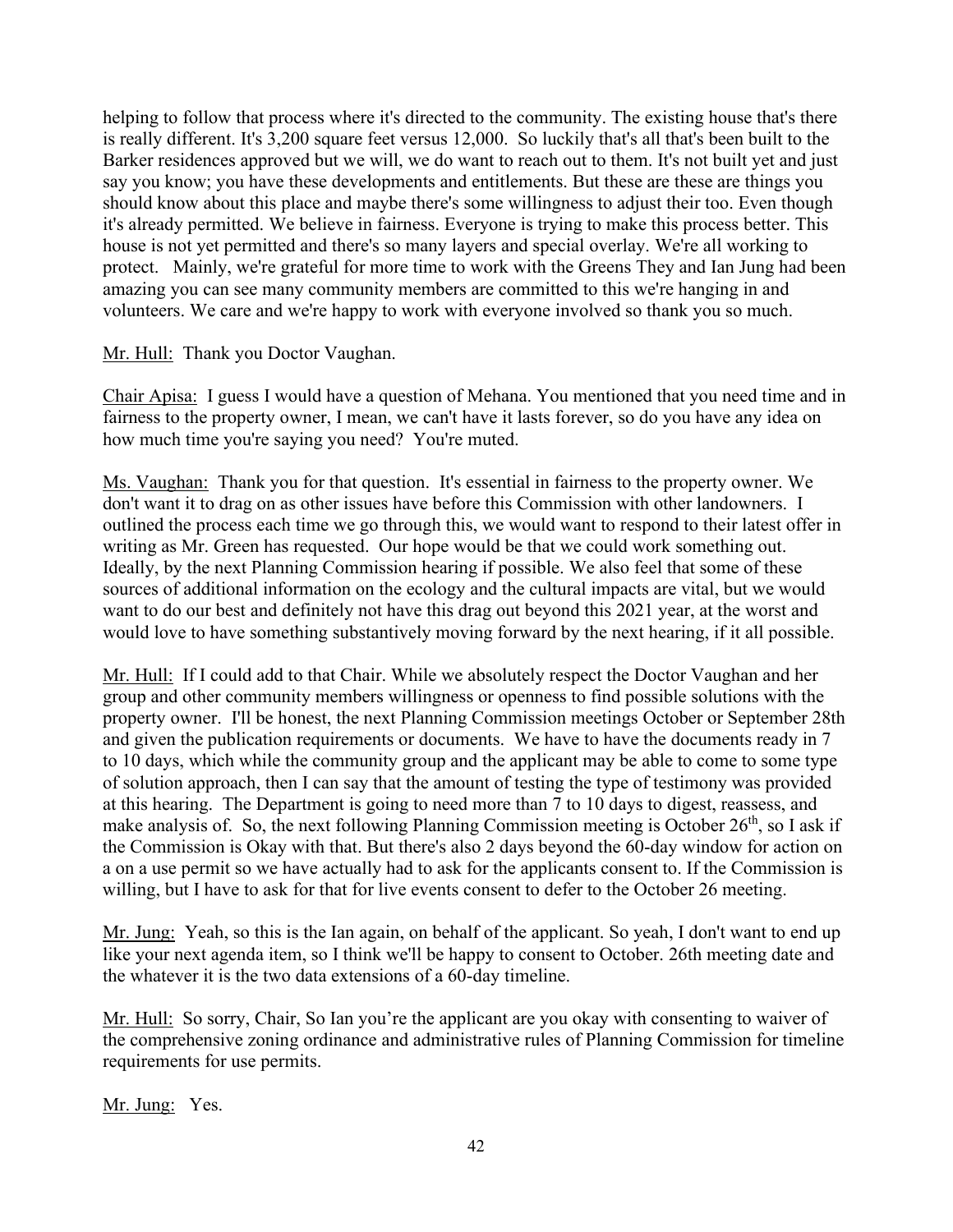Mr. Hull: So, with that and Commissioners you may have more questions of the Planning Department or of the applicant or if Doctor Vaughan. But just say at the end of it of this. The Department 's ultimate recommendation. We recommend deferral of both the Agency Hearing and the Action Item to October 26th, 2021.

Chair Apisa: Would we then wait to get the planners recommendation until that time.

Mr. Hull: I can say yeah, that would be appropriate because. We do anticipate a further assessment, which may warrant changes in recommendations.

Chair Apisa: I would just like to state again appreciate both sides being open up first of all the applicant being so considered of the… The community and everyone for working together on this. It's an It's a pleasure to see that.

Mr. Jung: Yeah, I know where we're happy to continue.

Ms. Nogami-Streufert: I do think that there's a lot of respect on both sides and that that's very refreshing to see. So, I moved to defer this matter until the October 26 is that correct? October 26 meeting.

Mr. Hull: That's correct, and Madam Chair, Commissioners Streufert, if I go to request just salient point, we requested there are a deferral of the agency hearing and the action item both be made to October 26, so essentially keeps the agency hearing open.

Ms. Nogami-Streufert: I so move.

Ms. Cox: I second the motion.

Chair Apisa: We have a motion on the floor to postpone to October 26, the Agency Hearing and the Decision. Hearing no further comments. Are we ready to take a vote, Kaaina? I'd like to take a roll call.

Mr. Hull: Roll call Madam Chair. Commissioner Ako?

Mr. Ako: Aye.

Mr. Hull: Commissioner Chiba?

Mr. Chiba: Aye.

Mr. Hull: Commissioner Cox?

Ms. Cox: Aye.

Mr. Hull: Commissioner DeGracia?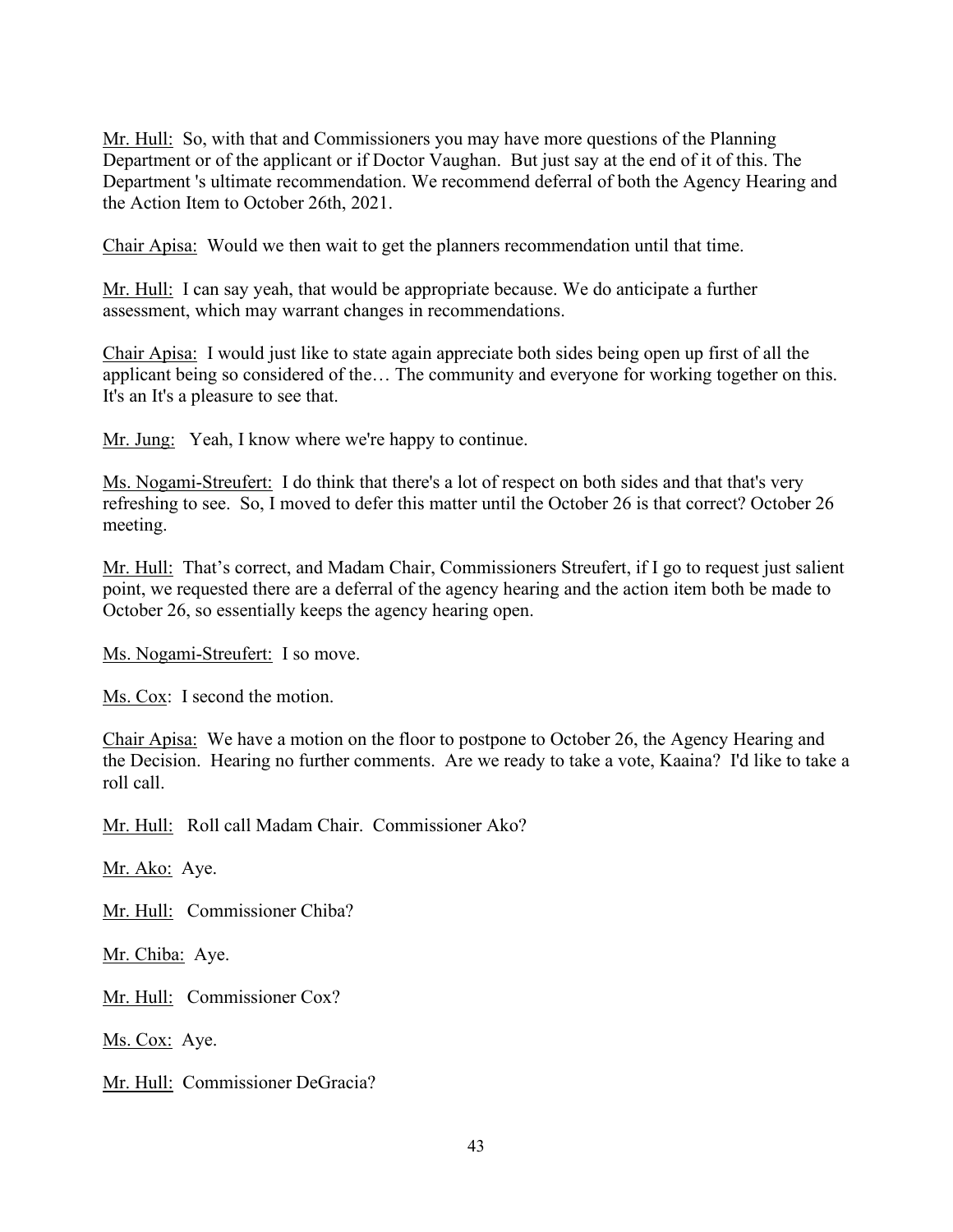Mr. DeGracia: Aye.

Mr. Hull: Ms. Otsuka is excused. Commissioner Streufert?

Ms. Nogami-Streufert: Aye.

Mr. Hull: Chair Apisa?

Chair Apisa: Aye.

Mr. Hull: Motion passes 6:0, Madam Chair.

Chair Apisa: Thank you very much and so I think before we move on. I think the lunch break is appropriate. How much time do people do you feel it is 30 minutes enough for you need 45? What do you need? I'd like to move in on it as quickly as possible.

Ms. Cox: 30 sounds good to me.

Ms. Nogami-Streufert: 30 is great.

Chair Apisa: Alright, we will learn.

Mr. Ako: Good.

Ms. Nogami-Streufert: Thank you, and thank you into Ian Joan at the same time, please.

Ms. Cox: Yes, thanks Mehana, thanks to all of you.

Ms. Vaughan: Thank you all so much Aloha. Thank you for your work.

Chair Apisa: We will take a lunch break and return at 1:10 this afternoon 1:10 p.m.

The Commission recessed this portion of the meeting for lunch at 12:39 p.m. The Commission reconvened this portion of the meeting at 1:13 p.m.

Chair Apisa: Call the meeting back to order after the recess.

Mr. Hull: Madam Chair, I believe we have all the commissioners on, so whenever you are ready to gavel in meeting back into session.

Chair Apisa: Thank you. I call the meeting back to order. Kaaina, could you do a roll call please.

Mr. Hull: Yes, Madam Chair. Commissioner Ako?

Mr. Ako: Here, I'm sorry here, I'm by myself.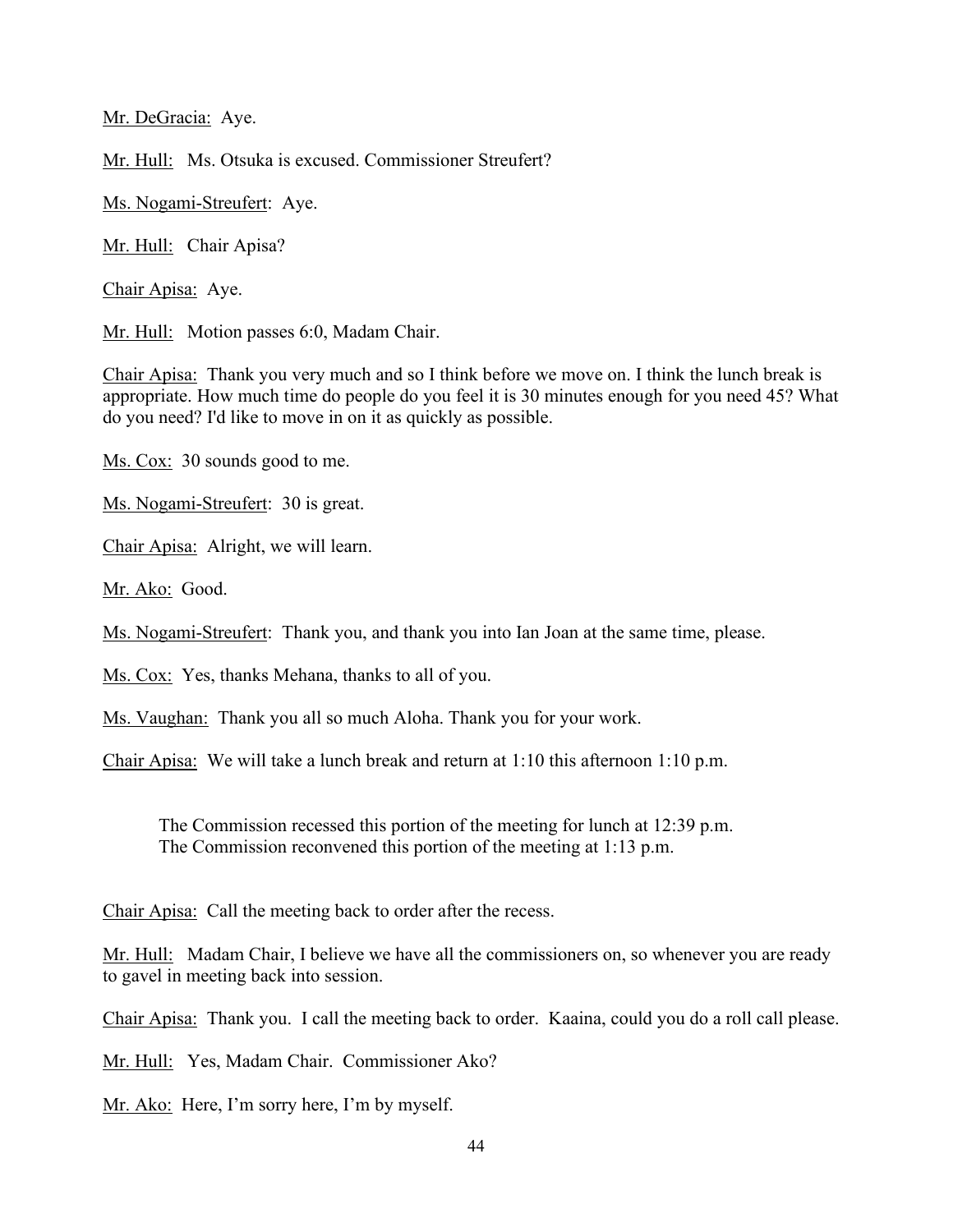Mr. Hull: Commissioner Chiba?

Mr. Chiba: Here by myself.

Mr. Hull: Commissioner Cox?

Ms. Cox: Here by myself.

Mr. Hull: Commissioner DeGracia?

Mr. DeGracia: Here by myself.

Mr. Hull: Commissioner Streufert?

Ms. Nogami-Streufert: Here and by myself.

Mr. Hull: Chair Apisa?

Chair Apisa: Here by myself.

Mr. Hull: You have a quorum, six present, Madam Chair.

Continued Public Hearing

ZA-2021-2: A bill (2822) for an ordinance amending Chapter 8, Kauai County Code 1987, as amended, relating to Transient Accommodations. The proposal amends various articles of the Comprehensive Zoning Ordinance (CZO) relating to transient accommodations = Kauai County Council. [Director's Report Received, hearing continued 7/13/2021.]

Mr. Hull: Okay, Madame Chair, this is the continued public hearing for ZA-2021-2, A bill (2822) for an ordinance amending Chapter 8, Kaua'i County Code 1987, as amended, relating to Transient Accommodations. The proposal amends various articles of the Comprehensive Zoning Ordinance (CZO) relating to transient accommodations. The applicant is the Kaua'i County Council. In addition to the public testimony that you heard this morning, as well as the other public hearing that we held approximately two (2) months ago, we have received and attached for you folks forty (40) letters pertaining to this matter as well as a Supplement #2 to the Director's Report. I will turn this matter over to Marisa Valenciano, our Planner for this zoning amendment. Thank you, Marisa.

Ms. Valenciano: Aloha, Madame Chair and Members of the Commission. I am going to go ahead and present a summarized version of my Director's Report. Just as Kaaina mentioned, the action required in the action before you is consideration of an ordinance to amend Chapter 8 of the Kaua'i County Code 1987, as amended relating to transient accommodations. The applicant is the Kaua'i County Council and a zoning amendment is triggered for changing the text in the existing Code. Just as a recap, at the July meeting, the Department asked to defer this agenda to allow for further analysis by the Department, community groups, and other governmental agencies. In the July draft bill, we amended the definition and use table sections related to developed campgrounds. The major proposed changes included eliminating the use permit requirement for developed campgrounds in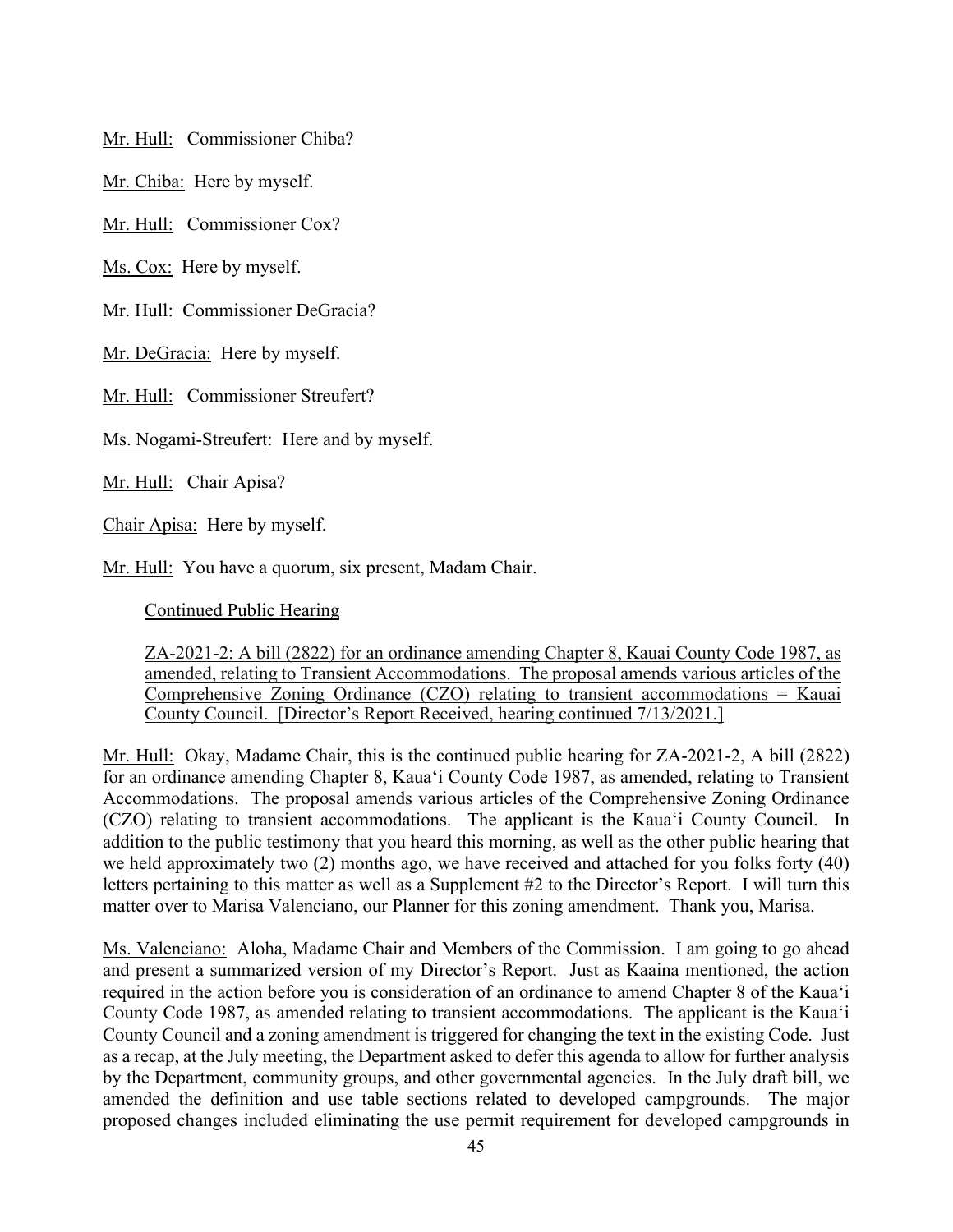the open and agricultural zoning districts, while permitting the same use in the commercial and resort zoning districts. Today, the Department is proposing a revised draft bill and the main amendments is to restrict developed campgrounds in the commercial zoning district and to remove any reference to organized recreation camps. Upon further review of the July draft bill, the Department determined that developed campgrounds may not be appropriate and compatible within existing commercial areas and would be better suited in the resort zoning district. Furthermore, in taking a closer look the open zoning district, the Department is proposing to eliminate organized recreation camps as it used similar in nature to a developed campground. Doing so and removing reference to this use may close a potential loophole and further restricts its use from encroaching onto open zoned lands. Finally, the Department is aware of public testimony received related to deferring action on agriculturally zoned lands, but the Department's recommendation at this time is to eliminate the Use Permit requirement for developed campgrounds within the agricultural zoning district. This summarizes our Supplement #2 to the Director's Report, and I will hold for any questions you may have. Thank you.

Mr. Hull: So, unlike the previous application, there is no applicant presentation before you. It is just the bill and our analysis. If you have any questions of Marisa or me, we are here to answer them.

Chair Apisa: Thank you for pointing that out, Kaaina. I think some people that it is specific to the Princeville "Glamping," but it is not, and it is a general bill that would affect the entire County.

Mr. Hull: That is correct, Madame Chair. Thank you for that clarification. This is in fact…while we did receive a lot of testimony concerning a specific glamping proposal at the Princeville area, this draft bill relates to all open and agricultural lands across Kaua'i.

Ms. Cox: Just as a point of clarification, the Planning Department's version is different than the Council's version. Can you just explain why the changes exist?

Mr. Hull: Marisa, do you want to go over that?

Ms. Valenciano: Sure, I can take an attempt at it. Basically, the Council version was originally presented at the July meeting and then from that the Department made a few minor tweaks to it. That was all that was really presented at the July meeting. We just distinguished between the Council version and the Planning Department's version in July. From that version we revised it to the September version. Ultimately what it is, just again as I mentioned, we are just on second thought taking out developed campgrounds in the commercial general zoning district and then also removing all reference to organized recreation camps as we believe that would be a potential loophole and is similar in nature to developed campgrounds. This would further restrict these types of uses from encroaching into the open zoning district.

Mr. Hull: I will just add too, the original bill that came from Council actually addressed not just somewhat how to prohibit glamping or what would be developed campgrounds as Marisa went into outdoor recreation camps on agriculture open lands. There was a part two to the original bill and that was also to prohibit vacation rentals in the open and agriculture districts in the visitor destination areas (VDA). The Department determined that there are no agriculture districts in the VDA, but there are open districts in the VDA. While the Department is not necessarily objecting to looking at a policy to prohibit vacation rentals in the open district in the long-run, at the same time, the County's and the County Attorney's position as of several years of late that the open district in the VDA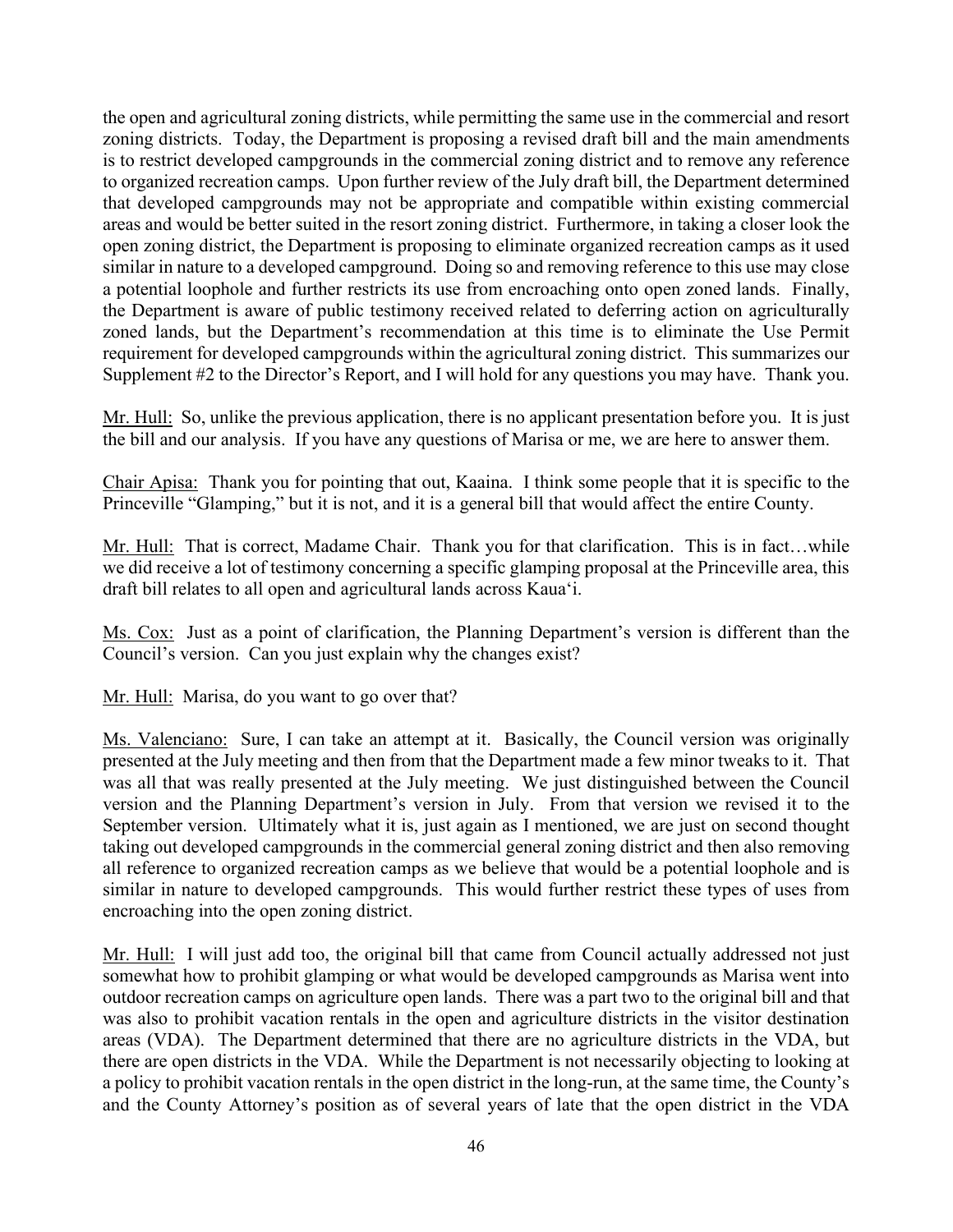outright allows vacation rentals in the VDA today and in fact there are existing vacation rentals in the open district in the VDA which means that if we prohibited them, we would be taking a very strong policy change which I am not saying we are adverse to, it would mean we would have to spin up a non-conforming use program for those open district transient vacation rentals (TVRs) that exist today. Right now, the Department is not ready for the staffing and resources it takes for a second non-conforming use permit. I did convey this to the introducers of the bill, both Planning Committee Chair Chock and Planning Committee Vice Chair Evslin and at least in conveying it to them, they had no objections to removing the vacation rental in the open VDA discussion for now.

Ms. Cox: Thank you.

Mr. Ako: So, I guess Marisa, I had a question. I think it might just be a procedural question. Before us today is to act upon, to approve or not to approve a zoning amendment? Is that what it is? If the amendment is passed, it goes as a recommendation to the Council to pass it as an ordinance?

Ms. Valenciano: I believe so.

Mr. Ako: That sounds kind of…

Mr. Hull: Yes, Commissioner Ako.

Mr. Ako: Do you need a zoning amendment before it goes to the Council? Hypothetically, if it is voted down today, there is no zoning amendment approval, does it still go to the Council for their passage? Or do you need approval of the Planning Commission?

Mr. Hull: Sorry, Commission Ako. This was initiated by the Council. They initiated a draft bill zoning amendment. All matters relating to any amendments to Chapters 8, 9, and 10, which are within the purview of the Planning Commission, all those are required by law to be referred to the Planning Commission for its review. If ultimately the zoning amendment is denied, it still goes up to the County Council and they can still take action through a different course than the Planning Commission chose, but the Commission is quasi-legislative at this juncture in which you are advisory to the Council.

Mr. Ako: Thank you. Got it.

Mr. Hull: Procedurally, as the Department Director, I am recommending with Marisa, this position of amendments to you folks. Should the Planning Commission decide to take different action than our recommendation, it would then go up to the County Council. As your Clerk, I am also bound to represent and support the position you folks go if you choose to go in a different direction than the Department. I hope that makes sense.

Mr. Ako: Okay.

Chair Apisa: Any further questions from the commissioners?

Ms. Nogami-Streufert: Is there a presenter here today, regarding this?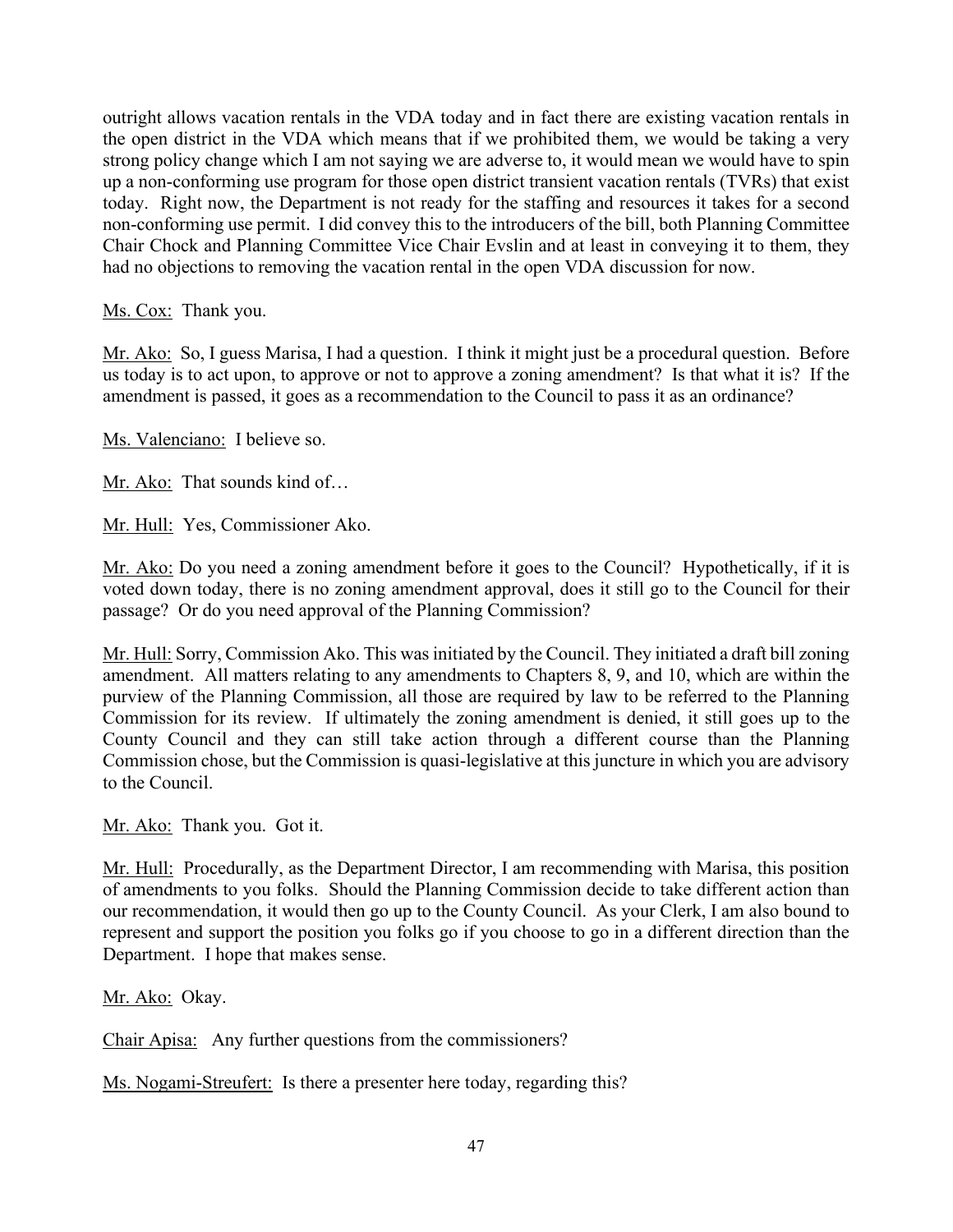Mr. Hull: We are it.

Chair Apisa: Commissioners, does anyone have any questions? Otherwise, it will actually be a short time here. We will just go to entertain a motion if we do not have any further questions.

Ms. Barzilai: Madame Chair, it is Laura from the County Attorney's Office. Can you hear me?

Chair Apisa: Yes.

Ms. Barzilai: Just to clarify for you in terms of the motion. What is before you, if you would like to adhere to what the Director has presented, is the Planning Department's version of the bill and not the Council's version of the bill. Two (2) version of the bill were presented to you and with removal of the TVR language from the VDA, what is before you are the Planning Department's version. The motion would have to be phrased that way.

Ms. Cox: I will take a stab at this. This is Commissioner Cox. I would like to move that we approve bill 2822, the Planning Department's version and that is for ZA-2021-2.

Ms. Nogami-Streufert: Second.

Chair Apisa: I believe that was Commission Streufert with the second.

Ms. Nogami-Streufert: Yes.

Chair Apisa: Thank you. Are there any further comments? If not, we will go to a roll call vote.

Mr. Hull: Roll call Madame Chair. Commissioner Ako.

Mr. Ako: Aye.

Mr. Hull: Commissioner Chiba.

Mr. Chiba: Aye.

Mr. Hull: Commissioner Cox.

Ms. Cox: Aye.

Mr. Hull: Commissioner DeGracia.

Mr. DeGracia: Aye.

Mr. Hull: Commissioner Otsuka is excused. Commissioner Streufert.

Ms. Nogami-Streufert: Aye.

Mr. Hull: Chair Apisa.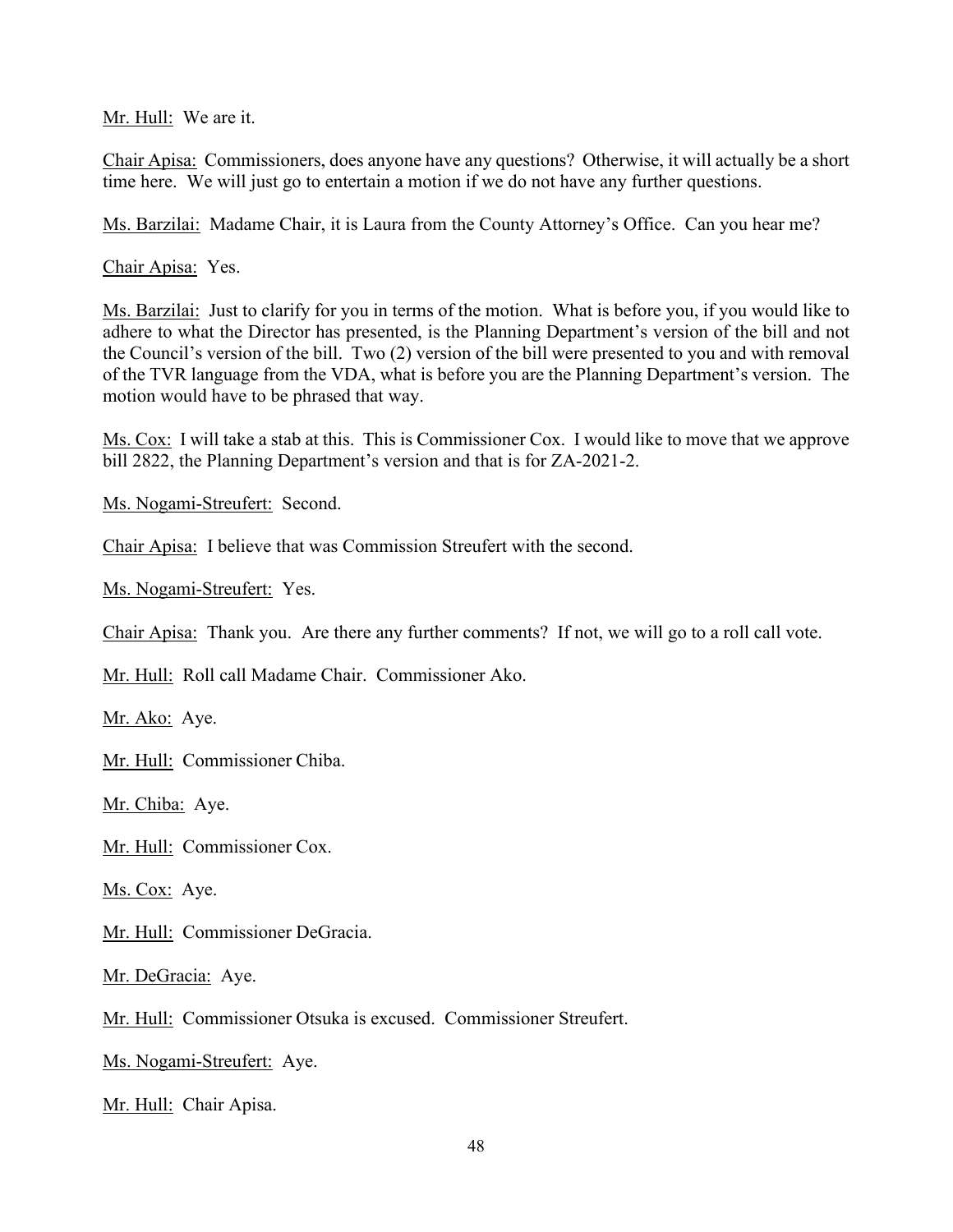Chair Apisa: Aye.

Mr. Hull: Motion passes 6:0, Madame Chair.

New Public Hearing

Mr. Hull: Next, we have up the Director's sorry. We have no New Public Hearing.

All remaining public testimony pursuant to HRS 92 (Sunshine Law)

## **CONSENT CALENDAR**

### Status Reports

Director's Report(s) for Project(s) Scheduled for Agency Hearing on Tuesday, September 28, 2021.

CLASS IV ZONING PERMIT (Z-IV-2022-2) to allow renovations to the existing building to convert commercial retail and office spaces into residential units on a parcel in Hanapepe Town, situated on the Makua side of Hanapepe Road, approximately 550 feet north of the Hanapepe Road/Hana Road intersection, further identified as 3731 Hanapepe Road, Tax Map Key: (4) 1-9-004:015 and containing a total area of 6,808 square feet = Jon & Elizabeth Von Krusensteirn.

Mr. Hull: We have next is the Consent Calendar, which just has one item on it, and being that it is a Consent Calendar. We just need a motion to accept the consent calendar unless a commissioner would like to remove an item off the consent calendar to discuss.

Chair Apisa: Do we have a motion to approve the Consent Calendar as presented?

Ms. Nogami-Streufert: I moved to accept the Consent Calendar as presented.

Ms. Cox: Second.

Chair Apisa: All in favor? We can take a voice call on this. All in favor? Aye. (Unanimous Voice Vote). Any opposed? Hearing none opposed. Motion carried 6:0.

## **EXECUTIVE SESSION**

EXECUTIVE SESSION: The Commission may go into executive session on a agenda item for one of the permitted purposes listed in Section 92-5(a) Hawai'i Revised Statutes ("H.R.S.") without noticing the executive session on the agenda where the executive session was not anticipated in advance. HRS Section 92-7(a). the executive session may only be held, however, upon an affirmative vote of two-thirds of the members present, which must also be the majority of the members to which the board is entitled. HRS Section 92-4. The reason for holding the executive session shall be publicly announced.

Pursuant to Hawai'i Revised Statutes Section 92-4 and 92-5(a)(4), the purpose of this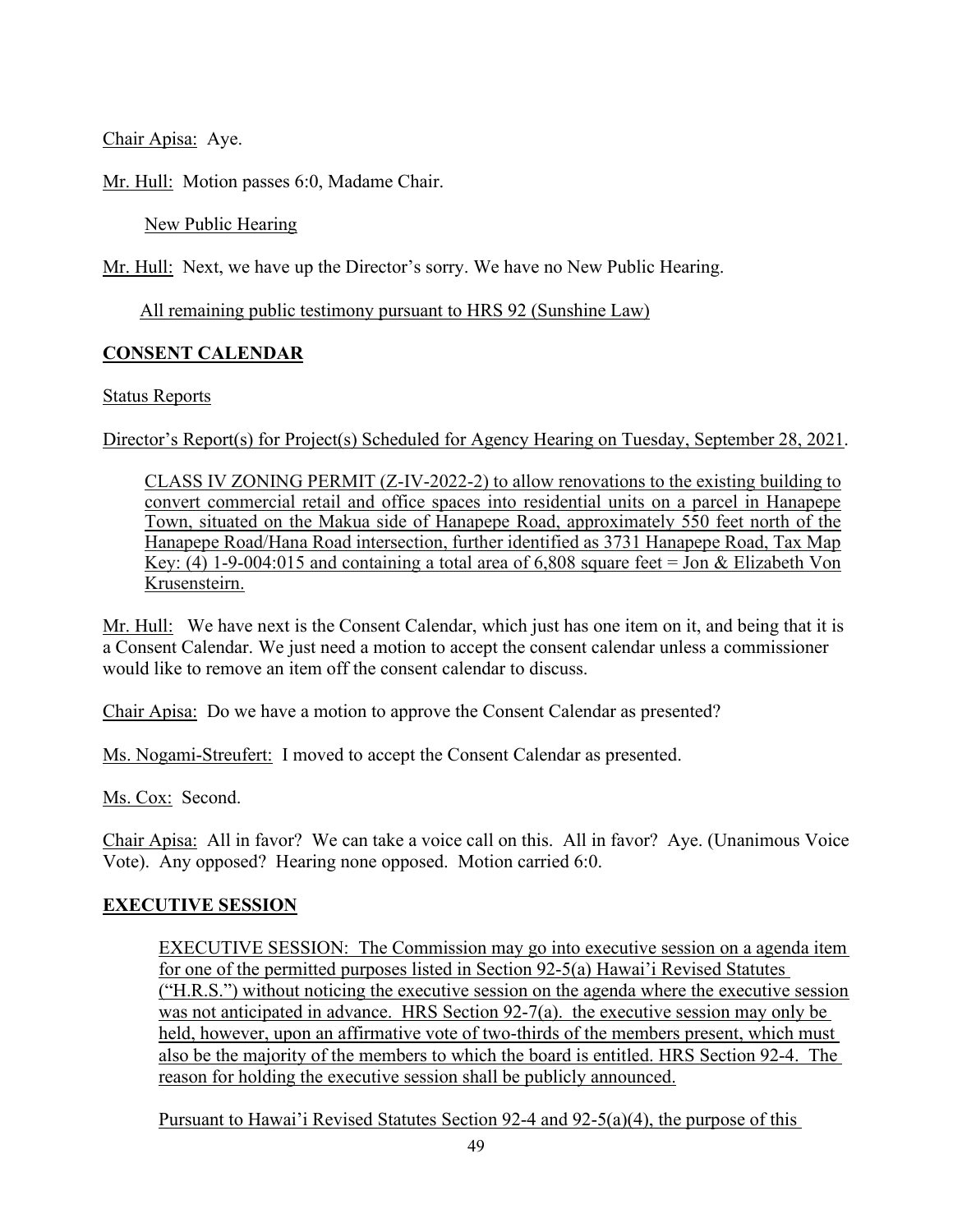executive session is to consult with the County's legal counsel on questions, issues status and procedural matters. This consultation involves consideration of the powers, duties, privileges, immunities and/or liabilities of the Commission and the County as they relate to a legal case captioned: In the Circuit Court of the Fifth Circuit, State of Hawai'i: Michael Kaplan, Trustee of the Michael A. Kaplan Revocable Trust, dated August 12, 1992, Appellant v. County of Kauai Planning Commission and County of Kauai, Appellees; Civil No. 5CCV-21-0000057 (Agency Appeal) (settlement under Court Seal).

Mr. Hull: Next is Agenda Item H Executive Session alternative the County Attorney for reading into the record.

Ms. Barzilai: Good afternoon, Madam Chair. Laura Barzilai, Deputy County Attorney. I will read the item into the record, H, Executive Session. Executive session, the Commission may go into executive session on an agenda item for one of the permitted purposes listed in Section 92- 5(a) Hawaii revised statute. HRS without noticing the executive session on the agenda where the executive session was not anticipated in advance. HRS Section 92- 7(a). The executive session may only be held, however, upon an affirmative vote of two-thirds of the members present, which must also be most of the members to which the board is entitled. HRS Section 92 -4. The reason for holding the executive session shall be publicly announced. Item a. Pursuant to Hawaii revised statutes sections 92-4 4 and 92-5(a)(4), for the purpose of this executive session is to consult with the County's legal counsel on questions, issues, status, and procedural matters. This consultation involves consideration of the powers duties privileges immunities and or liabilities of the Commission and the County as they relate to a legal case captioned: In the Circuit Court of the 5th Circuit, State of Hawaii; Michael Kaplan, Trustee of the Michael Kaplan Revocable Trust, dated August 12,1992, appellant v. County of Kauai Planning Commission and County of Kauai, Appellees; Civil No. 5CCV-21- 0000057 (Agency Appeal). Madam Chair, at this time, you can entertain a motion to go into executive session and Please State the purpose if you do choose to go into the session.

Chair Apisa: Yes, I would like to go into executive session to discuss this legal matter.

Ms. Barzilai: You may entertain a vote from the Commission.

Ms. Cox: I move we go into executive session for the purpose of consulting consideration of powers, duties, privileges, immunities, and or liabilities of the Commission and the County, as they relate to illegal case captioned in the Circuit Court of the 5th Circuit State of Hawaii. Michael Kaplan, Trustee of Michael A. Kaplan Revocable Trust, dated August 12<sup>th</sup>, 1992, Appellant versus County of Kauai Planning Commission and County of Kauai Apelles Civil No. 5CCV-21-0000057.

Ms. Nogami-Streufert: Second.

Chair Apisa: We have a motion on the floor to go into executive session I believe we can take up voice call on voice vote on this.

Ms. Barzilai: Actually, Madam Chair or prefer for you to do roll call.

Chair Apisa: Roll call, please Kaaina.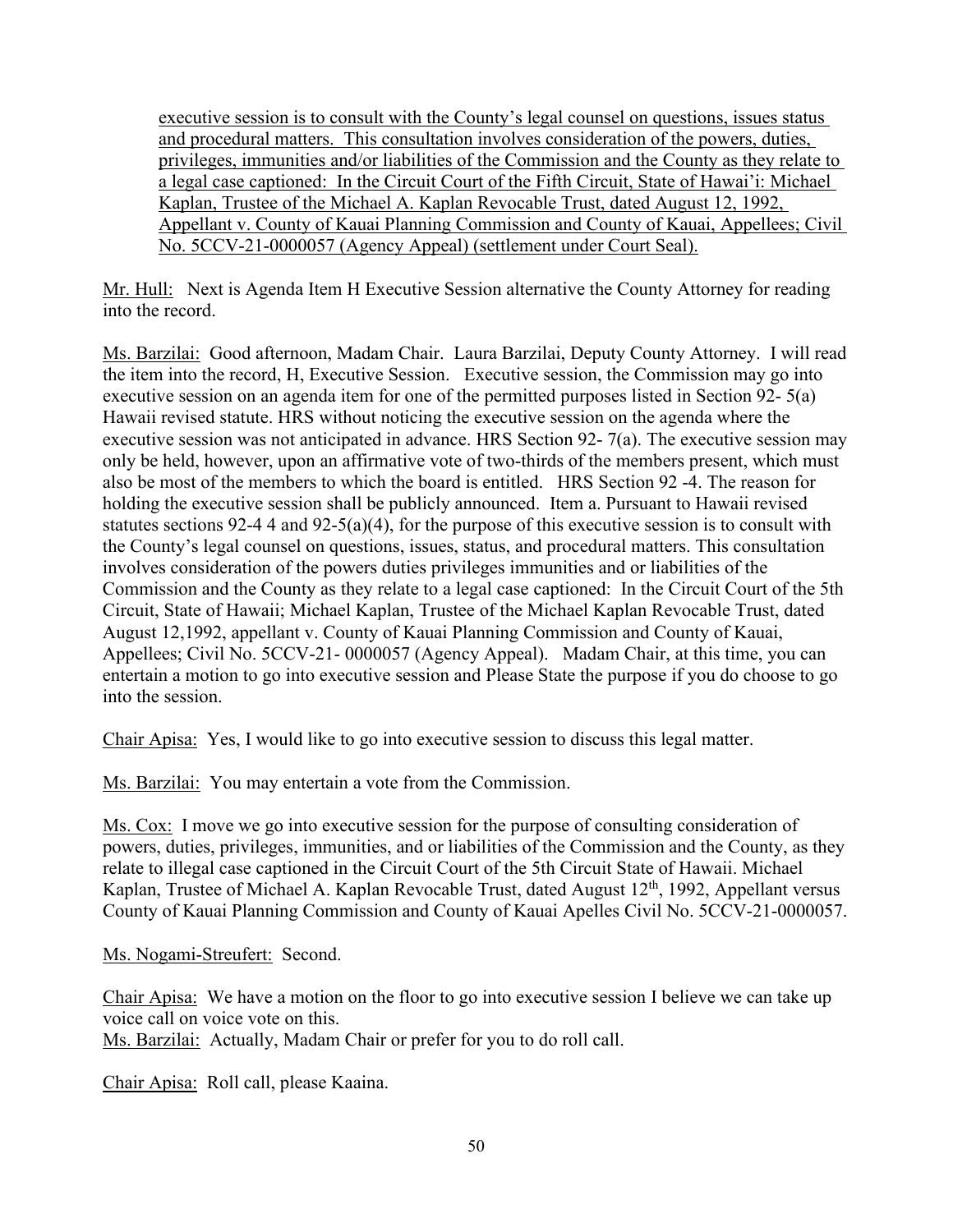Mr. Hull: Roll call Madame Chair. Commissioner Ako.

Mr. Ako: Aye.

Mr. Hull: Commissioner Chiba.

Mr. Chiba: Aye.

Mr. Hull: Commissioner Cox.

Ms. Cox: Aye.

Mr. Hull: Commissioner DeGracia.

Mr. DeGracia: Aye.

Mr. Hull: Commissioner Otsuka is excused. Commissioner Streufert.

Ms. Nogami-Streufert: Aye.

Mr. Hull: Chair Apisa.

Chair Apisa: Aye.

Mr. Hull: Motion passes 6:0, Madame Chair.

Chair Apisa: We will go into executive session come do we need to give an approximate time on this? It's hard to calculate.

Ms. Barzilai: Thank you, Madam Chair, please, if you could estimate perhaps 40 minutes.

Chair Apisa: I was thinking 40 or even now 30, but yes, I probably will roll into 40 or maybe more. Adjourning to executive Sessions for approximately 40 minutes. Kaaina, I believe the commissioners would log out of this and go into executive session and then come back to this later? We log out of this correct.

Mr. Hull: Yes, all the commissioners, and the attorney needs to log out of this, and you folks, the attorneys have set up a separate executive session meeting. I'm not involved. The rest of the members of public and applicants aren't involved. Commissioners, you need to log out of this and go into the executive session invite I believe the attorney 's office sent to you folks and then when you folks have done, you'll be logging back into this channel.

The Commission moved into Executive Session at 1:37 p.m. The Commission returned to Open Session at 2:42 p.m.

Chair Apisa: Call the meeting back to order after the recess.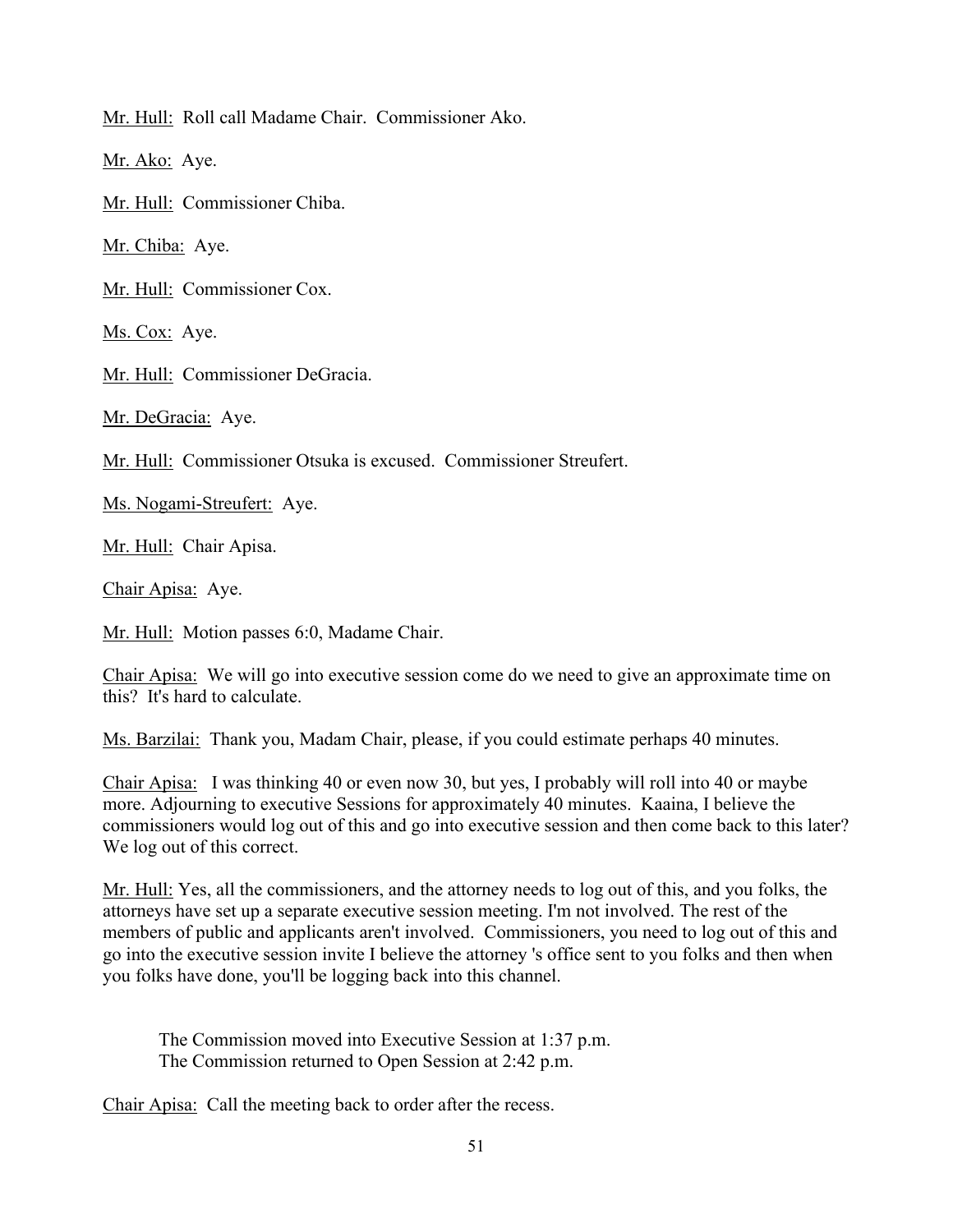Mr. Hull: I believe you have all the commissioners here. If the commissioners could turn on your camera 's and whenever that is done, Madam Chair, you can gavel the meeting back into session.

Chair Apisa: Thank you. I will call the meeting back to order. Kaaina, could you do a roll call attendance, please?

Mr. Hull: Roll call, Madame Chair. Commissioner Ako?

Mr. Ako: I am here by myself.

Mr. Hull: Commissioner Chiba?

Mr. Chiba: I am here and by myself.

Mr. Hull: Commissioner Cox?

Ms. Cox: I'm here and by myself.

Mr. Hull: Commissioner DeGracia?

Mr. DeGracia: Here and by myself.

Mr. Hull: Commissioner Otsuka who is excused. Commissioner Streufert?

Ms. Nogami-Streufert: I'm here and by myself.

Mr. Hull: Chair Apisa?

Chair Apisa: Here by myself. Although my grandson will be home in a minute. I'm sure he'll be happy to go to his room and talk to his friends or play games.

Mr. Hull: We have a quorum, Six Present. Madam Chair. moving on beyond executive session onto agenda item. I general business matters.

## **GEBERAL BUSINESS MATTERS**

Consideration of a Settlement Agreement in a legal case captioned: In the Circuit Court of the Fifth Circuit, State of Hawai'i: Michael Kaplan, Trustee of the Michael A. Kaplan Revocable Trust, dated August 12, 1992, Appellant v. County of Kauai Planning Commission and County of Kauai, Appellees; Civil No. 5CCV-21\_0000057 (Agency Appeal) (settlement under Court Seal).

- a. Director's Supplemental Report on this matter.
- b. Written Assessment Related to Native Hawaiian Traditional and Customary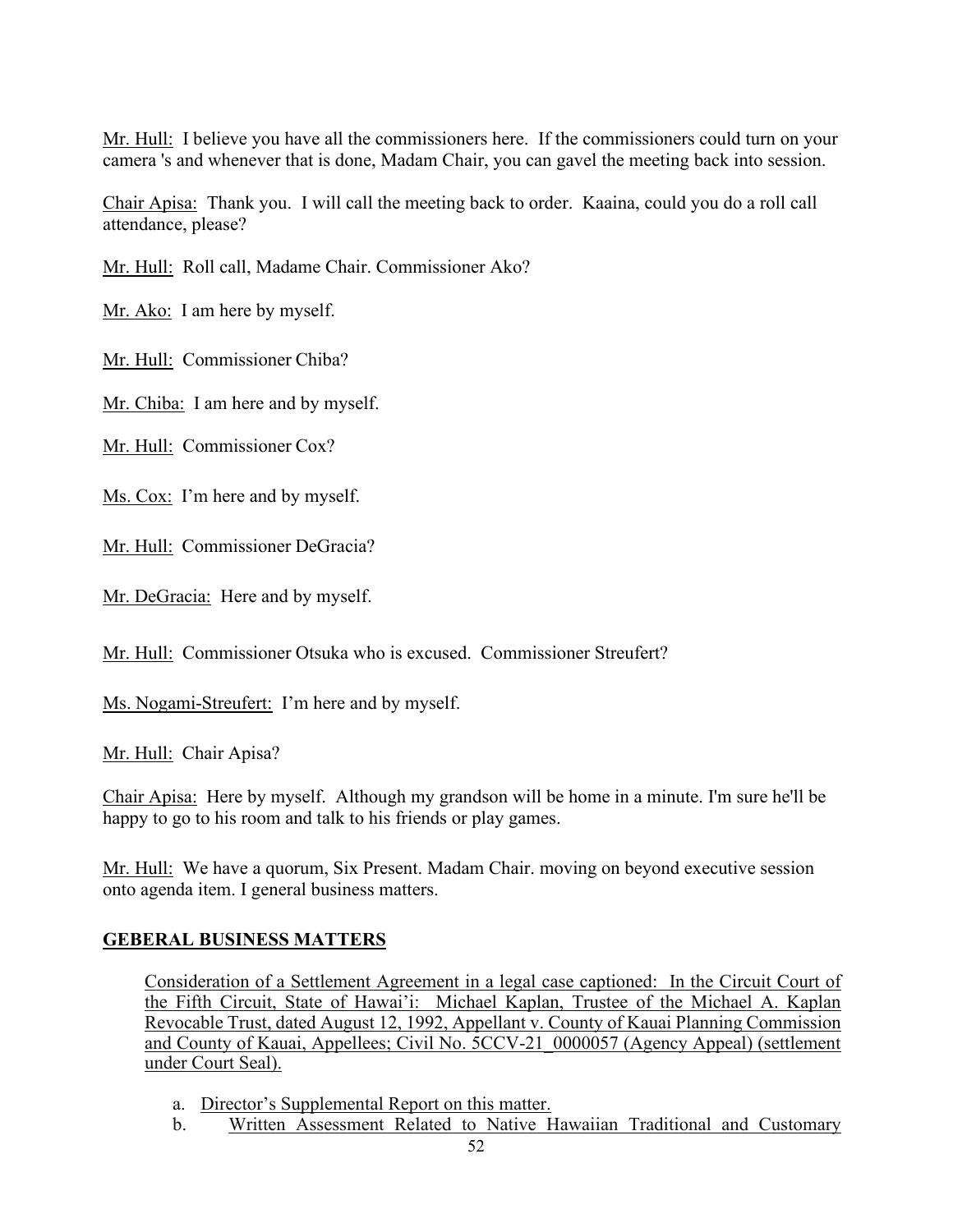### Practices on Kuleana Lot owned by Kaplan, TMK No. (4)5-2-012-019 (Kuleana Lot), Submitted by Dawn N.S. Chang, Esq., 08/24/2021.

Mr. Hull: Moving on beyond Executive Session onto Agenda Item. I, General Business Matters. Consideration of a settlement agreement on a legal case captioned in the Circuit Court of the 5th Circuit State of Hawaii. Michael Kaplan, Trustee, or the Michael Kaplan Revocable Trust dated August 12, 1992, Appellant v. County of Kauai Planning Commission. Excuse me, County f Kauai, Appellees; Civil No. of 5CCV-21 -0000057 is an Agency Appeal Settlement under Court Seal. You have 2 items on here as the Director Supplemental Report on this matter, and then the Written Assessment related to Native Hawaiian Traditional and Customary Practices on Kuleana Lots by Kaplan. TMK No. 5-2- 012-019 submitted by Dawn N.S Chang, Esq. Sorry. You also have an additional Supplemental to the agenda and items, which was a letter dated 9/13/2021 from Eric Taniguchi. They also have a Petition for Intervention Declaration of Charles Summers Declaration of Council exhibits 1 through 17 certificates of service. And, you also have applicant Michael Kaplan 's objection to Petition for Intervention Data. September 13, 2021, or request for hearing exhibits 1 through 2, replied to agreement and consolidate consideration of Class IV Zoning Permit Z-IV- 2021-8 and Use Permit U-2021-7 and related TMK, related property TMK 5- 2-012 -019.

So, you guys were in Executive session, the Department was not a party to the settlement agreement that you folks, I guess were being briefed on in executive session by your attorney. We had been provided a documentation that the Applicant has submitted, that was the written assessment by Dawn Chang concerning the Native Hawaiian Traditional and Customary Practices. The Department did prepare a Supplemental Report in the event that you folks are looking at settling. We can entertain questions. Dale can read the Supplement, or if you guys are looking at not pursuing the settlement agreement, then you know we would fore go any of that discussion.

Ms. Barzilai: Excuse me, Madam Chair, it's Laura. What is your preference would you like to have the Department present their report?

Chair Apisa: Yes, I think present the report and then we could ask questions.

Mr. Hull: Dale, if you can just read into the record the Supplemental report and I think the Conditions recommended are on record already. But for edification, if you can just read the supplemental background portion.

Staff Planner Dale Cua: Sure, not a problem. Good afternoon, Madam Chair, and members of the Planning Commission. I'll just read the first page of my report and beginning in the first paragraph on page 2. So basically, as far as background subject permits were scheduled before the Planning Commission at their meeting on April 132021.

Mr. Cua read the Project Description and Use and Additional Findings sections of Supplement No. 1 to the Director's Report for the record (on file with the Planning Department).

Mr. Cua: It is further noted as the Director mentioned that the Department prepared its Director's Report that recommended approval of the project with a total of twelve (12) Conditions for the initial hearing. That is also attached as exhibit B…A to the Supplemental Report. So that's the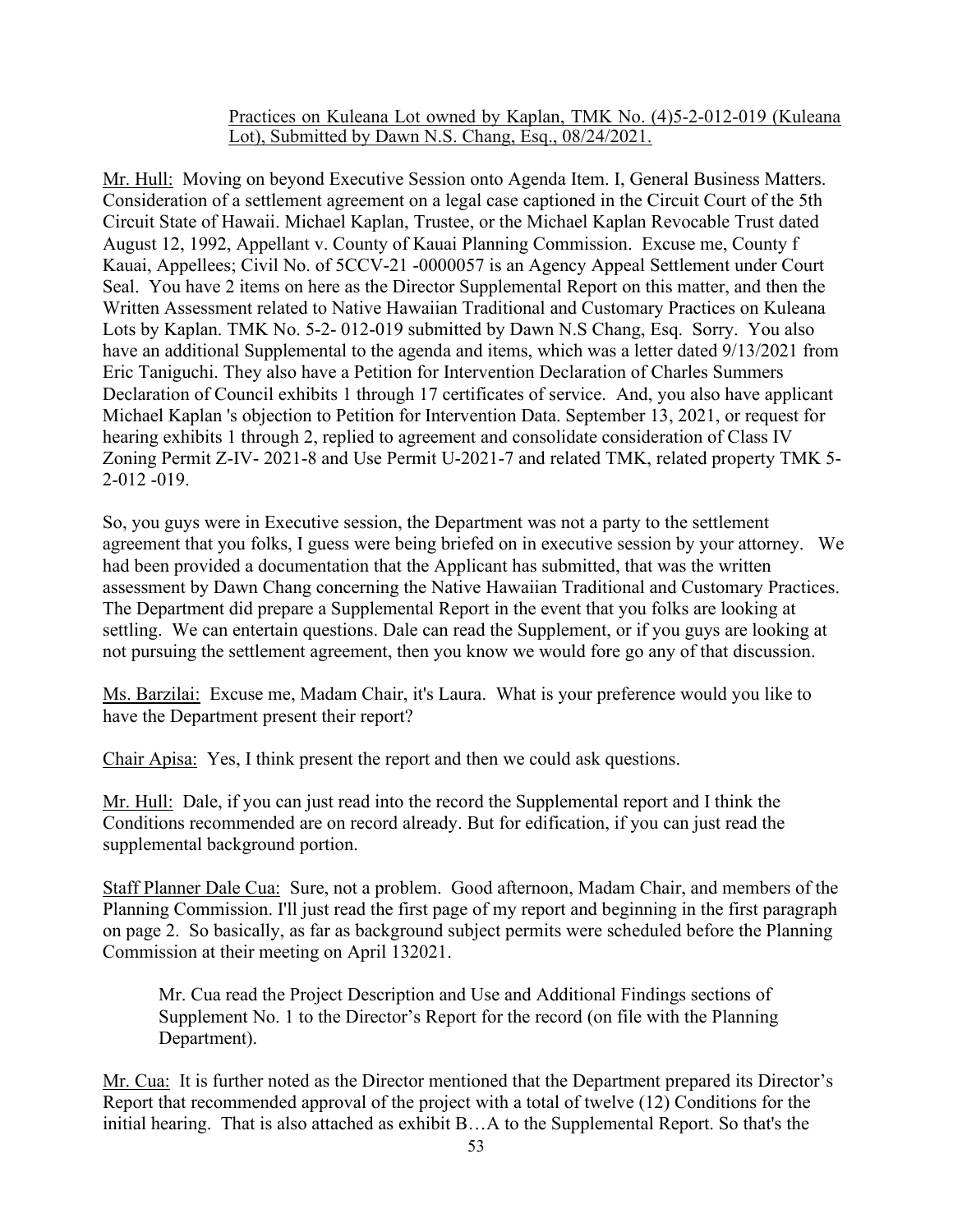background of the project.

Chair Apisa: Thank you, Dale. Commissioners, so we want to ask any questions at this time?

Ms. Nogami-Streufert: If I could ask the question. On the experts written assessment related to the Native Hawaiian Traditional and Customary Practices on Kuleana Lot owned by Kaplan that was submitted by Dawn N.S. Chang Esq. One of the reasons why we had denied that the original application was because we thought that we needed, or we needed more information on the birthing stones or any other archaeological findings that might have been on that location. Do you believe that this report that we have gotten is adequate or sufficient to answer those questions?

Mr. Hull: Yeah, thank you Commissioner Streufert. The Department indicated in given the background that Dale gave, the Department had reservations about moving forward given at the last hearing, given the testimony that had been received and quite honestly, wanting additional time for the Department to outreach to those that had testified to determine the possible impacts on cultural practices and oracles and that sort of resources in the site. And hesitant with recommending approval at the last hearing. In the settlement, I still haven't seen the settlement myself, but you know the... you're litigating attorney did reach out to the Department and provided ultimately us with this document that the Applicant had gone through with expert services, Ms. Dawn N.S. Chang, and going over the Department does feel it's sufficient in meeting the Ka Pa`akai Analysis that we were so concerned about in the first hearing.

Ms. Nogami-Streufert: Thank you.

Chair Apisa: I would put it on record to clarify also, we got to this point in that, the prior actions of the Planning Commission have now been altered by court litigation and an order from the judge to reach a settlement agreement for us to review and act on. Does someone want to elaborate on that to make it clearer of how we got to this today? Laura, are you or counsel, are you present maybe to elaborate on that?

Ms. Barzilai: Are you able to hear me?

Chair Apisa: Yes, now we can.

Ms. Barzilai: Madam Chair, it's Laura County attorney's office. So today we are considering this matter not within the scope of an agency hearing, but the Commissioners are considering a court sanctioned settlement within the scope of an active litigation and whether they (inaudible) Comment.

Chair Apisa: You went mute. Your off. You're back on.

Ms. Barzilai: Are you able to hear me?

Chair Apisa: Yes.

Ms. Barzilai: Okay, so I'll repeat what I said. So today, for your consideration is a court sanctioned settlement within the scope of active litigation. This is not an agency hearing or fresh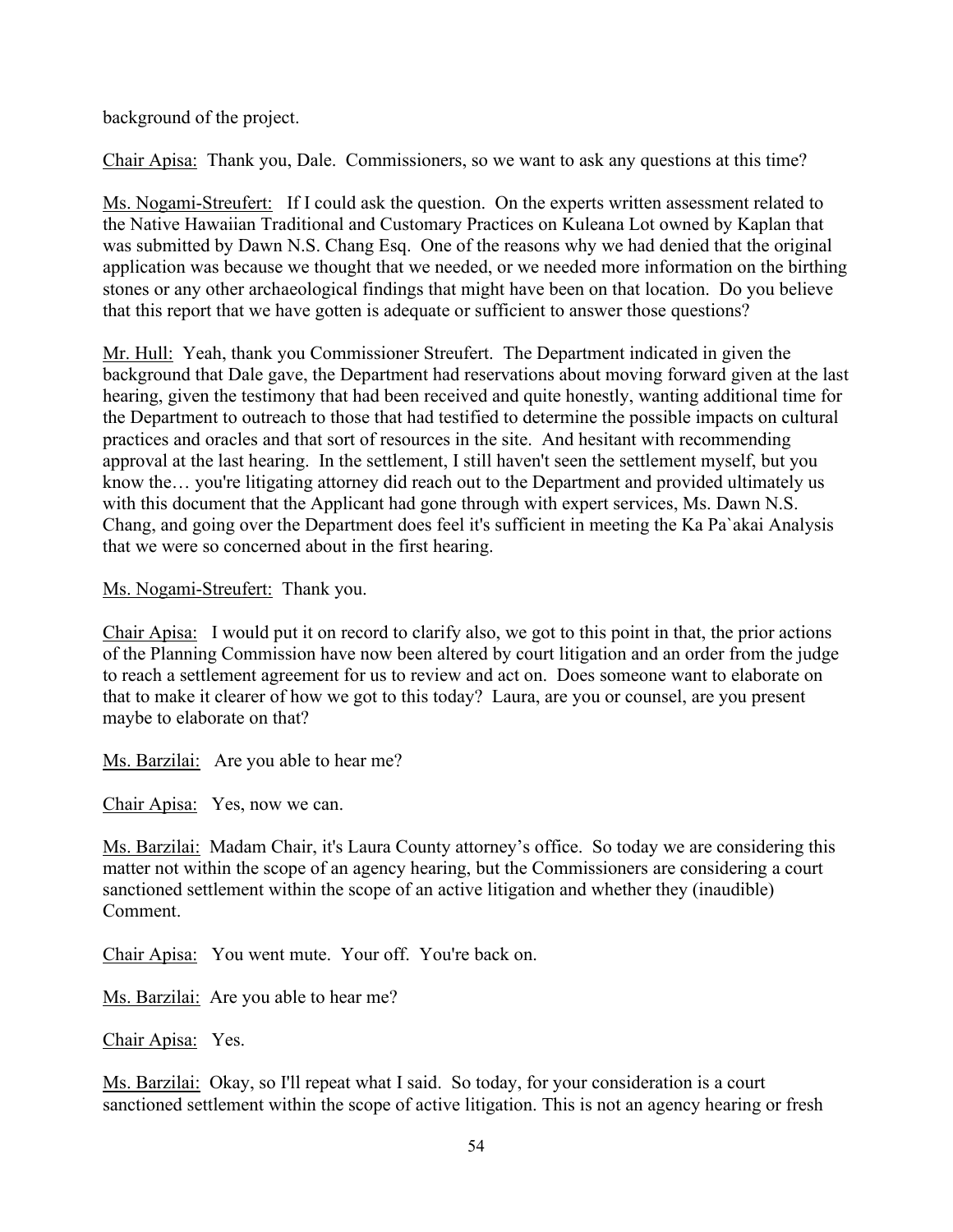consideration of these permits. Today, you'll be asked to make a decision of whether you adopt or reject the terms of the settlement agreement that was reached on your behalf by the Litigation Division of the Office of the County Attorney.

Chair Apisa: Thank you.

Ms. Barzilai: Thank you.

Ms. Cox: And just to clarify. One of the terms of the agreement was that Kaplan would engage in expert consultant as recommended by the Director of the Kauai County Planning Department to contact the assessment. So, and Dawn Chang was actually recommended by the Kauai County Planning Department to conduct the report that we got.

Chair Apisa: Not only was she chosen Planning Department, but she was given direction and guidance. It was paid by Kaplan, but it was actually under the guidance and direction of the Planning Department, just to clarify that point, thank you.

Mr. Hull: I'm sorry, Madam Chair. On behalf of the Department, I have to clarify. The Department did not interact with Ms. Chang in any fashion directly. We did have direct discussions with our litigating attorney and Whatnot, but we did not interact with this Chang. Having said that, I mean having gotten the report from Ms. Chang, we do find it sufficient.

Ms. Barzilai: Madam Chair, it's Laura again, if you have specific questions regarding Ms. Chang's Report, I think it would be inappropriate time to ask those.

Ms. Nogami-Streufert: Is Ms. Chang available?

Ms. Barzilai: I believe that the party to the litigation is available who can answer the questions. If there are if things are not clear from the face of the report and the recommendations that have been incorporated into the permit.

Mr. Ako: Madame Chair, I've got a question, a really quick one. You know, although Ms. Chang was not yeah, you didn't engage Department did not engage with Ms. Chang in terms of I guess assessment itself with your recommendation from the Department.

Mr. Hull: Sorry. Can you repeat that again, Commissioner Ako?

Mr. Ako: (inaudible) a recommendation from the Department too Mr. Kaplan.

Mr. Hull: We had had discussions about possible consultant services out there and Ms. Chang is considerable highest authority, so indeed, we did provide her as an example of a consultant that can do these types of services.

Mr. Ako: Thank you.

Ms. Cox: And you also provided or identified the 15 individuals who had provided oral and written testimony that made reference, correct?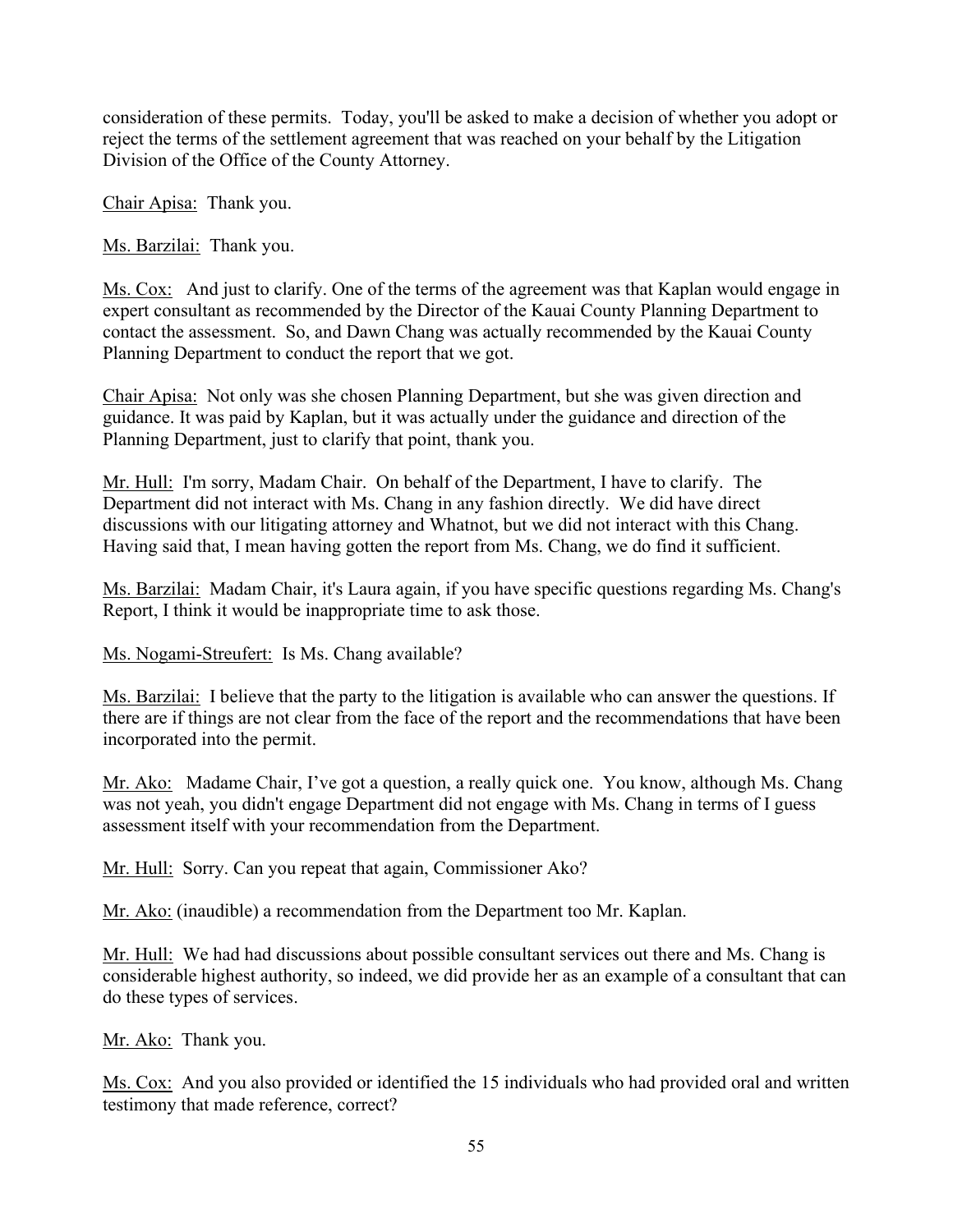Mr. Hull: Correct.

Chair Apisa: And then I think the majority of those people were identified or was contacted, but not necessarily all of them.

Mr. Hull: We did provide the contact information that we were able to derive from our meetings, at the hearing i.e., when they identified themselves with very specific phone numbers in the under the old format, you had me calling out individual phone numbers and people identifying themselves. But if there are scenarios, where they didn't identify themselves or the phone number is listed as anonymous then we were unable to identify that particular individual.

Chair Apisa: Thank you for clarifying that. I cannot see who all on the call, is Kaplan or their representative or their attorney on the call.

Mr. Hull: I believe so I just have to see Laura to see if it's appropriate. If you folks want to have any questions for them if it's appropriate to.

Ms. Barzilai: Madam Chair, I think the only questions that are appropriate because the Report is such a critical component of the settlement. There would be questions that are directly related to the report itself and not the settlement agreement. This isn't a forum for a party to make an argument on behalf of their settlement agreement. But if there are technical questions on how the Conditions were arrived at or something that is glaringly absent from this report. I would welcome you to ask that and if Ms. Chang or the representative for the application for Kaplan is here, if they can answer those questions that would be appropriate, limited to the scope of the report.

Ms. Nogami-Streufert: Since a lot of this is based upon the report because that was what was (inaudible). Is there someone who can respond to the qualifications of the person who completed this report. So that everyone can have a little bit of confidence in the completeness of this report.

Mr. Hull: Madam Chair, Members of the Commission. I'm not seeing Ms. Bronster as a listed person participating in the meeting. She has had several invitations and we are trying to admit her on multiple fronts.

Ms. Nogami-Streufert: (inaudible) for Laura Loo.

Ms. Barzilai: So, if…

Mr. Hull: I don't have Laurel Loo on this meeting either.

Ms. Barzilai: If that is the case Madam Chair and Commissioners that you have to accept the report at face value and the way that it's been incorporated into the new permit Conditions.

Mr. Hull: Hold on one second Commissioner, we may... I'm trying to look sorry; we do have we do have Ms. Bronster listed my apologies, I can activate? Ms. Bronster, I have you listed under Rex. I'm muting your mic and allowing your camera. Ms. Bronster as I said, to speak you have to unmute your side of the from platform.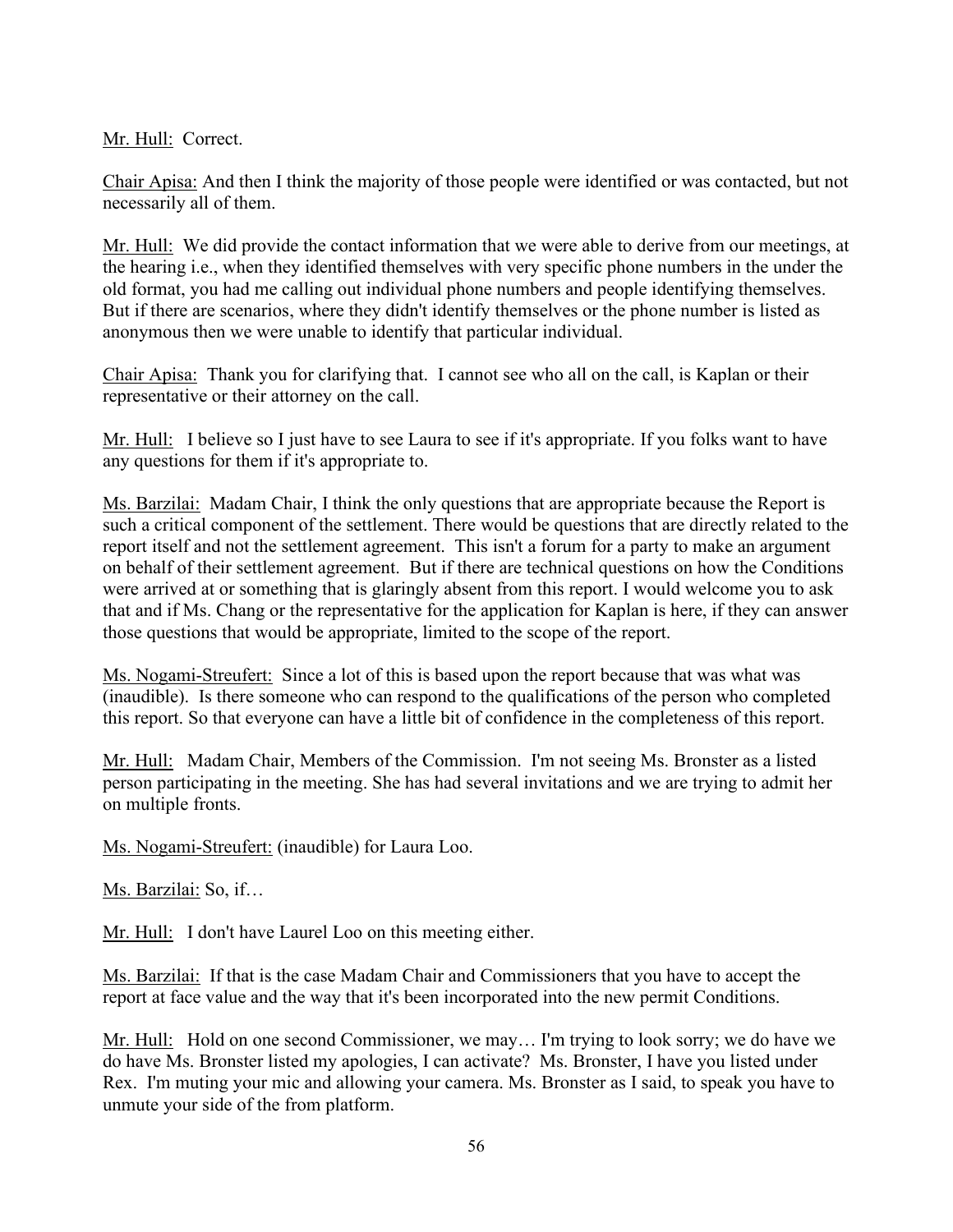Ms. Margery Bronster: Okay, can you see me now?

Ms. Nogami-Streufert: Yes, we can see you.

Ms. Bronster: Okay, on first?

Ms. Barzilai: Good afternoon, Madam Chair, excuse me, if it would be appropriate for me to please address Ms. Bronster prior to her starting to speak. Ms. Bronster, I don't know if you had the advantage to hear my comment to the Commission prior to you coming on.

Ms. Bronster: Yes, I have heard all of the comments and I apologize for the technical difficulties on my side, which is why I'm now appearing in Mr. Fujichaku's office and showing up as Rex Fujichaku.

Ms. Barzilai: Well, thank you very much. Since we don't have Dawn Chang available to directly answer these questions, perhaps limited to the scope of the report you could answer the questions of the commissioners.

Ms. Bronster: I would be happy to do what I can. I believe that what happened was missed? It was clear in the negotiations that the County wanted to identify an acceptable expert, and the first recommendation was Dawn Chang and we accepted Dawn Chang and reached out to her. The scope of the assignment as agreed, was that the expert was going to contact the people who were identified by the County. So, the County provided us with the names and contact information of the people that Dawn was to go out and reach, out to and we simply provided that information Ms. Chang. They are also, the County Attorney, also provided us with the questions that the County Attorney believed that Ms. Chang should ask, and we provided them to Dawn Chang to ask. So, it was done at the request of the of the Department, but it was paid for by Mr. Kaplan and the reason for that is that this is the responsibility of the County to do the review and yet in order to expedite it, we were agreed to pay for it, but we were not participating in the interviews this was something that Dawn Chang did. With respect to the question about her qualifications, in her report that was submitted, she does list her qualifications and she was asked to do an analysis of the (inaudible) cases and a review of that. She outlined qualifications and explained that this is something that she has been doing. She has had a history in doing Traditional and Customary Native Hawaiian Rights Analysis and doing training on Native Hawaiian Land Laws and Rights and providing that to private and government agencies as outlined.

Chair Apisa: Thank you. Thank you very much. Commissioners, I believe we're supposed to limit this to our technical questions about the report. Does any of the other Commissioners have questions about the report itself?

Mr. DeGracia: This is Commissioner DeGracia. I have one question concerning the report. My question is how much time was spent reaching out to the information gathering to the of the community by Ms. Chang? I'm just wondering how much efforts were put out if a large enough Net was cast so to speak.

Chair Apisa: I don't know. (inaudible) is the question to me. That would be more questions for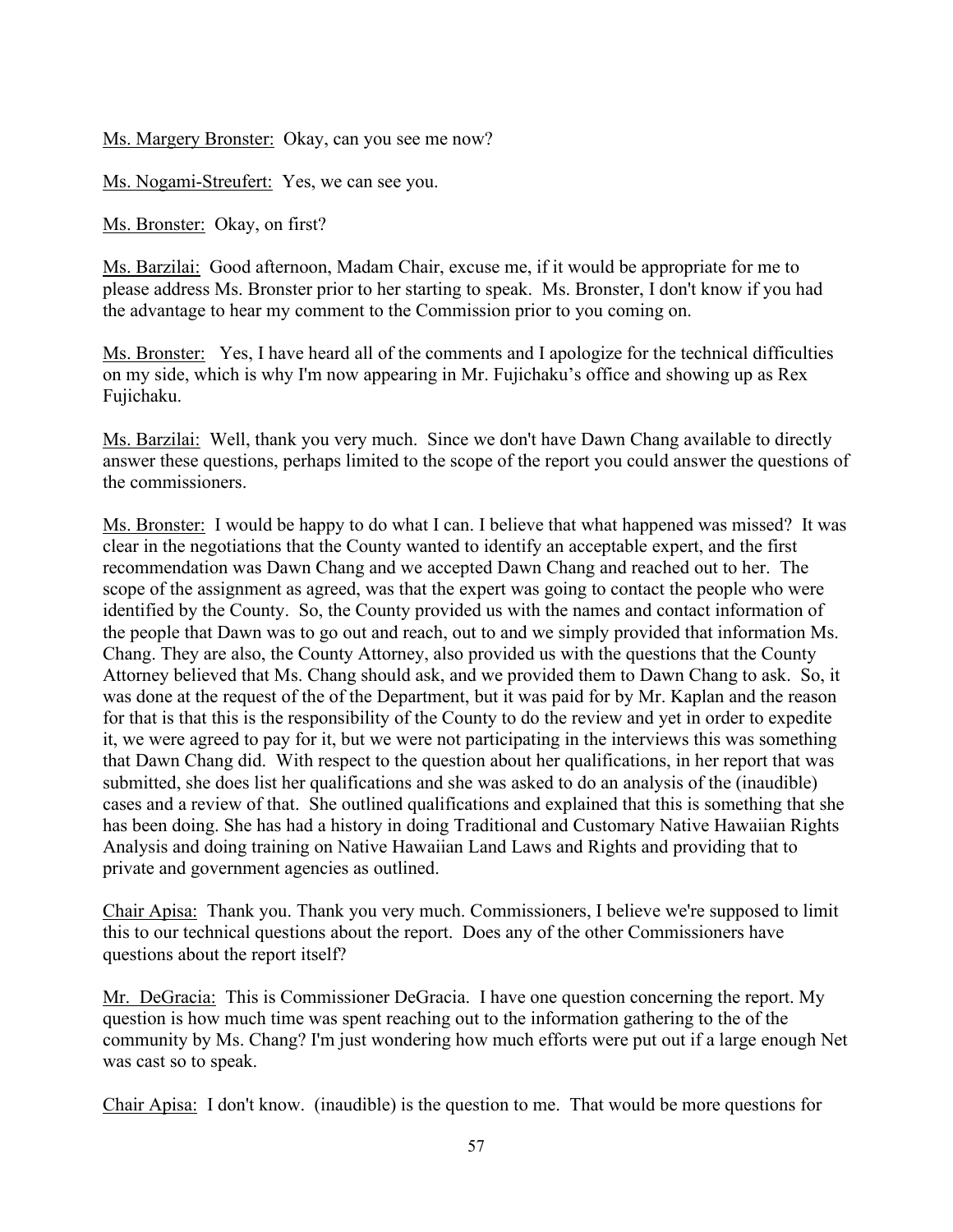the person doing the report. Dawn Chang, she's not available.

Ms. Bronster: If I may Madam Chair. She identified what she did on page 2 of her report.

Chair Apisa: I believe Kaaina explained that they provided the contact that was available from those who testified.

Ms. Bronster: Can I respond?

Chair Apisa: Go ahead, I guess what? What is your response?

Ms. Bronster: On page 2, she explains that the Department identified 15 individuals who provided oral or written testimony. And provided contact information, but for most, but not all of the individuals. The consultant reached out by telephone or email to 12 of the individuals where contact information was provided. Of the 12 individuals, the consultant was able to interview or talk story to 9 of the individuals. Interviews were conducted between August 11th, and August  $17<sup>th</sup>$ . She then goes on to explain what the general, the results were. In addition, she reviewed all of the materials that she outlines in her report and also spoke to people who were familiar with the Kuleana, including Mehana Vaughan, whom she described as having talked to community members and practitioners about the site.

Chair Apisa: Alright. thank you. We do have to report thank you. Commissioner Cox, you look like you have a question?

Ms. Cox: No.

Ms. Barzilai: Madam Chair, are there any other technical questions about the report? Before we can excuse Ms. Bronster.

Chair Apisa: Hearing none, Ms. Bronster, thank you very much. I think you may be excused, thank you.

Ms. Bronster: I appreciate your time.

Ms. Barzilai: So, Madam Chair.

Chair Apisa: Are there any other technical questions?

Ms. Barzilai: Sorry.

Chair Apisa: But go ahead, I'm sorry counsel.

Ms. Barzilai: Sorry, I just wanted to comment that this would be a time for your open discussion on this matter and to proceed toward a vote one way or the other.

Chair Apisa: The task before us is to a vote on the settlement agreement and we need to have.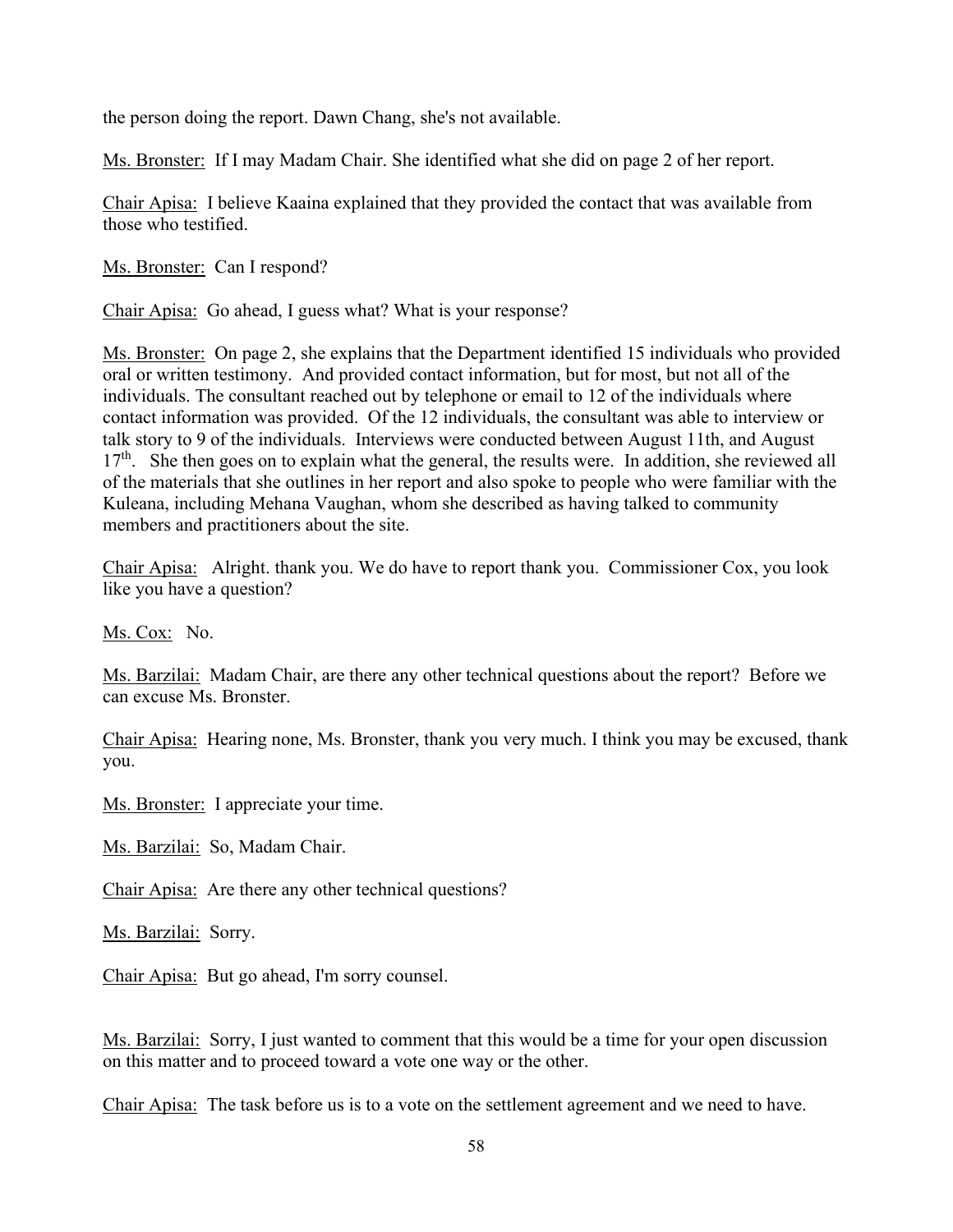A motion to accept or reject the settlement agreement.

Mr. Hull: Just not that confusing situation, but if Ms. Barzilai, if you could for the Commissioners, there are two (2) Agenda Items listed in General Business One, is consideration of the settlement agreement, which the Commission is on right now, and then second, is in accordance with the terms of the settlement there is essentially two (2) actions here that the Commission is going to entertain.

Ms. Barzilai: There is Director Hall, this first action number one would be whether the Commissioners are going to adopt or reject the settlement agreement. And then, the second item if you would please read into the record would be their action on the permit.

Mr. Hull: I see. So, they would have to take action on one before we move on to the second General Business Matter.

Ms. Barzilai: Yes.

Mr. Hull: Thank you for the clarification.

Ms. Barzilai: Thank you.

Ms. Cox: It seems that we have we've already completed some of the terms of the settlement. There was an expert consultant engaged and that report was created with completed and County Planning Department got that report. And then, it was put on the agenda for this meeting and a Supplemental Director's Report reflects the expert's assessment and recommendations. So, we are well on our way there already.

Chair Apisa: Is there anything further from the Director, I mean from the planner that we should hear?

Mr. Hull: No. Not at this point Madam Chair, unless you have more questions for him.

Ms. Nogami-Streufert: Okay.

Mr. Ako: You know, now, the Department seen the settlement agreement as of now?

Mr. Hull: Sorry, Commissioner Ako, could you repeat that again.

Mr. Ako: Has the Department seen and reviewed the settlement agreement?

Mr. Hull: We have not. We have not.

Ms. Barzilai: No. Commissioner Ako, this is Laura County Attorney, the Department has not seen the agreement. This is a confidential document between the parties sanctioned by the court and distributed to you as the clients.

Mr. Ako: But at this point, it's not a sealed document anymore.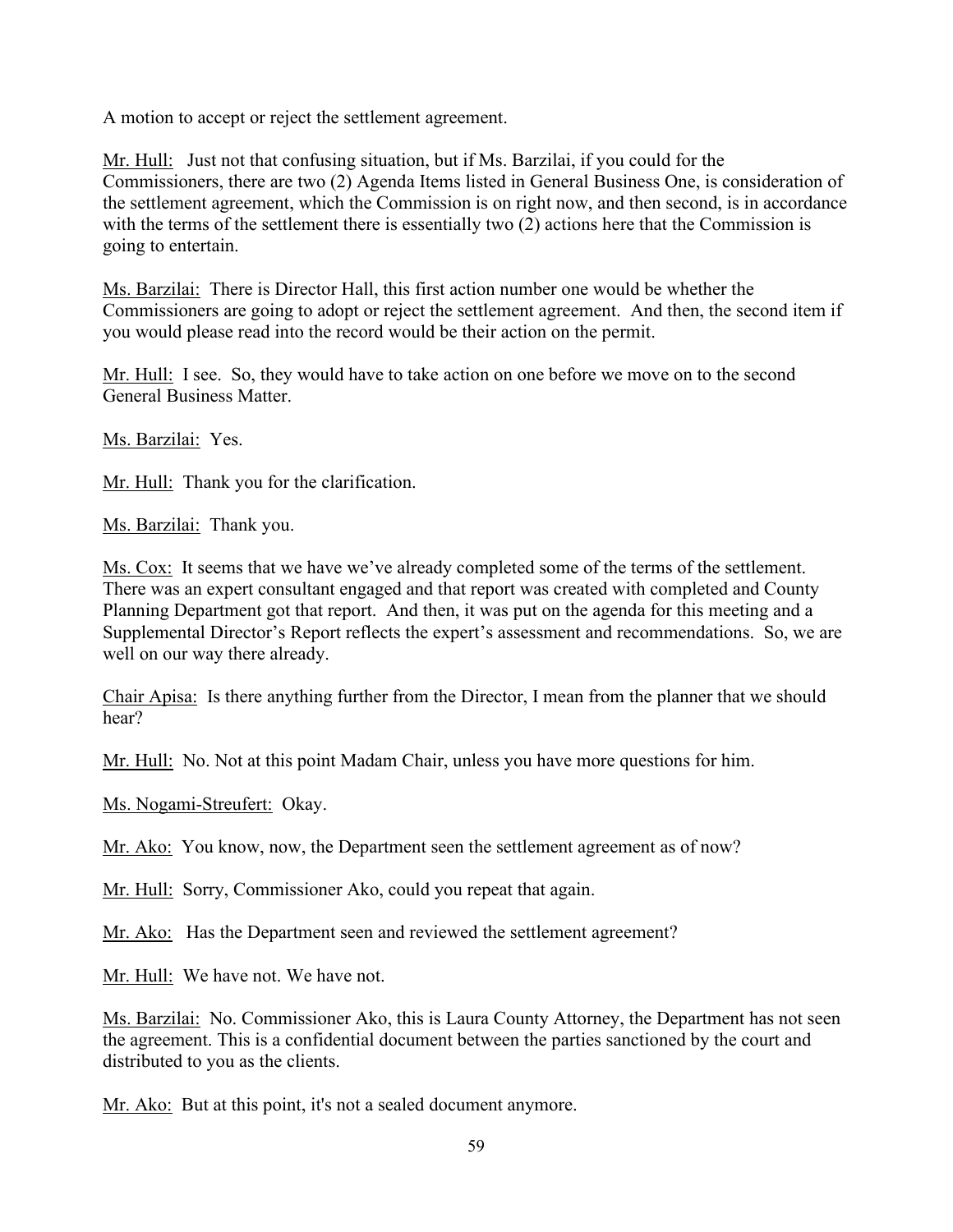Ms. Barzilai: It's not a sealed document. We are, in a sense that we are discussing it in open meeting, and we can actually read portions of it if you prefer, and if you elect to adopt the agreement, then it will become a public document, if both parties on both sides of the agreement execute the agreement.

Mr. Ako: I don't know, I would ask I guess if this would be something that would be requested by the Department. If they would like to have it read. (inaudible) the Settlement agreement so that they are aware and see what's contained in it. Is that appropriate?

Mr. Hull: It depends if you folks at your discretion wanted to read into the record and with your attorney's occurrence, I guess. Our position in the Director 's Report is that you know, should the Commission want to adopt a settlement agreement in whatever terms it's under, we are understanding that there's going to be those additional Conditions recommended by Ms. Chang in her report. All we're trying to stay in our supplement is should the Commission choose to adopt the settlement and adopt those Conditions of Ms. Chang, that it considers adopting the original 12 or so many Conditions we recommended that our first Directors Report. I can say at the first hearing, The Department was okay with in all aspects of the proposal except for the Ka Pa'akai Analysis, that's essentially all we're waiting for. I don't believe that you know, necessarily the Commission was all okay with everything that's really at each Commissioner has his own discretion on whether they were ready to move forward. I think at the original hearing the Department would be ready to move forward after Ka Pa 'akai Analysis could be addressed in mitigating Conditions could be proposed, which I think the report does. That's not to say that you know, you as Commissioners, may have other issues, concerns you want to discuss as it pertains to the permit, but I'm not sure if you folks are restricted explicitly in the settlement agreement away from further review and analysis.

Ms. Cox: It seems to me that this the settlement agreement does in fact, address what our concerns were at the last meeting. They certainly address the concerns that I had at the last meeting for this more evidence, more analysis by an expert, and which we have now gotten. So, I would be ready to move that we adopt the settlement.

Mr. Ako: Yeah, I would be ready for vote.

Ms. Nogami-Streufert: Then I moved to approve this payment agreement between the parties Michael Kaplan, County of Kauai Planning Commission, and the County of Kauai as in the settlement agreement that we have in hand.

Ms. Cox: I second that.

Chair Apisa: Is there any further discussion we have a motion on the floor? No discussion. Kaaina, we would take a roll call. (inaudible) I would comment that our legal counsel was the one who negotiated this settlement and with the court. Kaaina, are you there to take a roll call?

Mr. Hull: Yes, sorry about that in those muted. Roll call, Madam Chair. Commissioner Ako.

Mr. Ako: Aye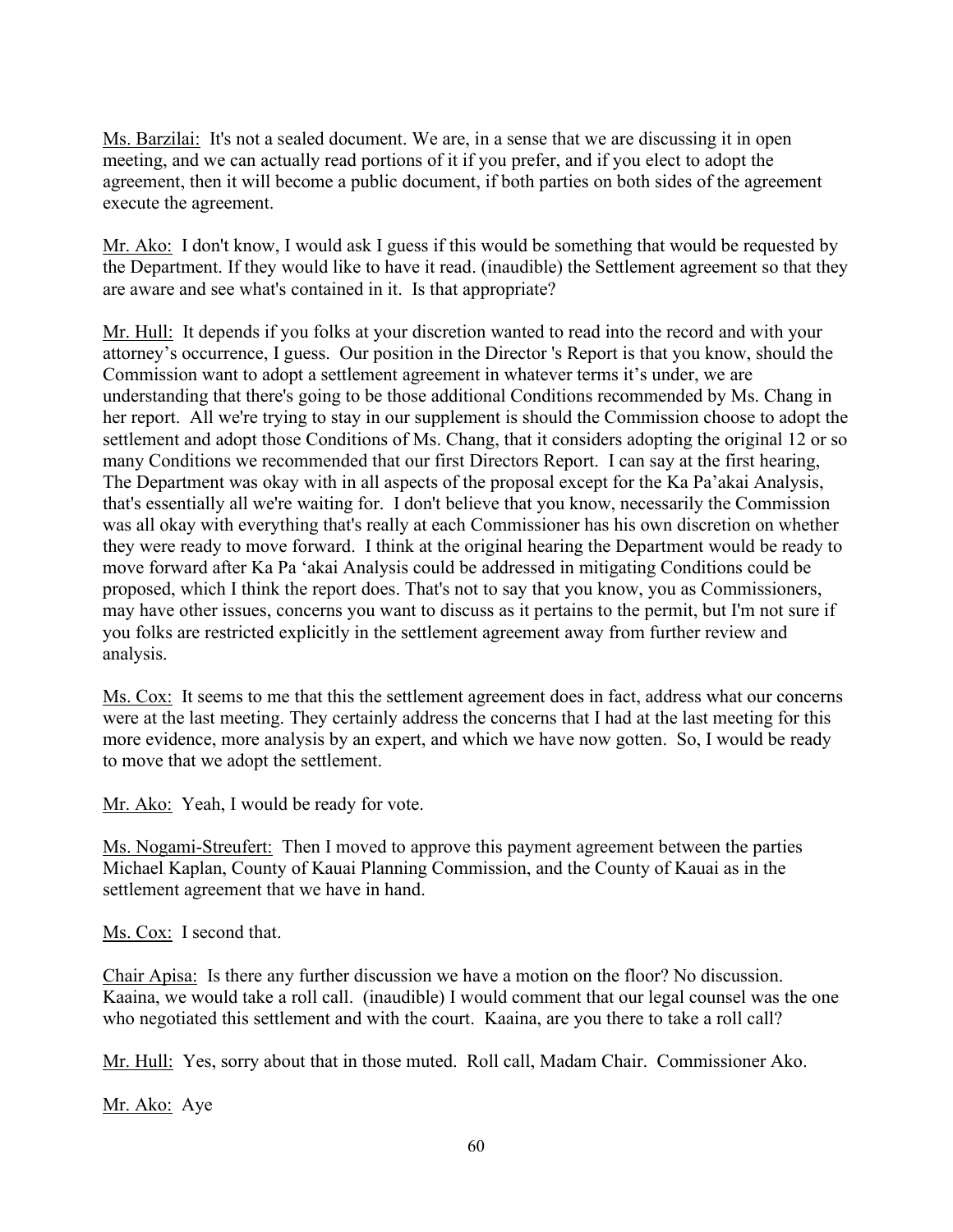Mr. Hull: Commissioner Chiba.

Mr. Chiba: Aye.

Mr. Hull: Commissioner Cox.

Ms. Cox: Aye.

Mr. Hull: Commissioner DeGracia.

Mr. DeGracia: Aye.

Mr. Hull: Commissioner Otsuka is excused. Commissioner Streufert.

Ms. Nogami-Streufert: Aye.

Mr. Hull: Chair Apisa.

Chair Apisa: Aye.

Mr. Hull: Motion passes 6:0, Madam Chair

In accordance with the terms of a Settlement Agreement in a legal case captioned: In the Circuit Court of the Fifth Circuit, State of Hawai`i: Michael Kaplan, Trustee of the Michael A. Kaplan Revocable Trust, dated August 12, 1992, Appellant v. County of Kauai Planning Commission and County of Kauai, Appellees; Civil No. 5CCV-21-0000057 (Agency Appeal), consideration of Class IV Zoning Permit Z-IV-202-8 and Use Permit U-2021-7 for the construction of a farm dwelling unit and associated site improvements on a parcel located in Kilauea, situated approximately 1,700 feet from Kahili Makai Road and 2,700 feet from the Kahili Makai Road/Kuhio Highway intersection, further identified as Tax Map Key: (4)5-2- 012:019 and containing a total area of 0.735 ace .

Mr. Hull: Madam Chair, onto General Business Items I.2., In accordance with the terms of the settlement agreement and a legal case captioned and the Circuit Court of the 5th Circuit State of Hawaii. Michael Kaplan, Trustee of the Michael Kaplan Revocable Trust, dated August 12,1992, Appellant v. County of Kauai Planning Commission and County of Kauai, Appellees; Civil No. 5CCV- 2- 0000057 (Agency Appeal), consideration of a Class IV Zoning Permit Z-IV-2021-8 and Use Permit U-2021-7 for the construction or farm dwelling unit and associated site improvements on a parcel located in Kilauea, situated approximately 1,700 feet from Kahili Makai Road and 2,700 feet from the Kahili Makai Road/ Kuhio Highway intersection, further identified Tax Map Key: (4) 5-2-012:019 and containing a total area of 0.735 acres. Ms. Barzilai: Madam Chair?

Chair Apisa: I'm sorry about that, I got a little one-off base there. I'm sorry I've lost… I apologize. I was a little off muted in there. What was that Kaaina, could you just back up a step?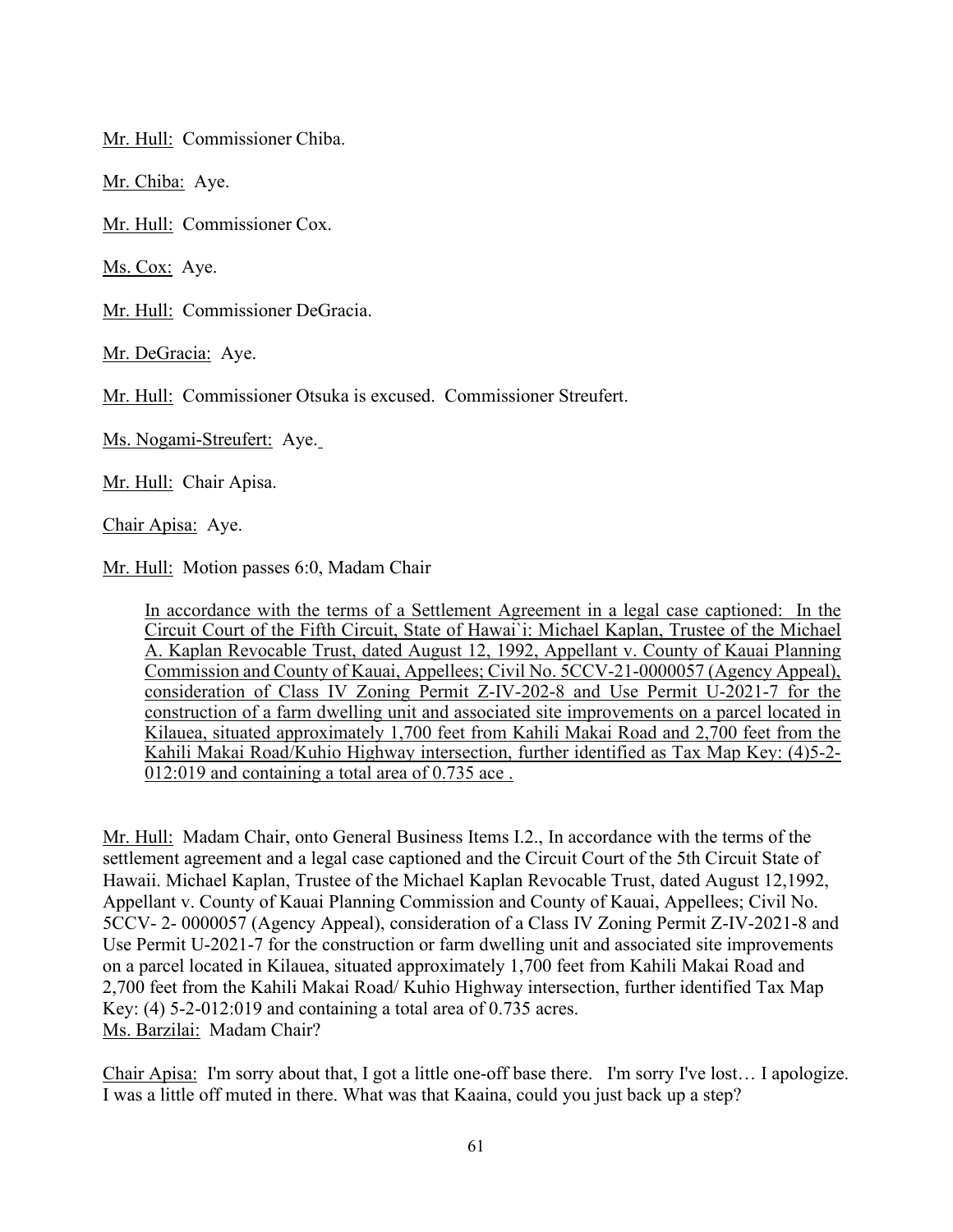Mr. Hull: We just read an Agenda Item. I.2, into the record and this is essentially the second action whether or not you folks are voting to approve the permits pursuant to the settlement agreement that was just voted on previously.

Chair Apisa: So, any discussion on that? Or try to keep (inaudible).

Ms. Cox: Would it be appropriate to hear the recommendations now since additional recommendations were made based on the experts' report in the supplemental different Director's report.

Mr. Hull: I think even your muted, Laura.

Ms. Barzilai: Sorry about that. Madam Chair, I think what Commissioner Cox might be asking is for the Department to discuss the Conditions, the additional Conditions in the permit. This is not the permit that's before you. This is a Permit containing additional Conditions in light of Ms. Chang's Report. I'm not sure if that's what Vice Chair, Cox is asking.

Ms. Cox: Yes, that's exactly what I was asking.

Mr. Hull: Yeah, Commissioner Cox, so we can read all those Conditions. They're essentially their original Conditions that we had recommended in the original report, just kind of putting it the Commissions way that, if it intended to adopt this settlement agreement that it consider, the Commissioner consider also, including, the additional those original Conditions of approval that were put in the original Director's report did you want us to read each one of those individual Conditions?

Ms. Cox: Well, I think it's particularly important that the additional ones are read so that the public can hear what those additional recommendations are, or Conditions are, sorry.

Mr. Hull: Yeah, I thank you, Commissioner Cox. Dale if you can just read all of the recommended Conditions of approval, including the ones in Dawn Chang's Report.

Mr. Cua: No problem. So as Kaaina mentioned the recommendations contain the 12 Original Conditions, plus the Recommendations that was contained in the (inaudible) Report. So, I'll go ahead and read all 13 Conditions. Condition 1. The project shall be constructed as represented, any changes to the operation and or the respective structures shall be reviewed by the Department to determine whether Planning Commission review and approval is warranted. In order to number 2. In order to ensure that the project is compatible with their surroundings and to minimize the visual impact of the structure, the external color of the proposed residents shall be of moderate to dark earth tone color. The proposed color scheme and landscape plan should be submitted to the Planning Department for review and accept its prior to building permit application. Number 3. The applicant shall submit for review and approval by the Planning Department a landscape plan composed of native species or species common to the area to help to screen the proposed structures and integrate the site with its surroundings. Number 4. The applicant is made aware that the proposed residential not be utilized for any transient accommodation purposes, it shall not be used as a transient vacation rental or as a home stay. Number 5. If external lighting is to be used in connection with the proposed, all external lighting should be only of the following type: downward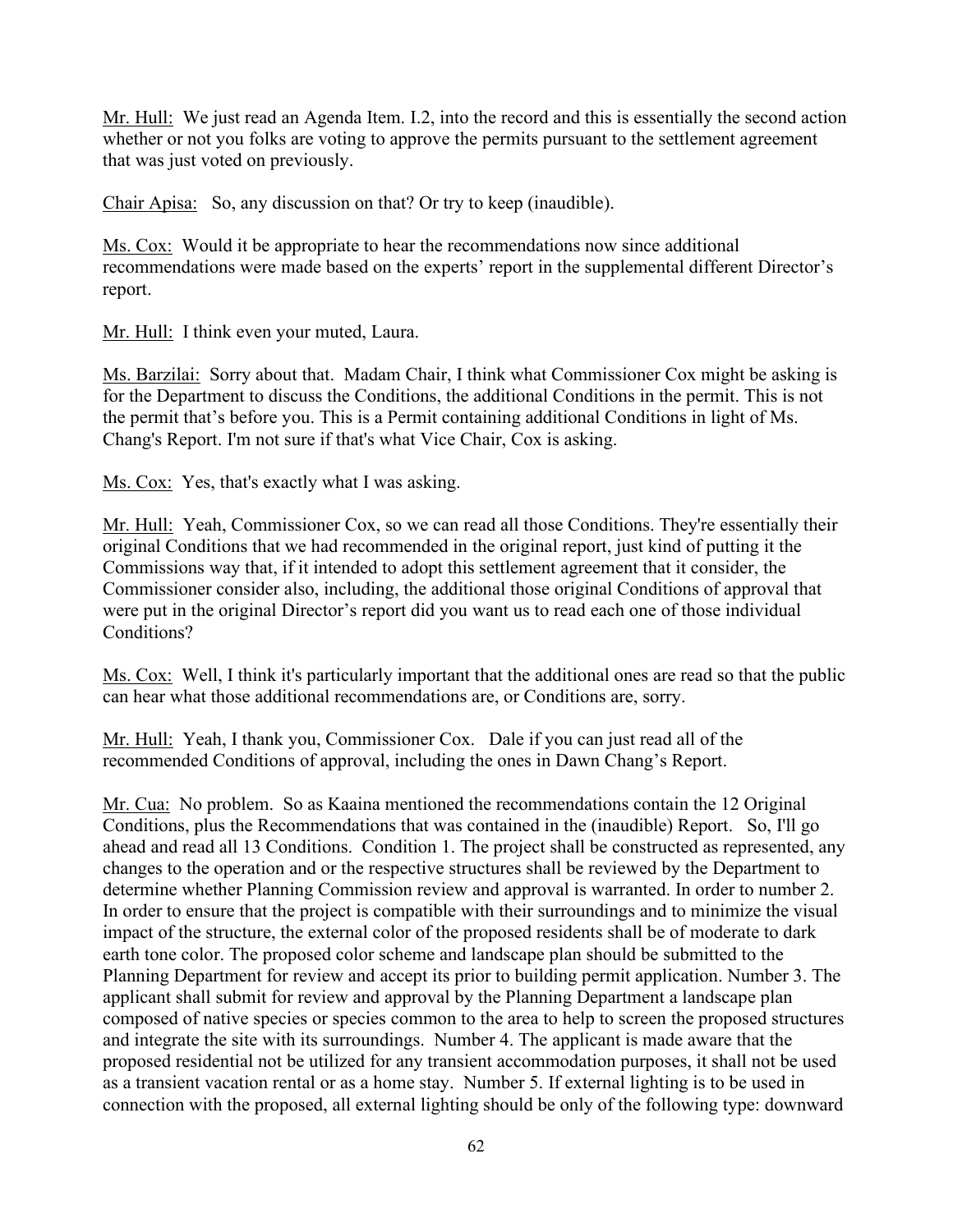facing shielded lights, spotlights aimed upward, or spotlighting of structures is prohibited. Number 6. The applicant shall develop and utilize best management practices during all phases of development in order to minimize erosion, dust, and sedimentation impacts of the project to abutting properties. Number 7. Unless otherwise stated in the permit once a permit is issued application must make substantial progress as determined by the Director regarding development or activity within 2 years or the permit shall be deemed to have lapsed and being no longer in effect. Number 8. Applicant should resolve and comply with all agency requirements as recommended in the permit application review, including but not limited to building permit and drainage requirements of the County Department of Engineering Division, County Fire Department, Portable water and Fire Protection, requirements of the County Department of Water, and regulations involving environmental concerns as administered by the State Department of Health. Number 9. Since there are known archaeological sites on the subject parcel, the applicant shall closely work with the State Department of Land and Natural Resources, Historic Preservation Division in order to ensure that these archaeological sites remain undisturbed and or unaffected by the proposed construction activities. Furthermore, the applicant is advised that should any archaeological or historic resources being discovered during ground disturbing, construction work and all work in the area of the archaeological historical finding shall immediately cease. An applicant shall contact these State Preservation Division and Planning Department. Number 10. Prior to commencement of the proposed development, written confirmation of compliance with the requirements from all reviewing agencies shall be provided to the Planning Department. Number 11. The applicant is advisor prior to construction and re use, additional government agency conditions may be imposed. It shall be the applicant's responsibility to resolve those Conditions with the respective agencies. Number 12. Planning Commission reserves the right to add or delete conditions of approval in order to address or mitigate unforeseen impacts this project may create or revoke the permits are proper procedures should condition of approval be violated or adverse impacts be created that cannot be properly addressed. Number13. Based on the AISR, SHPD concurrence, and relevant public comments following feasible action or mitigation (inaudible) if any, to reasonably protect Native Hawaiian Right, if they are found to exist or recommended for consideration. Subsection A. Archaeological monitoring shall be present during ground disturbance activities associated with the construction of the single-family dwelling, including activities related to utility trenching and excavation for both septic system and the House Foundation. B. In the event Iwi Kupuna or subsurface subsurface resources are discovered during construction, all work in the immediate area shall cease and compliance with the State Historic Preservation Laws shall apply. C. No further work is required to protect or preserve site 2012, the concrete slab, and the permits may be issued because the AISR sufficiently documented the historic property. D. No further work is required to preserve or protect portions of sight 2011, the 9 terraced fields, and the permits may be issued because the AISR sufficiently documented the historic property on the Kuleana lot. An archaeological preservation plan shall be prepared for the adjacent properties identified as TMK: 5- 2-21 parcel 41, portion of 5-2- 21 or 41 unit 1, and 5-2 12 parcel 40 parcel 35 and 5-2-21 parcel 4. adjoining lots that will accommodate functional restoration of the irrigation system and lo`i kalo, which is consistent with SHPD Concurrence Letter dated July 242012. E. based on comments and recommendations by some members of the public, the restoration of the irrigation system on the adjoining lots as set forth in the preservation plan shall be done either by or in consultation with knowledgeable training cultural practitioners on lo`i kalo restoration from the area, especially those who may have ancestral connections to the callee analog to ensure cultural protocols are adhered to and the restoration is grounded in the unique Lo`i Kalo practices of the of Kilauea. The Kaplans may contact Mehana Vaughan for ancestral descendants and knowledgeable train cultural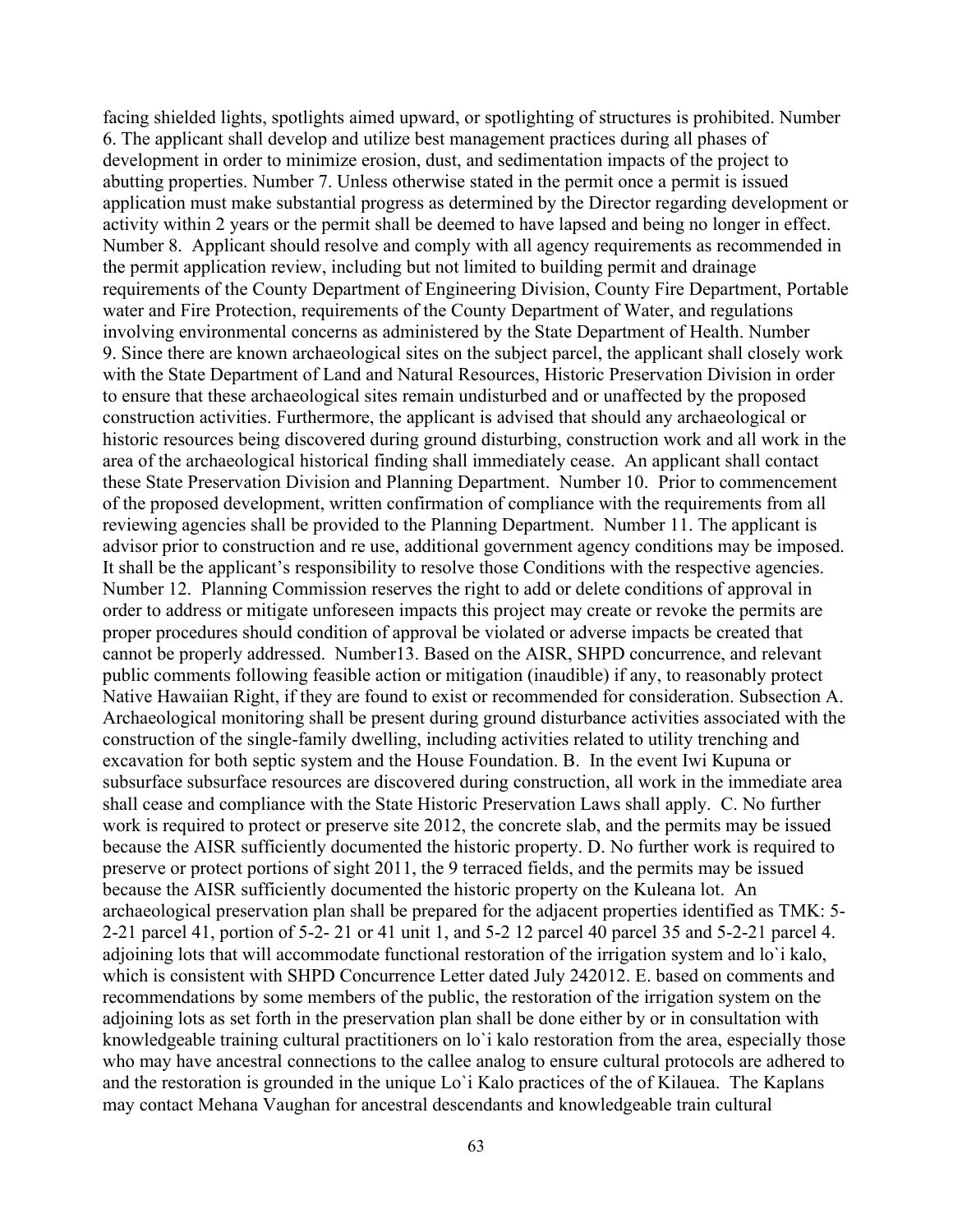practitioners. F. Based upon comments by some members of the public, the landscaping of both the Kuleana Lot and adjoining lots should use appropriate native plants to the extent feasible. G. Kuleana lots and adjoining lots are unique for several reasons. One, it was awarded to Naea (inaudible) a woman when kuleana lands were historically awarded only to native Hawaiian males. Two, it contains a unique mauka Lo`i Kalo ecosystem, unlike most of the lowland river bottom or makai low ecosystems of Kauai. And three, the Kaplans both be Kuleana lot and adjoining lots. The uniqueness of these lots provides or Kauai Planning Commission, the opportunity to fully embrace article 12. Section 7 State Law and Judicial precedent that seeks to find balance between preserving and protecting traditional and customary native Hawaiian rights and practices and private landowners right to develop. Thus, the feasible action or mitigation for the impact of the completion of the construction of the farm dwelling on the Kuleana on the valid cultural natural and historic resources, including traditional and customary practices. Kaplan's shall coordinate with the Kilauea community for example, community stakeholders, including descendants of the Kuleana lot and immediate surrounding Aina and cultural practice practitioners to implement the preservation plan, which is applicable only to the adjoining lots. And if appropriate modify the preservation plan to address community recommendations in coordination with SHPD and to ensure that access to the cultural practitioners to continue to exercise their traditional and customary practices, including the practice of Malama Aina, Mol`olelo, and Kilo are protected. To ensure there is coordination with the Kilauea community that Kaplan's shall comply with the following, Subsection. 1. Submit annual reports to the Planning Director before December 31 of each year, until the issuance of the certificate of occupancy for the Kilauea lot unless otherwise, made applicable why the Commission to the entitlements for the adjoining lots, providing a status update on the coordination and implementation of the preservation plan and subsection 2. Submit a copy of the annual report to community stakeholders 30 days, before submission to the Planning Director to provide the community opportunity to provide their comments on the annual report to the Planning Director. The coordination and implementation of the preservation plan for adjoining lot shall not preclude the timely issuance of the subject permits for the Kuleana Lot and that concludes the 13 Conditions of the project.

Ms. Cox: Sorry to make you read so much Dale, but I just think it's important that that the public is aware that there were additional Conditions added as a result of the report from the experts.

Mr. Cua: Not a problem, not a problem.

Chair Apisa: Thank you very much. I guess we need a motion on this Kaaina, right?

Mr. Hull: Yeah, and I'm not aware of this settlement agreement has actual 12 Conditions, though in the original report. So, the Department would say that, if the Commission based on his previous action of adopting the settlement agreement. The Department would recommend that any approval of these permits propose would include all 13 Conditions and Sub-conditions read by Mr. Cua.

Chair Apisa: Kaaina, is there any? Go ahead go ahead.

Ms. Nogami-Streufert: At this moment. I'm sorry, to make a motion for this, would it be to accept Supplement No. 1, to the Planning Department or Planning Board, is that what we would do?

Mr. Hull: That was provided you know, as part of the previous agenda item. I think and Ms.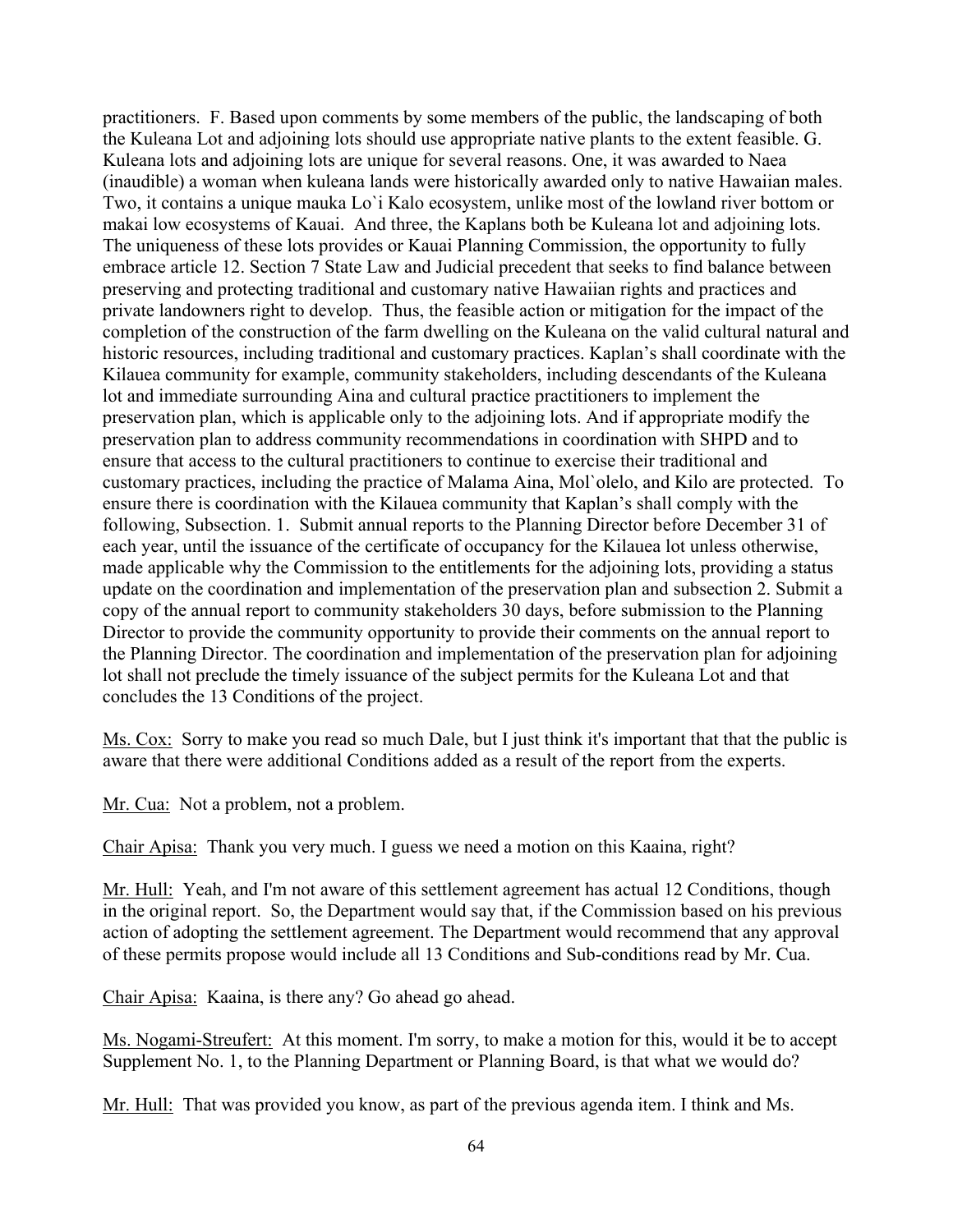Barzilai, correct me if I'm wrong. I think if you're looking at approving it with all 13 Conditions and Sub-conditions as Dale has read, that an appropriate motion would be a motion to approve with all 13 Conditions and Sub-conditions as read by the staff planner.

Ms. Barzilai: Thank you, that's my understanding.

Ms. Nogami-Streufert: So, I'll give this a shot and let me know if anything needs to be changed. I moved to approve the Planning Directors Report on the previously considered through Class IV Zoning Permit Z-IV-2021-8 and Use Permit U-2021-7 with all 13 Conditions.

Mr. Hull: Sorry, I'm just going to interject, because as a point of clarity the supplement was provided for informational purposes on the previous agenda item. I don't think you can reference the Directors Report. I think would have to be a motion to approve in accordance with the settlement agreement and the total 13 Conditions and Sub-conditions as read by the staff planner.

Ms. Nogami-Streufert: So, moved.

Ms. Barzilai: Commissioner Streufert, it's Laura County Attorney. Can I try to give you a little help?

Ms. Nogami-Streufert: Please.

Ms. Barzilai: Okay, so, what Madam Chair, I would recommend is a motion would be to approve in accordance with the settlement and to include total of 13 Conditions as read into the record by Mr. Cua with subparts.

Ms. Nogami-Streufert: I so move.

Ms. Cox: I second.

Mr. Ako: I got a question, I'm sorry. Are we talking about the 13 conditions? Dale read 12 of them, plus the one from Dawn Chang. That would be the 13<sup>th</sup>?

Mr. Cua: Yes.

Mr. Ako: Okay, sorry got it.

Mr. Hull: Sorry, Commissioner Ako. It would be the 13 Conditions and Sub-conditions. So, the Sub-conditions would be all those multiple parts under 13.

Ms. Barzilai: Madam Chair, if Commissioner Streufert has moved, we require a second.

Ms. Cox: I seconded. This is Ms. Cox.

Ms. Barzilai: Oh, I'm sorry. Thank you.

Chair Apisa: We have a motion on the floor is there any further discussion? Kaaina, roll call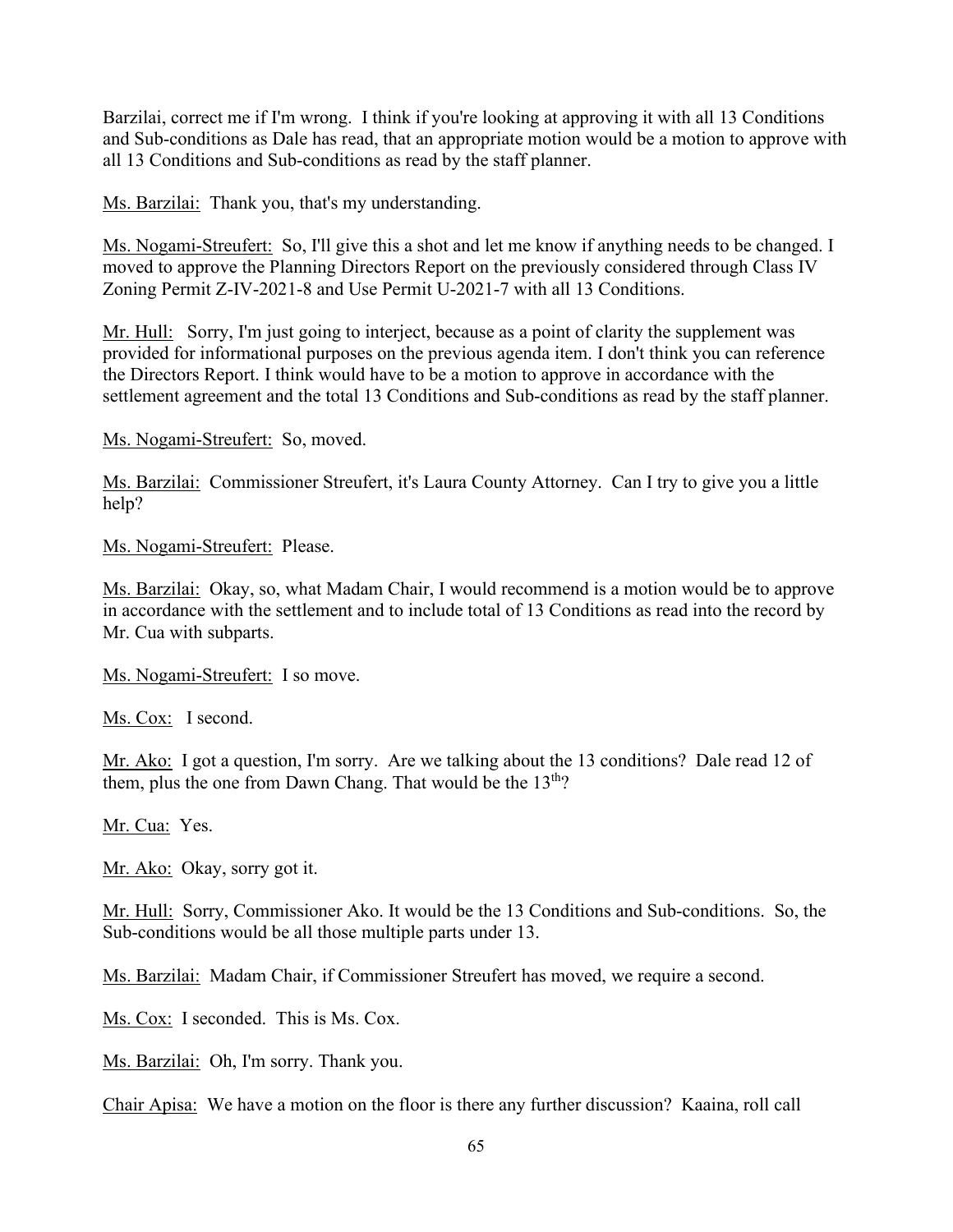please.

Mr. Hull: Roll call, Madam Chair. Commissioner Ako?

Mr. Ako: Aye.

Mr. Hull: Commissioner Chiba.

Mr. Chiba: Aye.

Mr. Hull: Commissioner Cox.

Ms. Cox: Aye.

Mr. Hull: Commissioner DeGracia.

Mr. DeGracia: Right.

Mr. Hull: Commissioner Streufert.

Ms. Nogami-Streufert: Aye.

Mr. Hull: Commissioner Otsuka is excused. Chair Apisa.

Chair Apisa: Can I just abstain?

Mr. Hull: (inaudible) abstaining you can do an Aye vote, a No vote or a silent vote.

Ms. Barzilai: Madam Chair, a silent vote is considered a voting in the affirmative.

Chair Apisa: Okay, I will vote for in favor of it. Thank you.

Mr. Hull: Motion passes 6:0. Madam Chair.

Chair Apisa: Yeah, motion was carried already, thank you.

### **COMMUNICATIONS (For Action)**

Mr. Hull: Moving on to, we have no Communications for Actions.

### **COMMITTEE REPORTS**

#### Subdivision

Mr. Hull: Moving on to the next Agenda Item K, Committee Reports, we have the Subdivision action matters listed in the Subdivision Committee Agenda. I'll turn it over to the Subdivision Committee, Chair DeGracia.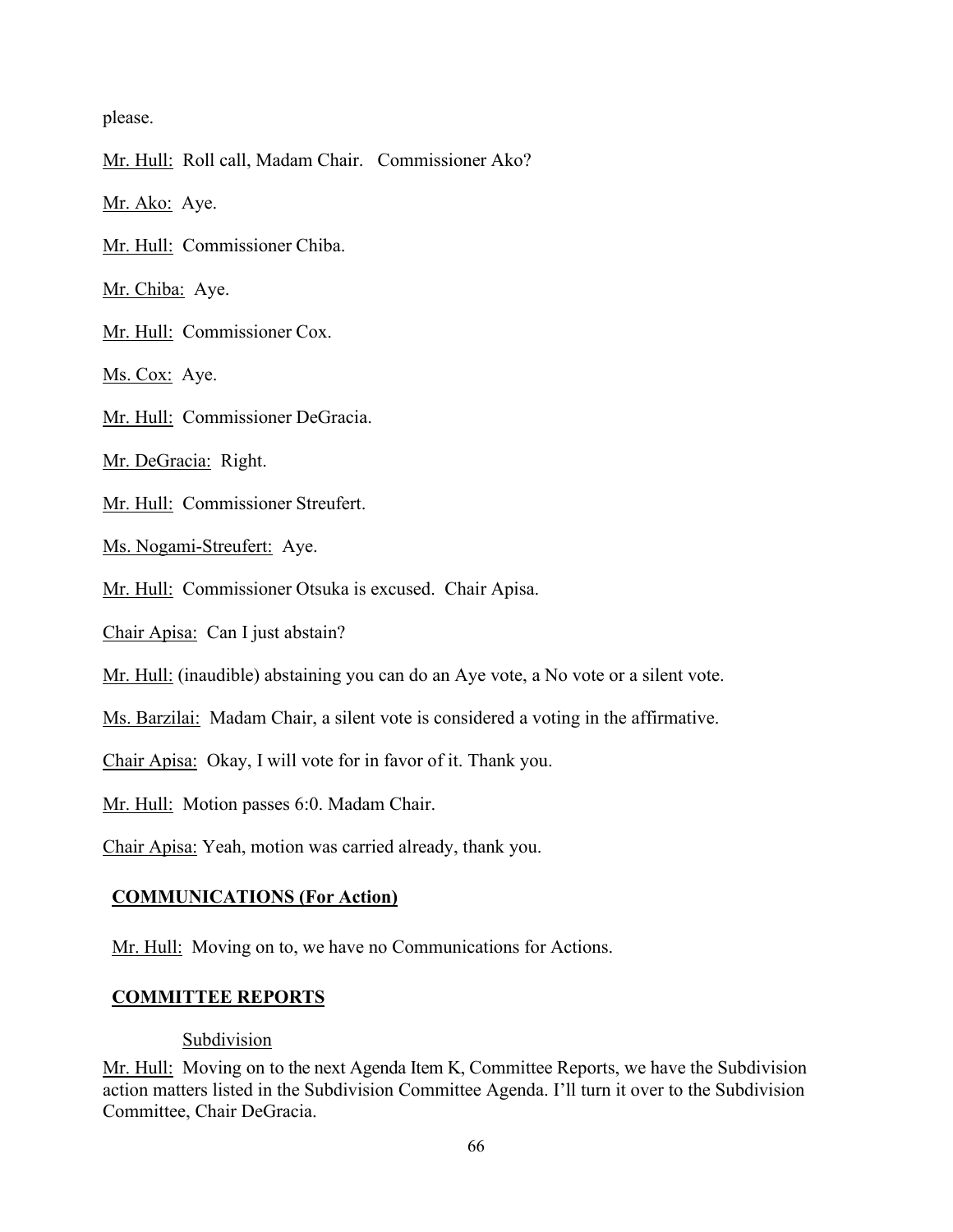Mr. DeGracia: Thank you. Subdivision Committee in attendance myself, Vice Chair Commissioner Chiba, and Commissioner Ako. There was one item an Extension to requests Subdivision Extension requests for Subdivision Application No. S-99-49, Kulana Association Apartment Owners. This item was deferred to the October 26th meeting.

Mr. Hull: Thank you, Chair DeGracia.

Mr. DeGracia: Please.

Mr. Hull: Given the deferral there's no action necessary on the Subdivision Reports.

### **UNFINISIHED BUSINESS** (ForAction)

Mr. Hull: Moving on, there is no Unfinished Business.

### **NEW BUSINESS**

Mr. Hull: We have no New Business.

#### ForAction- SeeAgenda F for Project Descriptions

### **ANNOUNCEMENTS**

Topics for Future Meetings

The following regularly scheduled Planning Commission meeting will be held at 9:00 a.m., or shortly thereafter on September 28, 2021. The Planning Commission anticipates meeting via teleconference but will announce its intended meeting method via agenda electronically posted at least six days prior to the meeting date.

Mr. Hull: Moving on to Announcements Topics for Future Meetings. Coming up on the horizon Commissioners and thank you for your patience in in bearing through this new system. That is going to come down as a as a recourse of the Governor 's Proclamation and providing public testimony and participation. We've got another meeting here scheduled in 2 weeks, this will be the Coco Palms Status Update Meeting it is anticipated to be a very fairly lengthy meeting given the amount of public participation and concern over this particular site for the members of the Commission and for the members of the public out there, too, definitely public participation and comment will be taken. But to be clear, the agenda item that is scheduled for September 28th is a Status update. There is no actionable review on this particular agenda item. It is just a status. update is required, pursuant to its conditions of approval annually, brief the Commission on the status of where they are on this, so ultimately there is no real action coming up on that agenda. Beyond that, we have of course, the Green application that will be coming up in October, hopefully, with some resolution. We have a have a permit in Hanapepe just for residential unit, we anticipate being noncontroversial, but you never know. And then just for the Commissioners edification on radar It's not coming up on the next meeting or two, but the Planning Department in the next 6 to 8 months, is going to be filling the missile tubes if you will, with various zoning amendments. Many, if not most of them are actually just cleanup amendments in areas of the comprehensive zoning ordinance or other parts of the zoning code that just needs to be cleaned up. They've been error issues in areas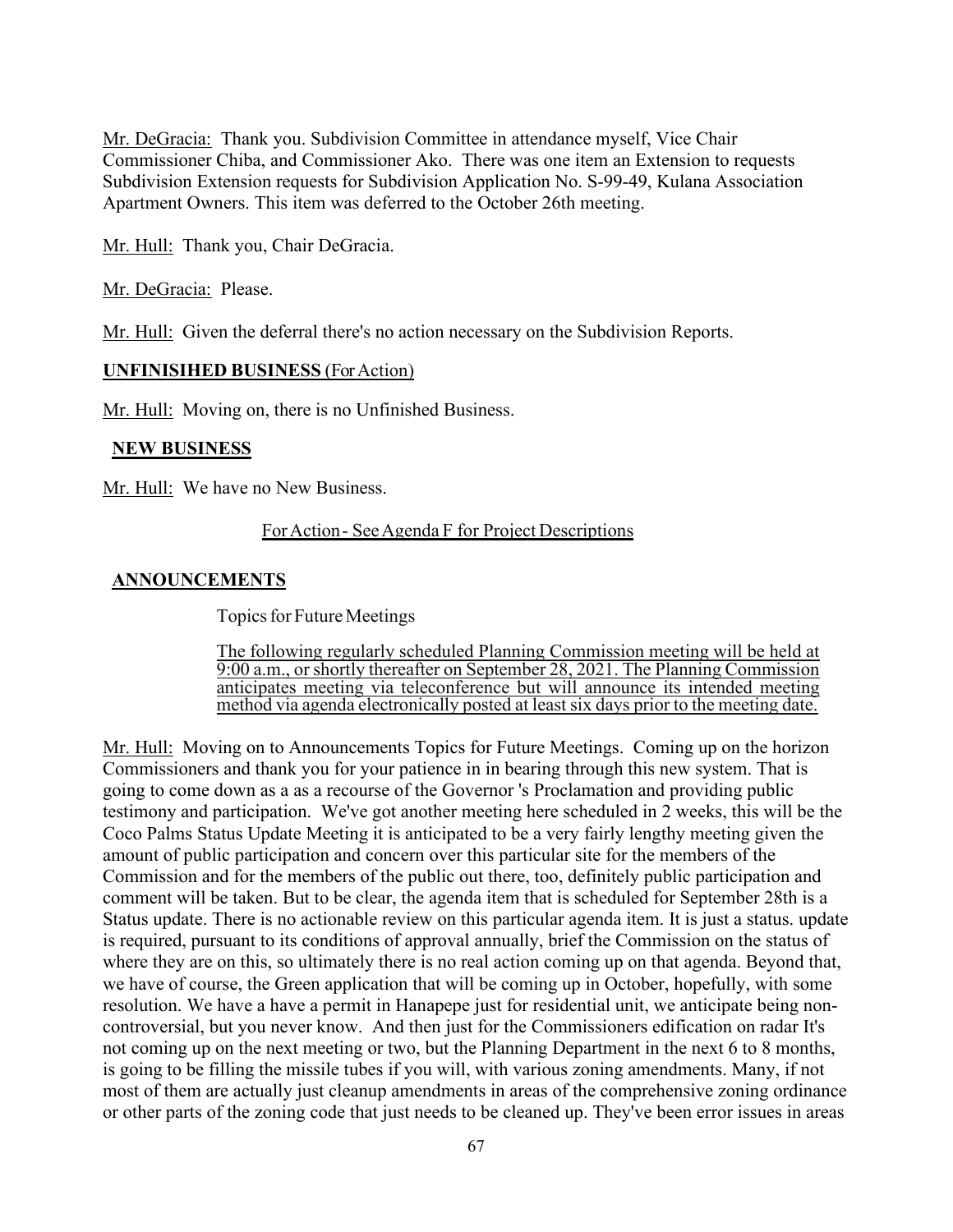that we've known about for years and administratively had been able to handle them, but it would be good to to create those cleanups officially. There will also be some policy changes that we're sending your way. One in particular pertaining to vacation rentals and how that thing how that ordinance is structured, but we have to run it through our attorney's office as well as given our memorandum understanding, we have to actually consult with both Airbnb and Expedia on those. But over the next 6 to 8 months, you can anticipate anywhere from a dozen to 15 zoning amendments coming your way, and so we look forward to robust discussion and participation by both the Commission and members of the public. But if there's any other areas that the Commission would like us to agendize for you folks, you can let us know and we'll work with the Chair on getting those on future agendas. Anybody has any questions other Department well future topics?

Ms. Cox: You're keeping us busy.

Mr. Hull: Well, thank you. Thank you, all Commissioners I really, appreciate the patience. It's been it's been a full day. I can't express my thanks and gratitude for the patients and commit legally folks put through these very tough issues. With that the following regularly scheduled Planning Commission meeting will be held at 9:00 AM, or shortly thereafter. On September 28<sup>th</sup>, 2021. The Planning Commission anticipates meeting via teleconference below announced its intended meeting method be an agenda electronically posted at least 6 days prior to the meeting. With that Chair, we are ready for adjournment.

### **ADJOURNMENT**

Chair Apisa: We have a motion to adjourn.

Ms. Cox: I move we adjourn.

Ms. Nogami-Streufert: Second.

Chair Apisa: We have a second.

Ms. Nogami-Streufert: Second.

Chair Apisa: Motion to adjourn we can take a voice call. And the anyone. Call for the vote. All in favor? Aye. (Unanimous voice vote). Meeting is adjourned. Motion carried 6:0. Thank you.

Chair Apisa: adjourned the meeting at 3:41 p.m.